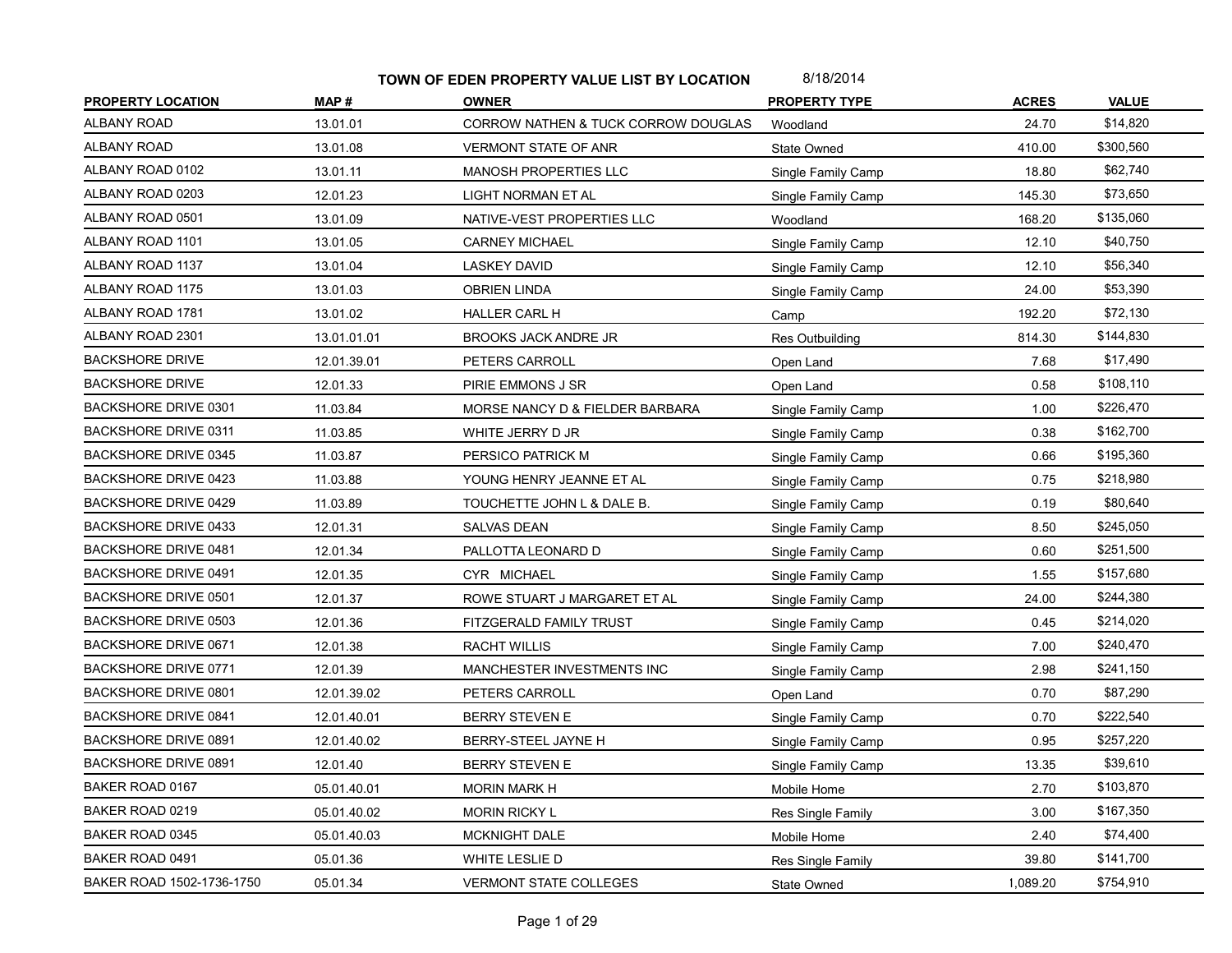| <b>PROPERTY LOCATION</b> | MAP#            | <b>OWNER</b>                   | <b>PROPERTY TYPE</b>      | <b>ACRES</b> | <b>VALUE</b> |
|--------------------------|-----------------|--------------------------------|---------------------------|--------------|--------------|
| BARROWS LANE 0010        | 11.03.18        | DURIVAGE ELMER JR              | Res Single Family         | 0.24         | \$44,370     |
| BARROWS LANE 0014        | 11.03.19        | <b>ENOS BRIAN</b>              | Res Single Family         | 0.30         | \$89,060     |
| BARROWS LANE 0062        | 11.03.08        | NYE BARBARA & SUSAN            | Single Family Camp        | 0.30         | \$143,280    |
| BARROWS LANE 0070        | 11.03.07        | <b>BARROWS DELMER</b>          | Res Single Family         | 2.56         | \$453,650    |
| <b>BARROWS LANE 0078</b> | 11.03.06        | <b>LIDDY DENNIS</b>            | Single Family Camp        | 0.40         | \$202,970    |
| BARROWS LANE 0084        | 11.03.05        | <b>HALLETT MARK</b>            | Res Single Family         | 0.45         | \$246,260    |
| BARROWS LOOP ROAD 0028   | 11.03.15        | MEISENHELDER DEREK             | Single Family Camp        | 0.20         | \$47,490     |
| BARROWS LOOP ROAD 0039   | 11.03.14        | <b>BUSHNELL MARY R</b>         | Single Family Camp        | 0.27         | \$52,710     |
| BARROWS LOOP ROAD 0053   | 11.03.12        | <b>LAMBERT THOMAS L</b>        | Single Family Camp        | 0.25         | \$75,120     |
| BARROWS LOOP ROAD 0054   | 11.03.12.02     | <b>BLAIR STEVEN G</b>          | Single Family Camp        | 0.10         | \$160,040    |
| BARROWS LOOP ROAD 0056   | 11.03.11        | <b>LEONE CHARLES A</b>         | Res Single Family         | 0.40         | \$167,290    |
| BARROWS LOOP ROAD 0064   | 11.03.09        | <b>HAYDEN SHAWN</b>            | Res Single Family         | 0.54         | \$248,740    |
| <b>BELVIDERE ROAD</b>    | 11.01.52        | <b>NAIAD ASSOCIATES</b>        | Open Land                 | 5.40         | \$23,600     |
| <b>BELVIDERE ROAD</b>    | 11.01.55.01     | <b>KNEEN JOHN B</b>            | Open Land                 | 0.55         | \$5,500      |
| <b>BELVIDERE ROAD</b>    | 05.01.24        | <b>GREEN MOUNTAIN CLUB INC</b> | Open Land                 | 13.70        | \$37,300     |
| <b>BELVIDERE ROAD</b>    | 05.01.30        | VERMONT STATE OF ANR           | State Owned               | 2,524.72     | \$1,109,540  |
| <b>BELVIDERE ROAD</b>    | 05.01.45        | EARLE HAROLD R                 | Woodland                  | 64.60        | \$11,370     |
| <b>BELVIDERE ROAD</b>    | 05.01.46        | EDEN TOWN OF                   | Town Owned                | 1.98         | \$14,780     |
| <b>BELVIDERE ROAD</b>    | 05.01.02        | BUTTOLPH EDWARD E TRUSTEE      | Woodland                  | 299.00       | \$31,850     |
| <b>BELVIDERE ROAD</b>    | 05.01.07        | WHITE DAVID C ET AL            | Woodland                  | 101.20       | \$100,430    |
| <b>BELVIDERE ROAD</b>    | 05.01.08        | EARLE HAROLD R                 | Woodland                  | 58.40        | \$7,500      |
| <b>BELVIDERE ROAD</b>    | 05.01.48        | EDEN TOWN OF                   | <b>Town Owned</b>         | 3.70         | \$4,440      |
| <b>BELVIDERE ROAD</b>    | 10.01.13        | DELISLE SANDRA D               | Open Land                 | 11.90        | \$28,790     |
| <b>BELVIDERE ROAD</b>    | 10.01.16        | <b>LACKEY FRANK</b>            | Woodland                  | 294.00       | \$104,440    |
| <b>BELVIDERE ROAD</b>    | 05.01.45.02     | EDEN TOWN OF                   | Town Owned                | 1.19         | \$16,490     |
| <b>BELVIDERE ROAD</b>    | 05.01.09.01     | <b>GAGNON MICHAEL</b>          | Open Land                 | 2.14         | \$29,800     |
| <b>BELVIDERE ROAD</b>    | 05.01.09.03     | <b>EARLE ERNEST JR</b>         | Open Land                 | 14.36        | \$53,460     |
| <b>BELVIDERE ROAD</b>    | 05.01.09.04     | <b>BELISLE LUCIEN</b>          | Open Land                 | 14.30        | \$43,530     |
| BELVIDERE ROAD 0044      | 11.01.62        | <b>JONES ROBERT</b>            | Res Single Family         | 3.00         | \$183,030    |
| BELVIDERE ROAD 0072      | 11.01.63        | <b>GELO JESSE</b>              | Res Single Family         | 1.00         | \$73,940     |
| BELVIDERE ROAD 0213      | 11.01.71.04     | <b>JEWETT MARC</b>             | Res Single Family         | 16.00        | \$238,460    |
| BELVIDERE ROAD 0304      | <b>VEC00001</b> | VERMONT ELECTRIC COOP INC      | <b>Utilities Electric</b> | 1.80         | \$2,746,180  |
| BELVIDERE ROAD 0323      | 11.01.71.05     | <b>JEWETT CRAIG</b>            | Res Single Family         | 13.90        | \$169,140    |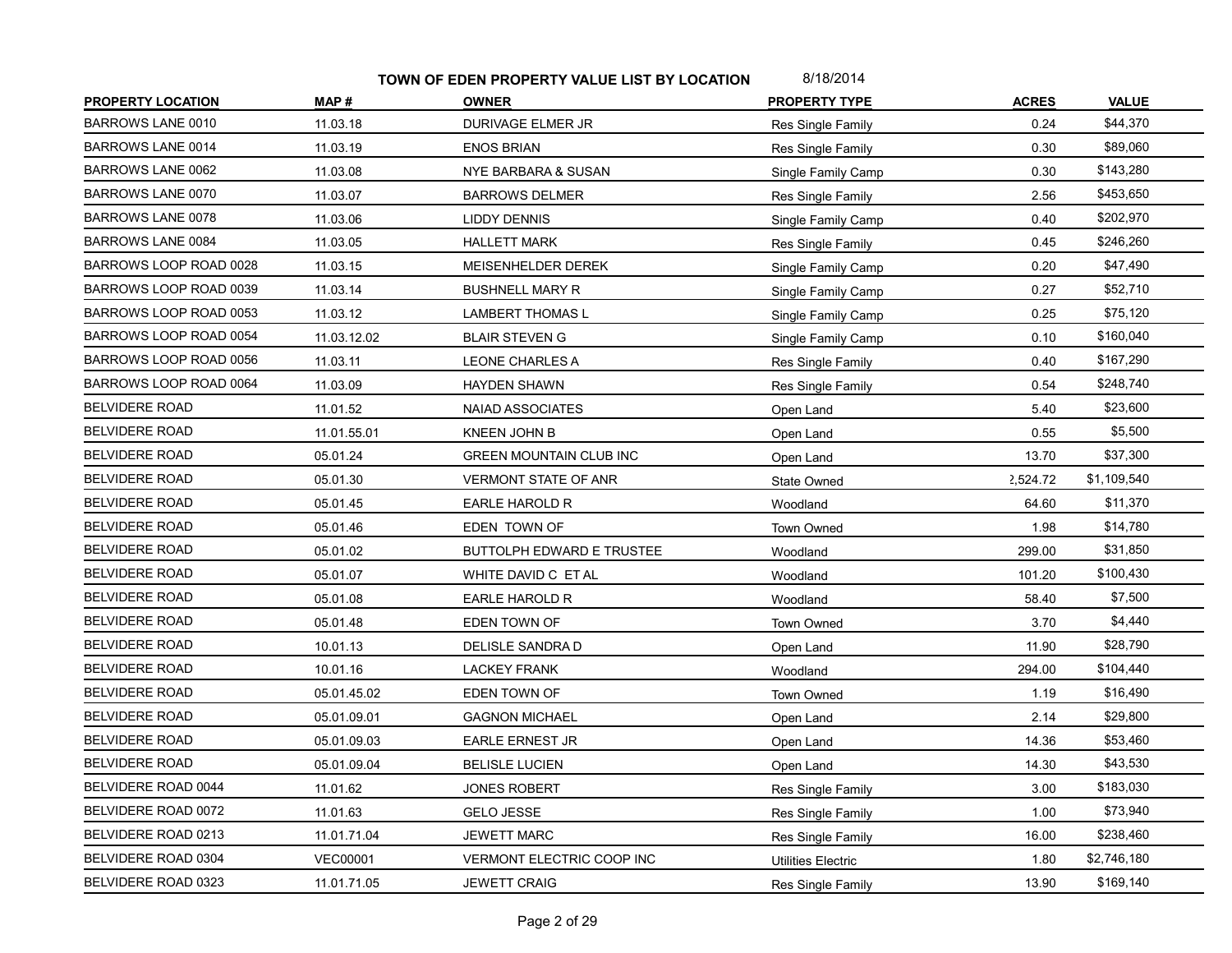| <b>PROPERTY LOCATION</b>   | MAP#        | <b>OWNER</b>                  | <b>PROPERTY TYPE</b> | <b>ACRES</b> | <b>VALUE</b> |
|----------------------------|-------------|-------------------------------|----------------------|--------------|--------------|
| BELVIDERE ROAD 0440        | 11.01.71.11 | <b>DEMARS KARLA B</b>         | Res Single Family    | 23.10        | \$165,950    |
| BELVIDERE ROAD 0441        | 11.01.55    | <b>TATRO DENNIS</b>           | Res Single Family    | 3.73         | \$166,800    |
| BELVIDERE ROAD 0499        | 11.01.55.02 | <b>WADE HENRY</b>             | Mobile Home          | 1.83         | \$44,800     |
| BELVIDERE ROAD 0634        | 11.01.51    | <b>MASON SHIRLEY A</b>        | Mobile Home          | 2.70         | \$138,200    |
| BELVIDERE ROAD 0739        | 10.01.14    | <b>JOHNSON DALE R</b>         | Res Single Family    | 60.20        | \$322,850    |
| BELVIDERE ROAD 0756        | 11.01.47    | VERMONT STATE OF AOT          | State Owned          | 2.90         | \$369,420    |
| BELVIDERE ROAD 0820        | 11.01.49    | <b>LACKIE CHRISTOPHER J</b>   | Res Single Family    | 20.40        | \$102,650    |
| BELVIDERE ROAD 0834        | 10.01.12    | <b>WRIGHT PETER</b>           | Res Single Family    | 10.10        | \$159,720    |
| BELVIDERE ROAD 1082        | 10.01.12.01 | <b>MILES PHILIP</b>           | Res Single Family    | 13.90        | \$227,830    |
| BELVIDERE ROAD 1332        | 10.01.11.A  | <b>VEAR WAYNE A</b>           | Unlanded Mobile Home | 0.00         | \$28,410     |
| BELVIDERE ROAD 1364        | 10.01.10.01 | <b>WALTERS RUSSELL</b>        | Single Family Camp   | 2.00         | \$126,080    |
| BELVIDERE ROAD 1420        | 10.01.11    | <b>VEAR WAYNE A</b>           | Res Single Family    | 173.40       | \$244,690    |
| BELVIDERE ROAD 1579        | 10.01.84    | <b>ATKINSON RICHARD</b>       | Res Single Family    | 10.80        | \$154,260    |
| BELVIDERE ROAD 1603        | 10.01.83    | PLOOF PETER N                 | Res Single Family    | 0.90         | \$114,040    |
| BELVIDERE ROAD 1876        | 10.01.09    | <b>EARLE ERNEST JR</b>        | Res Single Family    | 0.82         | \$98,410     |
| <b>BELVIDERE ROAD 1876</b> | 10.01.09.01 | <b>EARLE ERNEST JR</b>        | Farm Operating       | 56.50        | \$39,010     |
| BELVIDERE ROAD 1891        | 05.01.45.20 | EARLE HERSCHEL L              | Open Land            | 0.55         | \$18,320     |
| BELVIDERE ROAD 1891        | 05.01.45.A  | EARLE HERSCHEL L              | Unlanded Mobile Home | 0.00         | \$9,570      |
| BELVIDERE ROAD 1980        | 10.01.08    | YOUNG LINDA                   | Res Single Family    | 0.70         | \$118,340    |
| BELVIDERE ROAD 2315        | 05.01.45.06 | <b>GERVAIS PAUL</b>           | Res Single Family    | 10.10        | \$94,220     |
| BELVIDERE ROAD 2316        | 05.01.45.03 | <b>EARLE TRAVIS</b>           | Res Single Family    | 5.61         | \$161,880    |
| BELVIDERE ROAD 2525        | 05.01.44    | MORWAY NORMAN E & MONIQUE F   | Res Single Family    | 51.50        | \$278,440    |
| BELVIDERE ROAD 2668        | 05.01.43    | MONTICELLO RALPH              | Woodland             | 95.40        | \$49,480     |
| BELVIDERE ROAD 3128        | 05.01.11    | <b>WHITTEMORE PETER</b>       | Mobile Home          | 250.06       | \$275,890    |
| BELVIDERE ROAD 3518        | 05.01.10    | ALLIS DONALD E                | Single Family Camp   | 10.26        | \$59,030     |
| BELVIDERE ROAD 3519        | 05.01.38    | SCHMELZER STEVEN & JACQUELINE | Res Single Family    | 36.40        | \$295,910    |
| BELVIDERE ROAD 3759        | 05.01.37    | DRAPER DANA M SR              | Mixed Use Res & Comm | 10.80        | \$215,890    |
| BELVIDERE ROAD 3821        | 05.01.37.01 | WHITTEMORE CLAYTON            | Res Single Family    | 11.31        | \$223,880    |
| BELVIDERE ROAD 4162        | 05.01.06    | <b>QUIGLEY MICHAEL</b>        | Single Family Camp   | 28.55        | \$65,570     |
| BELVIDERE ROAD 4166        | 05.01.05    | LEITH IAN C                   | Res Single Family    | 10.05        | \$135,040    |
| BELVIDERE ROAD 4218        | 05.01.04.01 | <b>HELLA WILLIAM</b>          | Single Family Camp   | 14.25        | \$79,930     |
| BELVIDERE ROAD 4270        | 05.01.04    | <b>COLLINS GARY M</b>         | Single Family Camp   | 10.11        | \$47,680     |
| BELVIDERE ROAD 4329        | 05.01.28    | KUCK ROBERT J JR              | Single Family Camp   | 40.30        | \$52,550     |
|                            |             |                               |                      |              |              |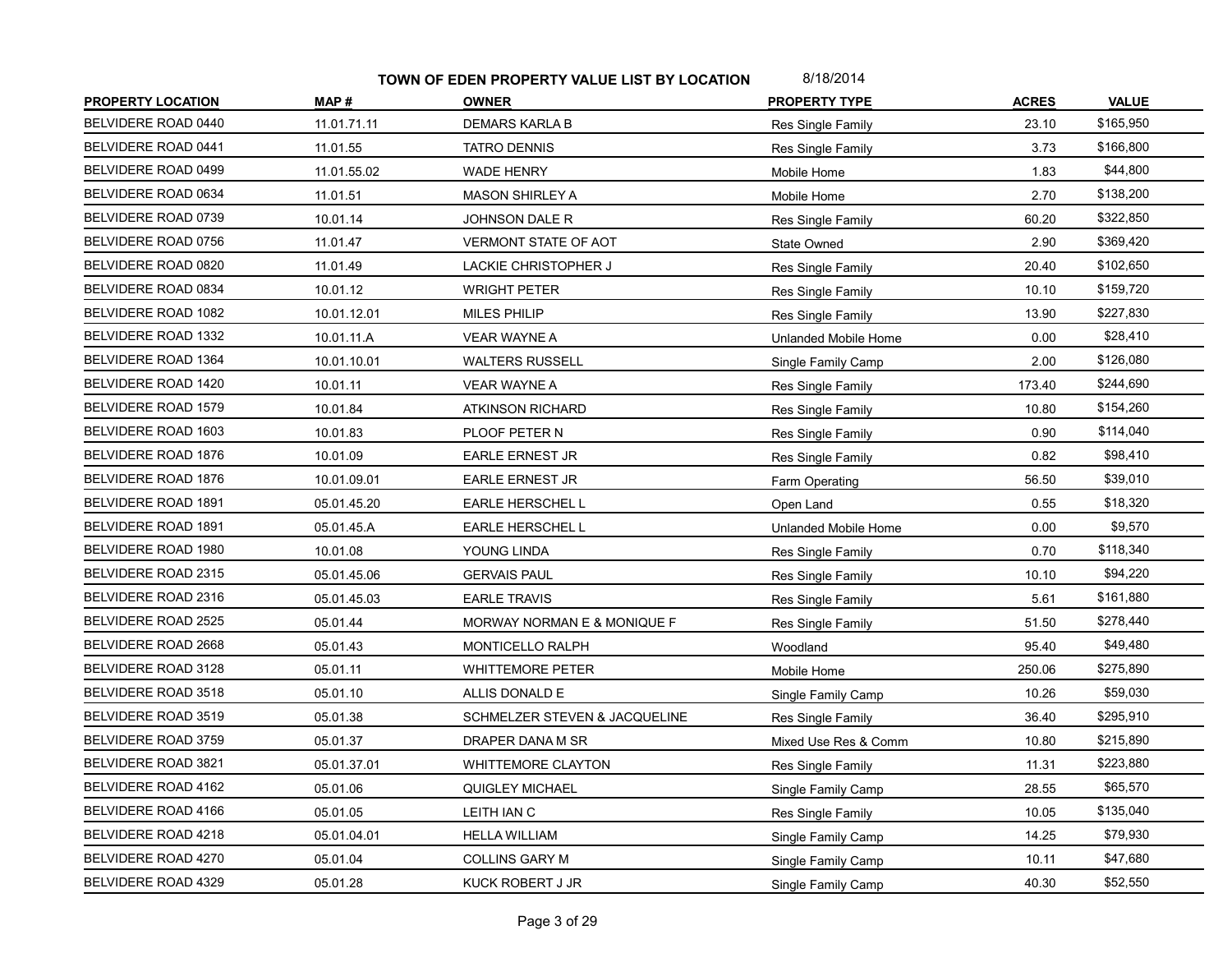| <b>PROPERTY LOCATION</b>     | MAP#        | <b>OWNER</b>                     | <b>PROPERTY TYPE</b>      | <b>ACRES</b> | <b>VALUE</b> |
|------------------------------|-------------|----------------------------------|---------------------------|--------------|--------------|
| BELVIDERE ROAD 4332          | 05.01.03    | LOUKES TIMOTHY SCOTT             | Res Single Family         | 10.44        | \$78,960     |
| BELVIDERE ROAD 4444          | 05.01.03.01 | <b>GRIMES ERTON</b>              | Res Single Family         | 10.20        | \$53,720     |
| BELVIDERE ROAD 4731          | 05.01.25    | <b>FATIGATE GREG J</b>           | <b>Res Single Family</b>  | 2.28         | \$109,110    |
| BELVIDERE ROAD 4742          | 02.01.06    | <b>BRISTOL WESLEY &amp; RUTH</b> | Single Family Camp        | 75.60        | \$90,040     |
| BELVIDERE ROAD 5665          | 04.01.01    | <b>MASHIA DANIEL</b>             | Single Family Camp        | 12.00        | \$67,380     |
| <b>BIRCH DRIVE 0019-0075</b> | 12.01.06    | <b>LUSSIER ANTHONY</b>           | Single Family Camp        | 2.20         | \$239,850    |
| BIRCH DRIVE 0074             | 12.01.07    | ROUNDS DIANE                     | Single Family Camp        | 2.20         | \$275,670    |
| <b>BLAKEVILLE ROAD</b>       | 15.01.15    | <b>BULLARD LUMBER CO</b>         | Woodland                  | 1,293.00     | \$152,580    |
| <b>BLAKEVILLE ROAD</b>       | 11.01.71    | <b>FARR KIMBERLY S</b>           | Open Land                 | 10.96        | \$40,190     |
| <b>BLAKEVILLE ROAD</b>       | 11.01.81    | <b>BLAKEVILLE ROAD LLC</b>       | Open Land                 | 50.00        | \$79,230     |
| BLAKEVILLE ROAD 0012         | 10.01.59    | BISSONNETTE KYLE J               | Res Single Family         | 1.15         | \$110,760    |
| BLAKEVILLE ROAD 0130         | 10.01.60.03 | <b>JONES KELLY B</b>             | Res Single Family         | 19.60        | \$169,190    |
| <b>BLAKEVILLE ROAD 0440</b>  | 11.01.78    | O HEAR PATRICK                   | Res Single Family         | 1.50         | \$74,020     |
| <b>BLAKEVILLE ROAD 0498</b>  | 11.01.79    | <b>BOUTIN CHIP</b>               | Res Single Family         | 1.80         | \$160,980    |
| <b>BLAKEVILLE ROAD 0558</b>  | 11.01.80    | DESMARAIS GEORGE JR              | Mobile Home               | 1.70         | \$41,670     |
| <b>BLAKEVILLE ROAD 0848</b>  | 11.01.85.01 | <b>LAWRENCE DAVID</b>            | Res Single Family         | 3.40         | \$206,560    |
| BLAKEVILLE ROAD 0912         | 11.01.87    | <b>LESOINE GREGORY</b>           | Mobile Home               | 1.00         | \$87,880     |
| <b>BLAKEVILLE ROAD 0934</b>  | 11.01.88.A  | <b>WESCOM-PARROT MORGAN</b>      | Unlanded Mobile Home      | 0.00         | \$8,000      |
| <b>BLAKEVILLE ROAD 1014</b>  | 11.01.89    | HAYDEN JOSEPHINE MARY            | Res Single Family         | 1.40         | \$177,530    |
| <b>BLAKEVILLE ROAD 1032</b>  | 11.01.90    | WHITE JERRY SR                   | Res Single Family         | 0.80         | \$123,750    |
| <b>BLAKEVILLE ROAD 1056</b>  | 11.01.91    | <b>MORIN RONALD</b>              | Res Single Family         | 4.60         | \$70,230     |
| <b>BLAKEVILLE ROAD 1097</b>  | 11.01.74    | <b>MCLEAN RONALD</b>             | Res Single Family         | 1.70         | \$94,820     |
| <b>BLAKEVILLE ROAD 1108</b>  | 11.01.92    | <b>BUCK KATHY J</b>              | Res Single Family         | 2.50         | \$111,480    |
| <b>BLAKEVILLE ROAD 1180</b>  | 11.01.94    | SAVAGE THOMAS JOHN MONICA HEATH  | Res Single Family         | 7.10         | \$82,160     |
| <b>BLAKEVILLE ROAD 1183</b>  | 11.01.72    | <b>TALLMAN JUSTIN</b>            | Res Single Family         | 0.33         | \$75,940     |
| <b>BLAKEVILLE ROAD 1203</b>  | 11.01.73    | <b>BUNKOSKI DAVID</b>            | Res Single Family         | 3.00         | \$81,790     |
| <b>BLAKEVILLE ROAD 1406</b>  | 11.02.57    | FAITH REALTY TRUST               | Res Single Family         | 558.13       | \$177,740    |
| <b>BLAKEVILLE ROAD 1507</b>  | 11.01.96    | <b>KELLOGG TERRY</b>             | Res Single Family         | 12.20        | \$160,700    |
| <b>BLAKEVILLE ROAD 1649</b>  | 11.01.97    | NETTLES EUGENE E                 | Res Single Family         | 5.10         | \$153,840    |
| <b>BLAKEVILLE ROAD 1822</b>  | 11.01.98    | MCNEILL ARTHUR A                 | <b>Multiple Dwellings</b> | 5.50         | \$178,790    |
| <b>BOULDER LANE 0049</b>     | 10.01.03.A  | KIDDER DONALD                    | Unlanded Mobile Home      | 0.00         | \$6,700      |
| BOULDER LANE 0050            | 05.02.02    | DAIGLE LYNN                      | Mixed Use Res & Comm      | 1.80         | \$165,400    |
| <b>BOULDER LANE 0051</b>     | 10.01.02    | WESTOVER ROY JR                  | Single Family Camp        | 51.30        | \$54,470     |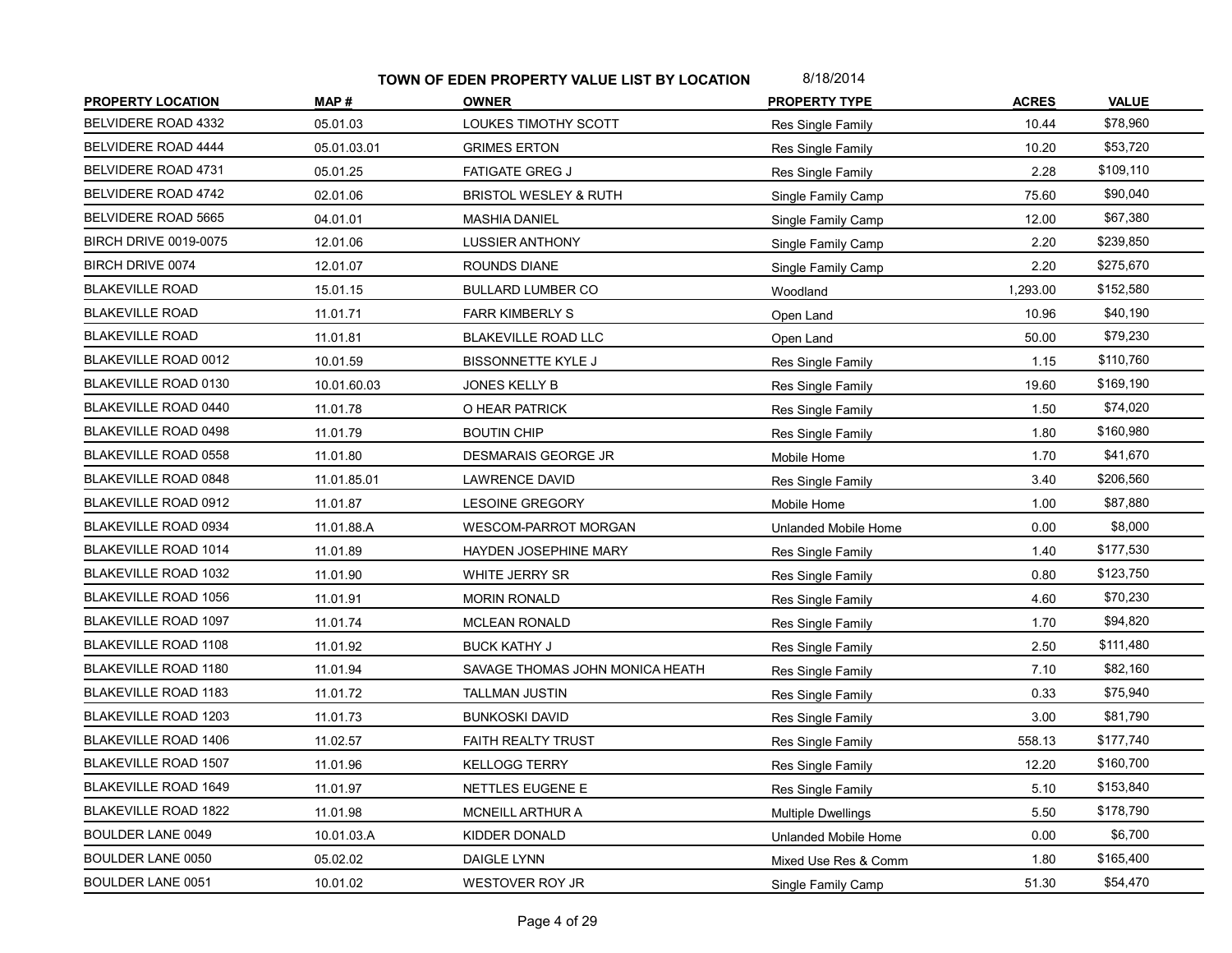| <b>PROPERTY LOCATION</b> | MAP#        | <b>OWNER</b>                   | <b>PROPERTY TYPE</b>      | <b>ACRES</b> | <b>VALUE</b> |
|--------------------------|-------------|--------------------------------|---------------------------|--------------|--------------|
| <b>BOULDER LANE 0052</b> | 10.01.03.C  | DAIGLE PAUL R                  | Unlanded Mobile Home      | 0.00         | \$38,120     |
| BOYSCOUT CAMP ROAD 0083  | 12.01.01.A  | <b>GREEN MOUNTAIN COUNCIL</b>  | <b>Commercial General</b> | 200.00       | \$40,000     |
| BOYSCOUT CAMP ROAD 0083  | 12.01.01    | <b>GREEN MOUNTAIN COUNCIL</b>  | Non - Profit Organization | 813.00       | \$1,546,000  |
| BOYSCOUT CAMP ROAD 0083  | 12.01.20    | <b>GREEN MOUNTAIN COUNCIL</b>  | Non - Profit Organization | 30.00        | \$31,600     |
| BOYSCOUT CAMP ROAD 0850  | 12.01.16    | EDGERTON ELIZABETH             | Single Family Camp        | 2.60         | \$184,000    |
| <b>BULLARD LANE 0014</b> | 11.01.88    | MACHIA STANLEY H SR & STEVEN R | Res Single Family         | 2.25         | \$121,980    |
| <b>BULLARD LANE 0155</b> | 11.01.93    | <b>BULLARD TIMOTHY</b>         | Res Single Family         | 35.00        | \$160,420    |
| <b>CAMP ROAD</b>         | 11.02.20    | <b>GRAY DOUGLAS</b>            | Open Land                 | 4.11         | \$32,160     |
| <b>CAMP ROAD</b>         | 11.02.20.01 | LEFEVRE LEO                    | Open Land                 | 2.24         | \$29,920     |
| CAMP ROAD 0072           | 11.02.20.02 | PHILIP JAMES JR                | Res Single Family         | 1.07         | \$91,040     |
| CAMP ROAD 0110           | 11.02.20.03 | <b>HOAG HIRAM</b>              | Res Single Family         | 1.39         | \$156,430    |
| CAMP ROAD 0218           | 11.03.34    | <b>BOGERT KAREN H</b>          | <b>Res Single Family</b>  | 0.69         | \$92,430     |
| CAMP ROAD 0232           | 11.03.32    | <b>BOGERT KAREN</b>            | Res Single Family         | 0.20         | \$51,680     |
| CAMP ROAD 0246           | 11.03.31    | <b>BOGERT KAREN H</b>          | Single Family Camp        | 0.28         | \$38,420     |
| CAMP ROAD 0251           | 11.03.29    | <b>ESAK GARY</b>               | Single Family Camp        | 0.90         | \$66,550     |
| CAMP ROAD 0260           | 11.03.30    | AINSWORTH LINDA R              | Res Single Family         | 0.40         | \$114,210    |
| CAMP ROAD 0267           | 11.03.28    | <b>TUCKER CARL</b>             | <b>Res Outbuilding</b>    | 1.00         | \$31,110     |
| CAMP ROAD 0287           | 11.03.27    | <b>TALLMAN PHILLIP</b>         | Res Single Family         | 1.10         | \$136,030    |
| CAMP ROAD 0290           | 11.03.26    | <b>ZAKOS MICHAEL</b>           | Single Family Camp        | 0.26         | \$101,010    |
| CAMP ROAD 0309           | 11.03.24    | KEEFE BERNARD J III            | Single Family Camp        | 3.00         | \$77,430     |
| CAMP ROAD 0339           | 11.03.23    | <b>CUBIT BRENDA G</b>          | Single Family Camp        | 0.70         | \$59,730     |
| CAMP ROAD 0363           | 11.03.22    | ADAMS RICKEY DEAN              | Single Family Camp        | 0.10         | \$48,590     |
| CAROLYN LANE 0061        | 11.03.54.01 | MACE WILLIAM                   | Res Single Family         | 2.90         | \$305,900    |
| CAROLYN LANE 0063        | 11.03.55    | <b>DISTEFANO CHARLES</b>       | Single Family Camp        | 2.40         | \$363,890    |
| CAROLYN LANE 0080        | 11.03.56    | <b>GRISWOLD RICHARD</b>        | Single Family Camp        | 0.87         | \$201,660    |
| CEDAR LANE 0017          | 10.01.48.03 | TALLMAN LEAH M                 | Res Single Family         | 1.22         | \$123,340    |
| CEDAR LANE 0115          | 10.01.48.06 | <b>LOCKE KRAIG A</b>           | Mobile Home               | 1.87         | \$90,540     |
| CEDAR LANE 0125          | 10.01.48.05 | KING STEVEN JR                 | Mobile Home               | 1.72         | \$74,730     |
| <b>CEMETERY ROAD</b>     | 11.01.95    | EDEN TOWN OF                   | <b>Town Owned</b>         | 3.00         | \$3,600      |
| CEMETERY ROAD            | 11.01.68    | EDEN TOWN OF                   | Town Owned                | 9.80         | \$61,720     |
| CHANEY DRIVE 0025        | 11.02.10.02 | PATCH JEREMIAH C               | Res Single Family         | 2.10         | \$104,850    |
| CHANEY DRIVE 0074        | 11.02.12    | <b>DEMAR WENDY</b>             | Res Single Family         | 2.20         | \$164,120    |
| CHANEY DRIVE 0081        | 11.02.11    | <b>BOISVERT ARMAND P</b>       | Single Family Camp        | 2.00         | \$58,270     |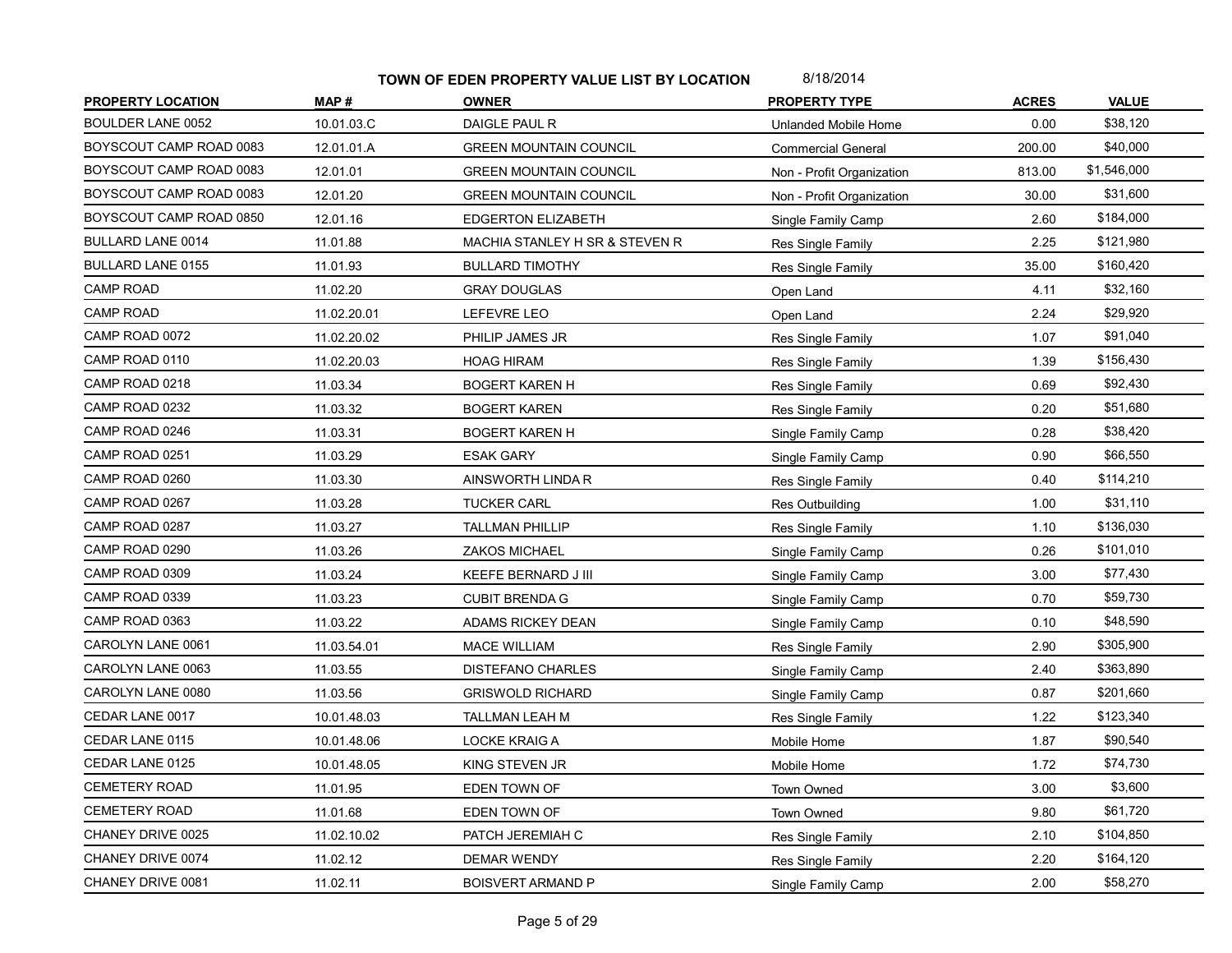| <b>PROPERTY LOCATION</b>      | MAP#        | <b>OWNER</b>                    | <b>PROPERTY TYPE</b> | <b>ACRES</b> | <b>VALUE</b> |
|-------------------------------|-------------|---------------------------------|----------------------|--------------|--------------|
| CHANEY DRIVE 0097             | 11.02.12.01 | <b>EARLE PHILIP B</b>           | Res Single Family    | 1.90         | \$162,590    |
| CHERRY LANE 0027              | 10.01.80.02 | <b>LOWERISON KENNETH</b>        | Res Single Family    | 1.10         | \$146,800    |
| CHERRY LANE 0039              | 10.01.80.05 | SMITH HANNAH R                  | Res Single Family    | 1.80         | \$91,060     |
| CHERRY LANE 0084              | 10.01.80.04 | <b>BRYCE CODI</b>               | Res Single Family    | 1.17         | \$124,900    |
| <b>CLIFFORD THOMPSON ROAD</b> | 10.01.66    | <b>THOMPSON FONDA</b>           | Woodland             | 73.00        | \$95,480     |
| <b>CLIFFORD THOMPSON ROAD</b> | 10.01.67    | <b>LACROIX FRED</b>             | Open Land            | 5.80         | \$34,190     |
| CLIFFORD THOMPSON ROAD 003    | 10.01.71.A  | <b>WHITCOMB MARVIN L</b>        | Mixed Use Res & Comm | 0.00         | \$91,290     |
| CLIFFORD THOMPSON ROAD 006    | 10.01.73    | <b>MORIN PHILLIP</b>            | Mobile Home          | 3.30         | \$66,100     |
| CLIFFORD THOMPSON ROAD 014    | 10.01.68    | FOSTER ALFONSE E                | Res Outbuilding      | 1.05         | \$39,120     |
| CLIFFORD THOMPSON ROAD 014    | 10.01.68.A  | <b>FOSTER ANITA</b>             | Unlanded Mobile Home | 0.00         | \$6,540      |
| COOPER HILL ROAD              | 16.01.35.02 | CARROLL SCOTT F & TRACIE J COLE | Woodland             | 93.10        | \$92,600     |
| COOPER HILL ROAD              | 15.01.16.03 | ALLEN GEORGIA A                 | Open Land            | 10.51        | \$36,770     |
| COOPER HILL ROAD 0012         | 11.01.82    | ROOD JULIA L                    | Res Single Family    | 2.40         | \$141,420    |
| COOPER HILL ROAD 0113         | 11.01.83    | <b>ADAMS DAVID</b>              | Res Single Family    | 10.30        | \$255,450    |
| COOPER HILL ROAD 0115         | 16.01.01    | <b>GRANT BRIAN</b>              | Single Family Camp   | 47.60        | \$75,840     |
| COOPER HILL ROAD 0115         | 11.04.01.01 | <b>COTE TREVOR</b>              | Res Single Family    | 5.82         | \$115,610    |
| COOPER HILL ROAD 0117         | 16.01.01.01 | <b>GRANT MATTHEW</b>            | Res Single Family    | 10.20        | \$124,600    |
| COOPER HILL ROAD 0381         | 16.01.01.02 | <b>GRANT TORIT</b>              | Res Single Family    | 10.20        | \$151,140    |
| COOPER HILL ROAD 0475         | 16.01.01.03 | COAN SCOTT                      | Mobile Home          | 10.10        | \$145,590    |
| COOPER HILL ROAD 0564         | 16.01.35.01 | MAYO CECIL E JR                 | Res Single Family    | 8.90         | \$81,620     |
| COOPER HILL ROAD 1099         | 16.01.28    | <b>DUNTON RALPH</b>             | Single Family Camp   | 27.80        | \$72,520     |
| COOPER HILL ROAD 1704         | 15.01.16    | DAY JOSHUA                      | Res Single Family    | 10.40        | \$53,800     |
| COOPER HILL ROAD 1901         | 15.01.16.08 | HEATH MERRILL B ESTATE OF       | Open Land            | 10.50        | \$35,430     |
| COOPER HILL ROAD 1990         | 15.01.16.06 | <b>MORIN JEFFREY L</b>          | Single Family Camp   | 10.50        | \$39,790     |
| COOPER HILL ROAD 2002         | 15.01.16.07 | MILLER CRAIG J                  | Open Land            | 45.70        | \$72,340     |
| COOPER HILL ROAD 2104         | 15.01.16.04 | <b>MANOSH EDWARD VICTOR</b>     | Res Single Family    | 69.98        | \$224,540    |
| COOPER HILL ROAD 2147         | 15.01.15.01 | <b>BULLARD SLOAN</b>            | Res Single Family    | 10.10        | \$209,510    |
| COOPER HILL ROAD 2191         | 15.01.15.02 | <b>BULLARD CHANDLER</b>         | Res Single Family    | 10.10        | \$229,990    |
| COOPER HILL ROAD 2240         | 15.01.16.02 | <b>WHIPKEY HEATHER</b>          | Res Single Family    | 10.50        | \$246,690    |
| COOPER HILL ROAD 2355         | 15.01.17    | <b>LANE WENDY</b>               | Res Single Family    | 10.30        | \$222,400    |
| COOPER HILL ROAD 2372         | 15.01.16.01 | SPITZER WILBROD                 | Res Single Family    | 11.73        | \$151,750    |
| CRICKARD DRIVE 0025           | 11.01.13    | <b>COUTURE VICKI</b>            | Mobile Home          | 23.00        | \$73,280     |
| CRICKARD DRIVE 0076           | 11.01.14.02 | DANFORTH JUDY                   | Res Single Family    | 1.14         | \$86,720     |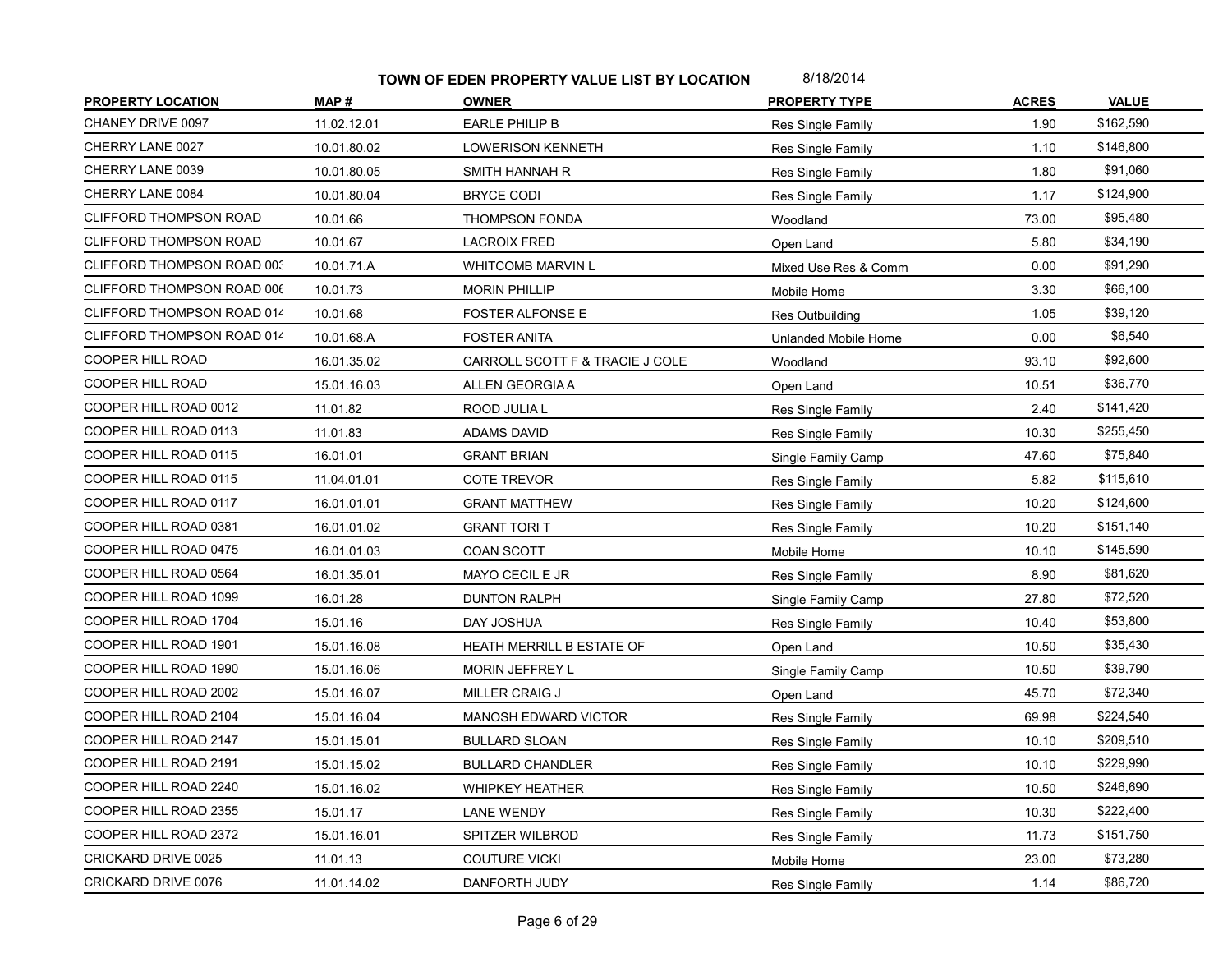| <b>PROPERTY LOCATION</b> | MAP#        | <b>OWNER</b>                        | <b>PROPERTY TYPE</b> | <b>ACRES</b> | <b>VALUE</b> |
|--------------------------|-------------|-------------------------------------|----------------------|--------------|--------------|
| CRICKARD DRIVE 0198      | 11.01.14    | EWEN ARTHUR JR.                     | Mobile Home          | 8.40         | \$139,380    |
| <b>CROOKS ROAD</b>       | 05.01.33    | <b>JEWETT LINDA</b>                 | Woodland             | 62.80        | \$89,330     |
| CROOKS ROAD 0016         | 10.01.04    | <b>INGALLS DALE</b>                 | Mobile Home          | 0.85         | \$66,310     |
| CROOKS ROAD 0629         | 10.01.03    | <b>DAIGLE REAL</b>                  | Res Single Family    | 155.50       | \$520,130    |
| CROOKS ROAD 1018         | 05.01.60    | <b>IRISH RONALD S II</b>            | Res Single Family    | 17.70        | \$83,530     |
| CROOKS ROAD 1033         | 05.02.01.02 | <b>FLETCHER TAMMY</b>               | Res Single Family    | 1.20         | \$109,300    |
| CROOKS ROAD 1038         | 05.01.42    | DYBALA JAMES SR                     | Mobile Home          | 10.50        | \$134,040    |
| CROOKS ROAD 1221         | 05.01.40    | MORIN HAYDEN D & DORIS R            | Farm Operating       | 107.20       | \$230,330    |
| CROOKS ROAD 1310         | 05.01.40.A  | GILLESPIE SCOTT D                   | Unlanded Mobile Home | 0.00         | \$38,400     |
| CROOKS ROAD 1670         | 05.01.39    | MONTICELLO RALPH                    | Res Single Family    | 179.00       | \$164,000    |
| CROOKS ROAD 2409         | 05.01.31.01 | PERKINS JENNIFER L                  | Mobile Home          | 10.10        | \$49,240     |
| CROOKS ROAD 2449         | 05.01.31    | <b>BROWN DAVID</b>                  | Res Single Family    | 14.00        | \$169,260    |
| DELISLE DRIVE 0014       | 06.01.29    | <b>GRANT THOMAS J</b>               | Res Single Family    | 7.10         | \$126,270    |
| DELISLE DRIVE 0099       | 06.01.31    | <b>BAXTER PETER</b>                 | Single Family Camp   | 155.50       | \$104,140    |
| DELISLE DRIVE 0143       | 06.01.30    | FITZGIBBON JEFFREY                  | Res Single Family    | 0.45         | \$85,660     |
| DELLA - CORTE DRIVE 0075 | 05.01.32    | <b>JOHNSTON CRAIG</b>               | Single Family Camp   | 17.10        | \$115,260    |
| DELLA - CORTE DRIVE 0128 | 05.01.32.03 | <b>MACHIA RICKY A</b>               | Res Single Family    | 13.00        | \$177,190    |
| DELLA - CORTE DRIVE 0129 | 05.01.32.02 | <b>CREIGHTON JON T</b>              | Res Single Family    | 10.10        | \$183,530    |
| DOLAN FARM ROAD 0048     | 11.01.41.01 | SARGENT GREGORY J                   | Res Single Family    | 1.40         | \$120,920    |
| DURIVAGE DRIVE 0035      | 11.02.03    | <b>MAD RIVER EQUITIES LLC</b>       | Res Single Family    | 1.32         | \$239,100    |
| DURIVAGE DRIVE 0037      | 11.02.03.06 | JAY MITCHELL H & DEBRA G            | Single Family Camp   | 2.88         | \$420,270    |
| DURIVAGE DRIVE 0066      | 11.02.03.05 | <b>BATES LISA E</b>                 | Res Single Family    | 1.69         | \$189,550    |
| DURIVAGE DRIVE 0103      | 11.02.03.04 | <b>WOOD JAMES B</b>                 | Open Land            | 1.00         | \$115,380    |
| DURIVAGE DRIVE 0127      | 11.03.01    | <b>TYLER ANDREW A</b>               | Single Family Camp   | 0.60         | \$175,120    |
| DURIVAGE DRIVE 0154      | 11.03.03    | <b>CURCILLO ARTHUR TRUST</b>        | Single Family Camp   | 0.14         | \$184,740    |
| DURIVAGE DRIVE 0156      | 11.03.02    | <b>BULLARD VERNON E TRUST</b>       | Res Outbuilding      | 1.57         | \$159,530    |
| EARLE LANE 0074          | 11.02.53    | <b>NECKERS MATTHEW</b>              | Res Single Family    | 12.70        | \$150,710    |
| <b>EAST HILL ROAD</b>    | 11.02.80    | ALLAIRE LEVI & BONNIE               | Open Land            | 80.10        | \$87,770     |
| <b>EAST HILL ROAD</b>    | 12.01.54    | LERICHE LEOPOLD REVOCABLE TRUST     | Mobile Home          | 10.36        | \$106,650    |
| EAST HILL ROAD           | 17.01.03    | BARBER CANDACE LABAY ET AL          | Open Land            | 1.00         | \$22,880     |
| <b>EAST HILL ROAD</b>    | 17.01.05.06 | EAST HILL EDEN LLC                  | Open Land            | 10.30        | \$33,600     |
| <b>EAST HILL ROAD</b>    | 17.01.20    | EDEN'S ECHO FOREST MGMT CO LTD      | Woodland             | 151.60       | \$103,730    |
| <b>EAST HILL ROAD</b>    | 17.01.21    | VERMONT LAND TRUST INC & NATURE CON | Woodland             | 53.60        | \$6,330      |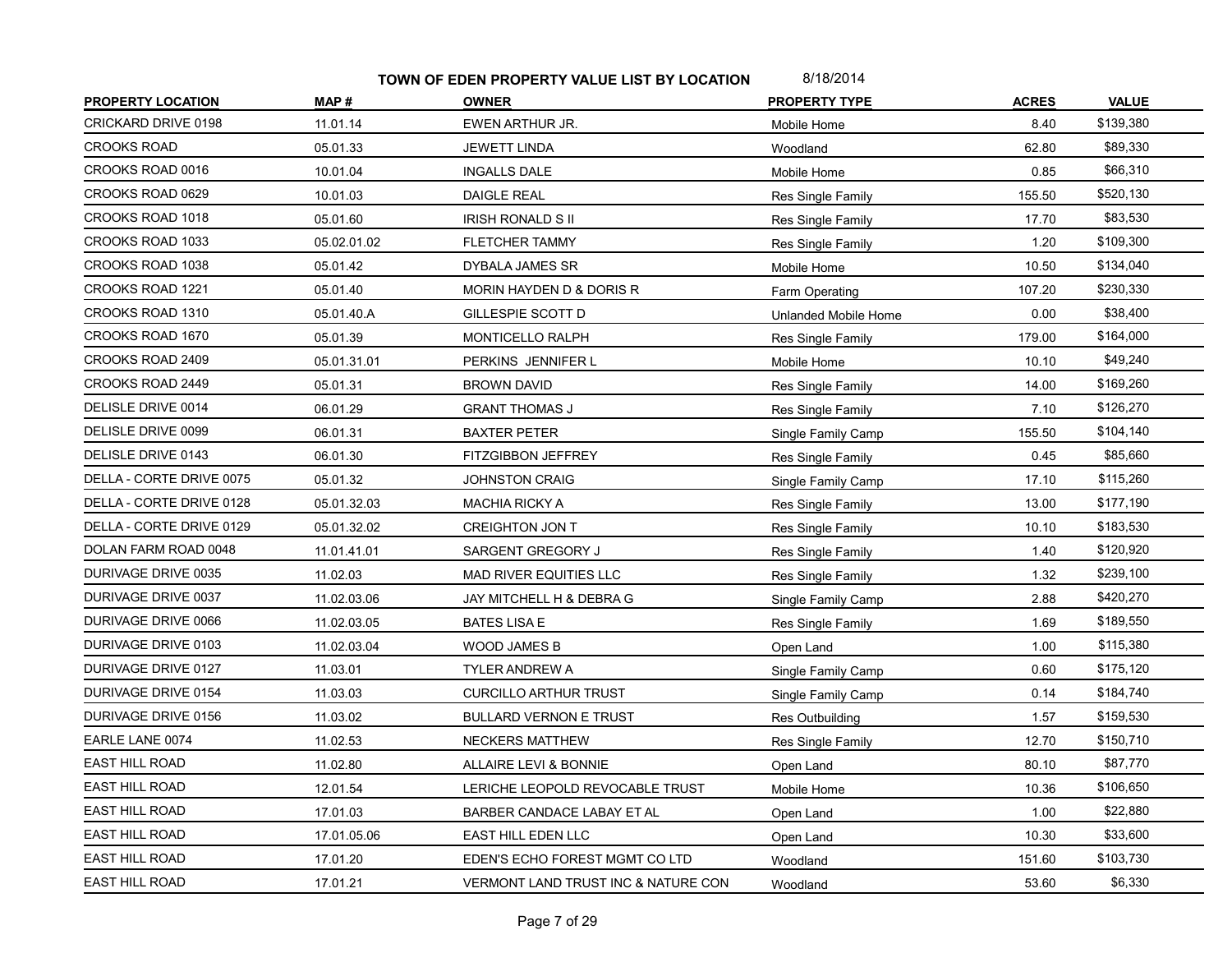| <b>PROPERTY LOCATION</b> | MAP#         | <b>OWNER</b>                           | <b>PROPERTY TYPE</b>         | <b>ACRES</b> | <b>VALUE</b> |
|--------------------------|--------------|----------------------------------------|------------------------------|--------------|--------------|
| <b>EAST HILL ROAD</b>    | 16.01.17     | ZARTARIAN JOHN                         | Woodland                     | 227.06       | \$26,800     |
| <b>EAST HILL ROAD</b>    | 12.01.24     | VERMONT LAND TRUST INC & NATURE CON    | Woodland                     | 1,573.00     | \$176,850    |
| EAST HILL ROAD 0098      | 11.02.48     | MACHIA STANLEY H                       | Mobile Home                  | 2.50         | \$59,520     |
| EAST HILL ROAD 0177      | 11.03.53     | <b>TOUCHETTE JOHN</b>                  | Res Single Family            | 2.00         | \$137,320    |
| EAST HILL ROAD 0211      | 11.03.54.02  | MILLER JAYNE                           | Res Single Family            | 0.97         | \$206,400    |
| EAST HILL ROAD 0216      | 11.02.49.01  | <b>BISHOP JOSEPH &amp; SABINE</b>      | Res Single Family            | 4.70         | \$158,740    |
| EAST HILL ROAD 0324      | 11.02.51     | <b>HOADLEY ROBERT E</b>                | Res Single Family            | 5.40         | \$117,850    |
| EAST HILL ROAD 0375      | 11.03.57     | ALLAIRE PAUL AND KRISTA                | Res Single Family            | 2.16         | \$452,050    |
| EAST HILL ROAD 0447      | 11.02.71     | <b>GRUNDSTEIN ROBERT</b>               | <b>Commercial Apartments</b> | 11.43        | \$281,990    |
| EAST HILL ROAD 0737      | 11.03.76     | CANADA INC 3024385                     | Single Family Camp           | 20.60        | \$591,080    |
| EAST HILL ROAD 1062      | 11.02.64     | <b>LIS ANTONI</b>                      | Res Single Family            | 27.00        | \$206,330    |
| EAST HILL ROAD 1070      | 11.02.80.01  | <b>MACHIA ERIC</b>                     | Mobile Home                  | 10.10        | \$77,490     |
| EAST HILL ROAD 1200-1202 | 12.01.53     | LERICHE LEOPOLD REVOCABLE TRUST        | Res Single Family            | 53.90        | \$144,170    |
| EAST HILL ROAD 1496      | 12.01.58     | <b>CUMMING ARTHUR</b>                  | Res Single Family            | 10.78        | \$195,960    |
| EAST HILL ROAD 1626      | 12.01.52     | FLOOD RUDOLPH J                        | Res Single Family            | 20.90        | \$161,490    |
| EAST HILL ROAD 1629      | 12.01.22     | EDEN'S ECHO FOREST MGMT CO LTD         | Mixed Use Res & Comm         | 1,716.00     | \$645,390    |
| EAST HILL ROAD 2333      | 17.01.01     | DAMICO DANIEL                          | Res Single Family            | 15.40        | \$135,070    |
| EAST HILL ROAD 2383      | 17.01.02     | LYON KIMBERLY M                        | Res Single Family            | 11.40        | \$159,370    |
| EAST HILL ROAD 2439      | 17.01.05.01  | ADAMS RICKEY D                         | Res Single Family            | 11.40        | \$100,400    |
| EAST HILL ROAD 2525      | 17.01.05.02  | PECK HARRY                             | Mobile Home                  | 11.10        | \$55,190     |
| EAST HILL ROAD 2530      | 17.01.17     | <b>VEAR WAYNE A</b>                    | Res Single Family            | 63.20        | \$190,090    |
| EAST HILL ROAD 2600      | 17.01.16     | <b>FRANCALANGIA ERIC</b>               | Res Single Family            | 2.20         | \$68,950     |
| EAST HILL ROAD 2741      | 17.01.05     | CARDINAL MICHELE A                     | Res Single Family            | 134.80       | \$211,890    |
| EAST HILL ROAD 2834      | 17.01.17.05  | YETMAN STEVEN W                        | Res Single Family            | 61.60        | \$138,890    |
| EAST HILL ROAD 2845      | 17.01.05.07  | BESAW A R & L M REVOCABLE TRUST        | Open Land                    | 19.40        | \$44,830     |
| EAST HILL ROAD 2943      | 17.01.05.09  | CARDINAL PHILIP C                      | Camper                       | 22.90        | \$58,540     |
| EAST HILL ROAD 2959      | 17.01.05.08A | <b>FOSS JEFFRY</b>                     | Unlanded Mobile Home         | 0.00         | \$11,860     |
| EAST HILL ROAD 2989      | 17.01.05.08  | POWERS STUART J                        | Res Single Family            | 11.40        | \$142,220    |
| EAST HILL ROAD 2994      | 17.01.17.02  | KANE JEFFREY                           | Single Family Camp           | 79.89        | \$192,980    |
| EAST HILL ROAD 3068      | 17.01.17.04  | <b>GUTZMANN LILLIAN &amp; WALTER C</b> | Single Family Camp           | 11.20        | \$76,180     |
| EAST HILL ROAD 3103      | 17.01.09     | <b>ADAMS RAYMOND</b>                   | Single Family Camp           | 2.10         | \$68,110     |
| EAST HILL ROAD 3116      | 17.01.17.03  | <b>TUTHILL JASON S</b>                 | Res Single Family            | 10.05        | \$154,720    |
| EAST HILL ROAD 3192      | 17.01.18     | FAGAN DANIEL P KRYGOWSKI JOANNE        | Mobile Home                  | 12.20        | \$56,480     |
|                          |              |                                        |                              |              |              |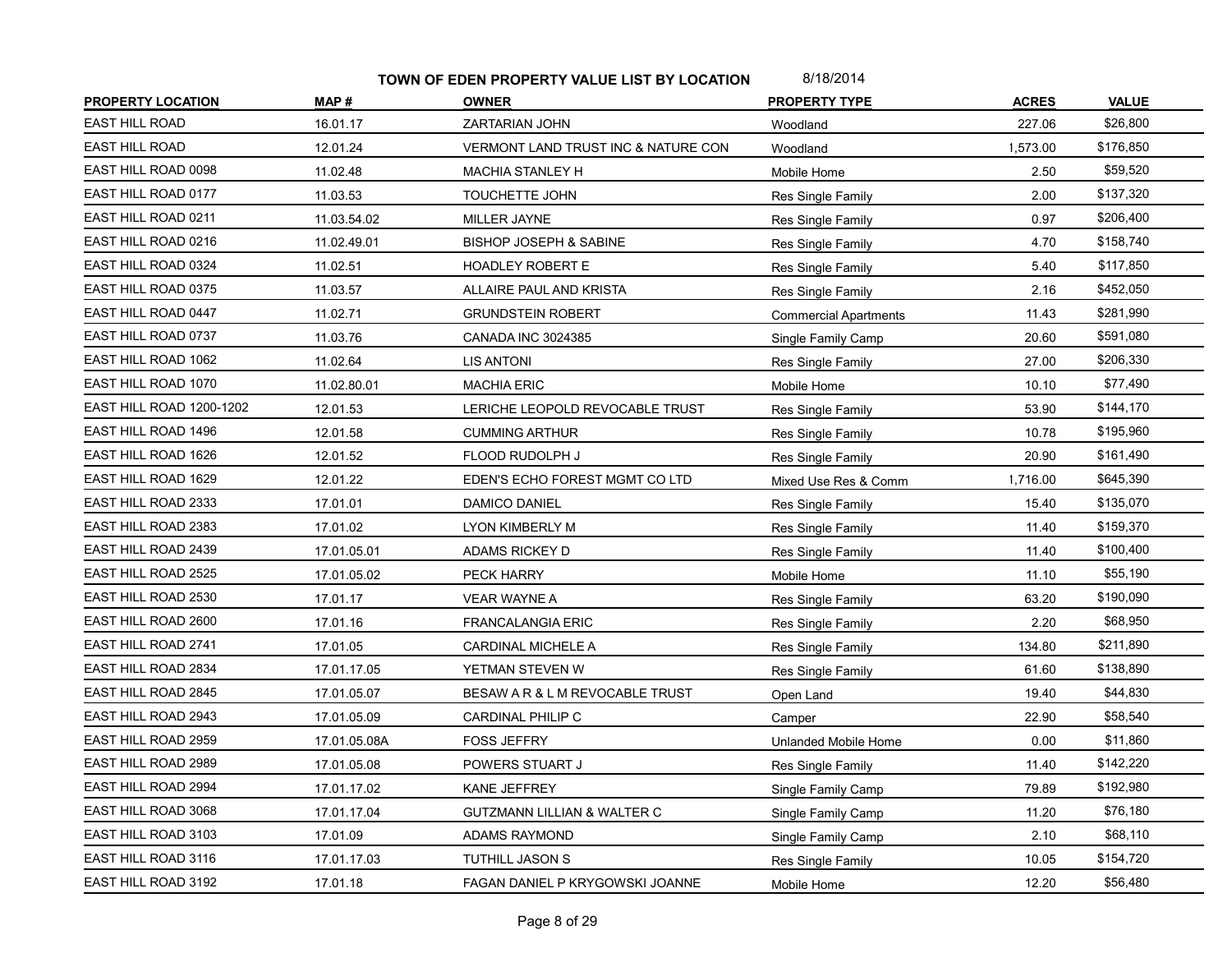| <b>PROPERTY LOCATION</b>     | MAP#            | <b>OWNER</b>                        | <b>PROPERTY TYPE</b>      | <b>ACRES</b> | <b>VALUE</b> |
|------------------------------|-----------------|-------------------------------------|---------------------------|--------------|--------------|
| EAST HILL ROAD 3227          | 17.01.10        | <b>MOFFAT JESSE A</b>               | <b>Multiple Dwellings</b> | 95.30        | \$288,770    |
| EAST HILL ROAD 3298          | 17.01.19        | ASHE RONA G & GOMEL R R & D M       | Res Single Family         | 604.00       | \$530,770    |
| EAST HILL ROAD 3486          | 17.01.10.01     | MILLER AUDRI J                      | <b>Res Single Family</b>  | 50.00        | \$244,990    |
| EAST HILL ROAD 3866          | 17.01.22        | <b>MARCKRES RAY</b>                 | Single Family Camp        | 0.95         | \$58,880     |
| EAST HILL ROAD 3976          | 17.01.23        | MARCKRES JOHN F & OLETA E           | Res Single Family         | 4.90         | \$222,840    |
| EAST HILL ROAD 4034          | 17.01.24        | <b>MARCKRES HENRY</b>               | Single Family Camp        | 1.20         | \$39,840     |
| EAST HILL ROAD 4132          | 17.01.25        | <b>HENDRICK JOSEPH</b>              | Single Family Camp        | 62.80        | \$145,530    |
| EAST HILL ROAD 4419 and 4685 | 17.01.12        | STEVENSON FARMS LLC                 | Res Single Family         | 352.40       | \$543,930    |
| EAST HILL ROAD 4510          | 17.01.27        | <b>JOHNSTON KEVIN</b>               | Res Single Family         | 482.80       | \$503,490    |
| EDEN BELVIDERE LINE          | 02.01.01        | VERMONT LAND TRUST INC & NATURE CON | Woodland                  | 545.00       | \$56,010     |
| EDEN BELVIDERE LINE          | 04.01.02        | VERMONT LAND TRUST INC & NATURE CON | Woodland                  | 508.00       | \$59,660     |
| EDEN CRAFTSBURY LINE         | 20.01.01        | VERMONT LAND TRUST INC & NATURE CON | Woodland                  | 1,164.50     | \$120,700    |
| EDEN FIELDS LANE 0076        | 15.01.13.01     | <b>LINDGREN CHAD E</b>              | Res Single Family         | 10.10        | \$207,040    |
| EDEN FIELDS LANE 0193        | 15.01.13.02     | <b>BIDWELL TREVOR M</b>             | Res Single Family         | 43.97        | \$175,550    |
| EDEN FIELDS LANE 0229        | 15.01.13.03     | JONES NOI L                         | Res Single Family         | 10.10        | \$175,120    |
| EDEN FIELDS LANE 0300        | 15.01.13.04     | REAGAN MICHAEL J.SR                 | Mobile Home               | 10.50        | \$66,480     |
| EDEN FIELDS LANE 0340        | 15.01.13.05     | DOMINA KEN A                        | Mobile Home               | 10.53        | \$56,240     |
| <b>EDSEL RICH ROAD</b>       | 02.01.05        | WHITCOMB WARREN LEE III             | Woodland                  | 14.10        | \$27,480     |
| EDSEL RICH ROAD 0672         | 02.01.03        | KUTZERA STEPHEN E                   | Single Family Camp        | 68.90        | \$81,630     |
| EDSEL RICH ROAD 0770         | 02.01.04        | WHITCOMB WARREN L JR                | Woodland                  | 54.80        | \$61,370     |
| EDSEL RICH ROAD 0930         | 02.01.02        | <b>TALLEY BRUCE &amp; MICHAEL</b>   | Single Family Camp        | 10.10        | \$113,910    |
| <b>GARFIELD ROAD</b>         | <b>HEU00001</b> | HARDWICK MUNICIPAL ELECT DEPT       | Utilities Electric        | 0.00         | \$2,100      |
| GARFIELD ROAD 6405           | 20.01.05        | SHIELDS BRUCE                       | Res Single Family         | 200.00       | \$291,650    |
| <b>GRIGGS ROAD</b>           | 12.01.27        | <b>GRIGGS BRETT</b>                 | Woodland                  | 67.56        | \$92,900     |
| GRIGGS ROAD 0019             | 11.02.70        | MAYO THEODORE J SR                  | Res Single Family         | 29.30        | \$145,970    |
| GRIGGS ROAD 0048             | 11.02.70.A      | <b>MERRIAM ADAM</b>                 | Res Single Family         | 0.00         | \$6,720      |
| GRIGGS ROAD 0108             | 11.02.67        | <b>GRIGGS HAROLD</b>                | Res Single Family         | 2.00         | \$140,280    |
| GRIGGS ROAD 0187             | 11.02.69        | PEATMAN CINDY M                     | Res Single Family         | 4.10         | \$140,020    |
| GRIGGS ROAD 0235             | 11.02.68        | <b>MORSE JONATHAN</b>               | Res Single Family         | 5.07         | \$173,500    |
| GRIGGS ROAD 0273             | 12.01.29        | <b>SCHMIDT ROBERT</b>               | Res Single Family         | 4.90         | \$217,100    |
| GRIGGS ROAD 0415             | 12.01.27.01     | <b>GRIGGS KIMBERLY</b>              | Res Single Family         | 55.93        | \$172,250    |
| GRIGGS ROAD 0479             |                 |                                     |                           |              |              |
|                              | 12.01.28        | <b>GRIGGS DONALD</b>                | Res Single Family         | 1.10         | \$90,160     |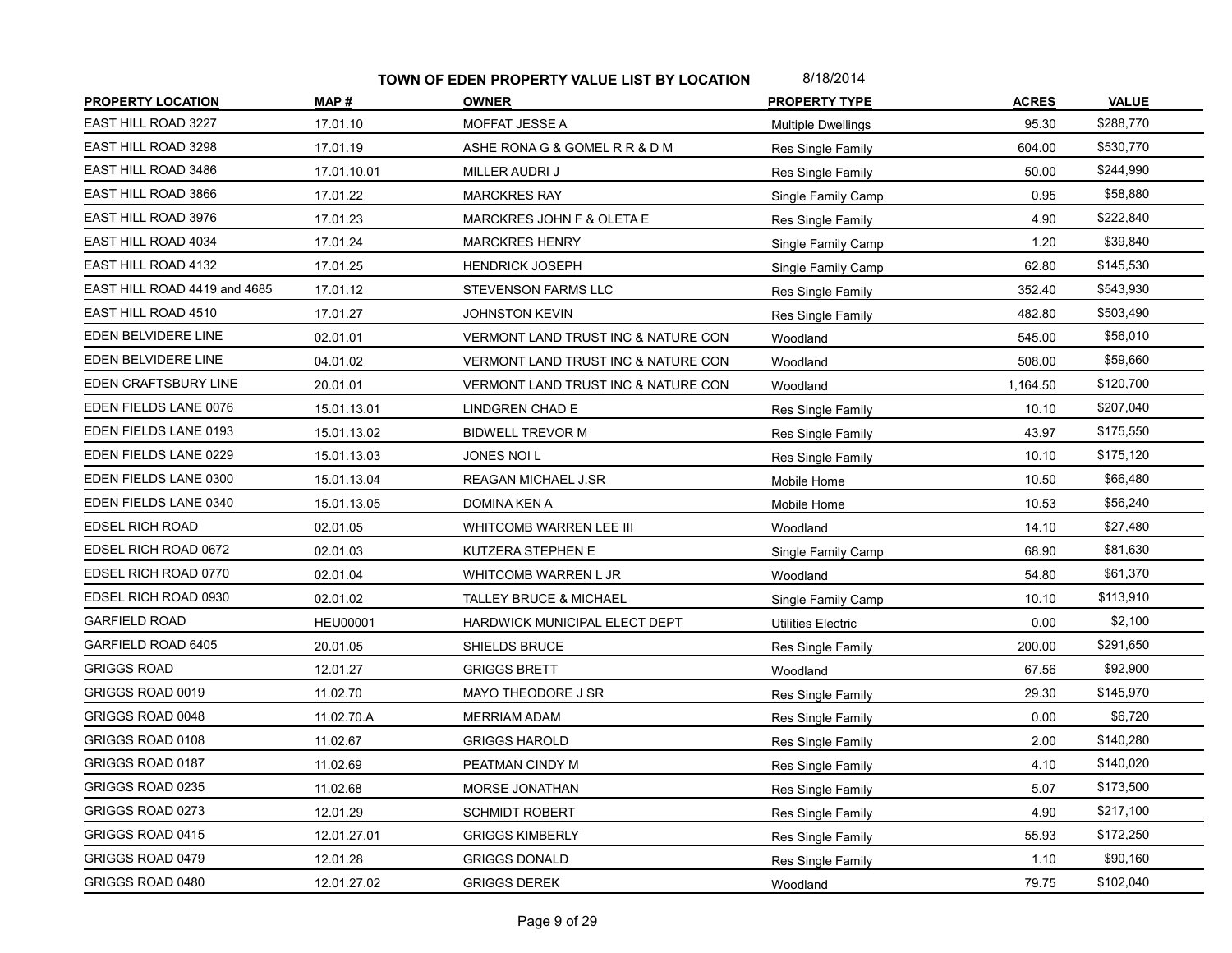| <b>PROPERTY LOCATION</b> | MAP#         | <b>OWNER</b>                    | <b>PROPERTY TYPE</b>      | <b>ACRES</b> | <b>VALUE</b> |
|--------------------------|--------------|---------------------------------|---------------------------|--------------|--------------|
| GUT POND DRIVE 0059      | 16.01.20     | <b>DIROCCO STEVEN</b>           | Single Family Camp        | 11.80        | \$163,650    |
| GUT POND DRIVE 0157      | 16.01.19.02  | <b>BLANCHARD EDWARD</b>         | Single Family Camp        | 10.80        | \$147,930    |
| GUT POND DRIVE 0158      | 16.01.19.04  | <b>BELL RICHARD</b>             | Open Land                 | 10.10        | \$88,350     |
| GUT POND DRIVE 0159      | 16.01.19.01  | MANSFIELD BARRY K               | Two Camps                 | 11.60        | \$167,530    |
| GUT POND DRIVE 0173      | 16.01.18.01  | HILL GERALD& JUDITH TRUSTEE     | Open Land                 | 17.86        | \$71,460     |
| HEMLOCK LN 0061          | 12.01.03.03A | <b>LAGUE TINA</b>               | Unlanded Mobile Home      | 0.00         | \$13,760     |
| HEMLOCK LN 0110          | 12.01.03.03  | <b>ORAM ROBERT</b>              | Res Single Family         | 1.80         | \$116,540    |
| <b>HEMLOCK LN 0547</b>   | 12.01.03.01  | <b>LAGUE ANDREW</b>             | Single Family Camp        | 29.51        | \$84,040     |
| HILLTOP DRIVE 0035       | 10.01.45.05  | <b>TILTON ALICIA</b>            | Res Single Family         | 2.10         | \$154,700    |
| HILLTOP DRIVE 0054       | 10.01.45.01  | <b>WILSON JAMES J</b>           | Res Single Family         | 1.70         | \$132,950    |
| HILLTOP DRIVE 0065       | 10.01.45.03  | <b>WESCOM BRUCE &amp; MOLLY</b> | Res Single Family         | 1.50         | \$197,750    |
| HILLTOP DRIVE 0068       | 10.01.45.10  | <b>WESCOM STANLEY</b>           | Open Land                 | 0.30         | \$900        |
| HILLTOP DRIVE 0068       | 10.01.45     | <b>WESCOM STANLEY</b>           | Res Single Family         | 1.00         | \$190,130    |
| HILLTOP DRIVE 0119       | 10.01.45.06  | <b>FURLONG RICHARD J</b>        | Res Single Family         | 2.65         | \$277,580    |
| HILLTOP DRIVE 0120       | 10.01.45.07  | <b>COSTELLO THOMAS</b>          | Res Single Family         | 1.50         | \$196,260    |
| <b>HOWE DRIVE</b>        | 11.03.81     | <b>SCHMIDT ROBERT</b>           | Single Family Camp        | 0.40         | \$115,880    |
| HOWE DRIVE 0084          | 11.03.83     | HOWE JUNE                       | Single Family Camp        | 3.48         | \$329,380    |
| HOWE DRIVE 0088          | 11.03.82     | <b>BRAYTON ABBOTT</b>           | Single Family Camp        | 7.80         | \$329,910    |
| HOWE DRIVE 0096          | 11.03.82.01  | LARSEN JACQUELINE               | Res Single Family         | 0.40         | \$305,060    |
| HOWE DRIVE 0098          | 11.03.79     | <b>CARR THOMAS I</b>            | Single Family Camp        | 11.20        | \$273,160    |
| HOWE DRIVE 0150          | 11.03.78     | LUCE STEPHEN E                  | Single Family Camp        | 0.52         | \$234,920    |
| HOWE DRIVE 0261          | 11.03.77     | <b>BISHOP NORMAN A SR</b>       | Single Family Camp        | 4.70         | \$268,670    |
| HUTCHINS LANE 0175       | 06.01.27     | NOAH LYNN REVOCABLE TRUST       | Res Single Family         | 333.67       | \$292,910    |
| <b>INGALLS ROAD 0019</b> | 11.02.38     | <b>LANDRY DENNIS</b>            | <b>Commercial General</b> | 0.20         | \$55,430     |
| INGALLS ROAD 0020        | 11.02.36     | EDEN CONGREGATIONAL CHURCH      | Religious                 | 0.30         | \$182,970    |
| INGALLS ROAD 0065        | 11.02.37     | PARKER RICHARD A                | Res Single Family         | 1.00         | \$160,820    |
| JONES LANE 0081          | 06.01.15     | JONES BRIAN CARROLL & SHELLEY W | Res Single Family         | 203.70       | \$91,350     |
| KNOWLES FLAT ROAD        | 10.01.17.02  | <b>MORIN SANDRA</b>             | Mobile Home               | 1.20         | \$32,810     |
| KNOWLES FLAT ROAD        | 10.01.36.07  | HARLEY D DEVELOPMENT LLC        | Res Single Family         | 6.60         | \$48,970     |
| KNOWLES FLAT ROAD 0027   | 10.01.61     | DAIGE KATHLEEN A                | Res Two Family            | 2.20         | \$156,960    |
| KNOWLES FLAT ROAD 0140   | 10.01.56.01  | EDEN CENTRAL SCHOOL DISTRICT    | Town Owned                | 18.00        | \$955,630    |
| KNOWLES FLAT ROAD 0187   | 10.01.63.02  | <b>HUNT KARA S</b>              | Res Single Family         | 1.11         | \$129,330    |
| KNOWLES FLAT ROAD 0247   | 10.01.63.03  | <b>BENNION ALAN</b>             | Res Single Family         | 1.11         | \$159,140    |
|                          |              |                                 |                           |              |              |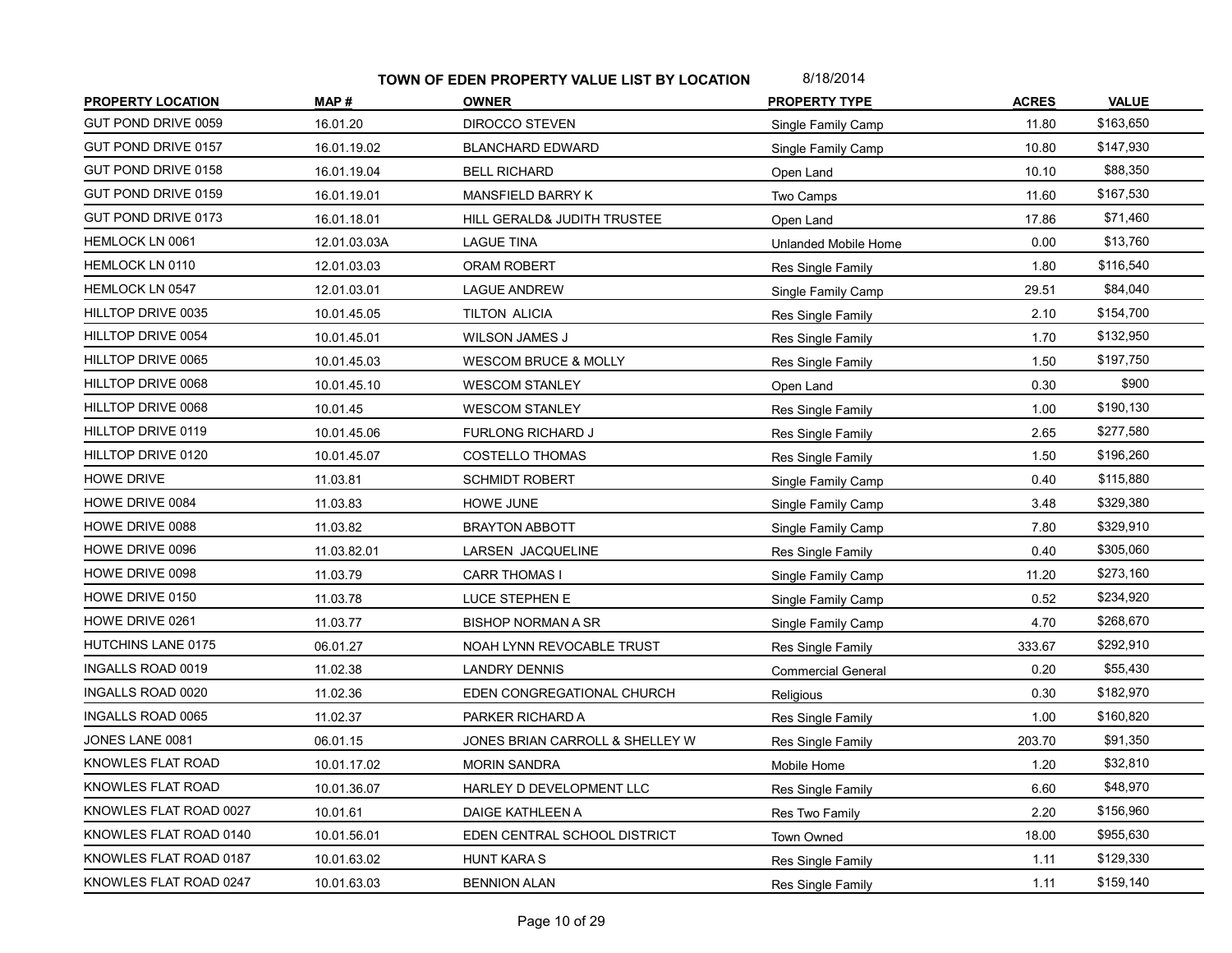| <b>PROPERTY LOCATION</b> | MAP#         | <b>OWNER</b>                    | <b>PROPERTY TYPE</b> | <b>ACRES</b> | <b>VALUE</b> |
|--------------------------|--------------|---------------------------------|----------------------|--------------|--------------|
| KNOWLES FLAT ROAD 0307   | 10.01.63.04  | <b>MCLEAN BERTHOLD</b>          | Mobile Home          | 0.91         | \$88,310     |
| KNOWLES FLAT ROAD 0379   | 10.01.63.01  | <b>GREENIA JOHN A</b>           | Res Single Family    | 10.28        | \$180,440    |
| KNOWLES FLAT ROAD 0410   | 10.01.38     | <b>JACKSON BARBARA</b>          | Mobile Home          | 1.10         | \$60,240     |
| KNOWLES FLAT ROAD 0413   | 10.01.39     | <b>WESCOM STANLEY</b>           | Res Single Family    | 0.40         | \$125,330    |
| KNOWLES FLAT ROAD 0436   | 10.01.37     | <b>CLEVELAND REGINALD</b>       | Res Single Family    | 10.10        | \$119,700    |
| KNOWLES FLAT ROAD 0597   | 10.01.36.06  | EDEN SAND & GRAVEL COMPANY INC  | Res Single Family    | 58.80        | \$309,960    |
| KNOWLES FLAT ROAD 0645   | 10.01.36.05  | <b>WHITNEY ERNEST</b>           | Mobile Home          | 2.00         | \$108,180    |
| KNOWLES FLAT ROAD 0679   | 10.01.36.04  | <b>ROY MARC</b>                 | Res Single Family    | 1.60         | \$123,090    |
| KNOWLES FLAT ROAD 0711   | 10.01.36.03  | <b>LONGE BRYCE</b>              | Res Single Family    | 1.70         | \$99,570     |
| KNOWLES FLAT ROAD 0745   | 10.01.36.02  | <b>GRIGGS MICHAEL</b>           | Res Single Family    | 1.29         | \$120,790    |
| KNOWLES FLAT ROAD 0762   | 10.01.36.11  | DANNAT DEVIN & BRANDI           | Res Single Family    | 1.83         | \$173,260    |
| KNOWLES FLAT ROAD 0773   | 10.01.36.01  | EARLE LARRY J                   | Res Single Family    | 1.27         | \$122,780    |
| KNOWLES FLAT ROAD 0796   | 10.01.36.10  | HARLEY D DEVELOPMENT LLC        | Res Single Family    | 2.08         | \$166,870    |
| KNOWLES FLAT ROAD 1222   | 10.01.17     | <b>MORIN HAYDEN</b>             | Res Single Family    | 172.90       | \$249,610    |
| KNOWLES FLAT ROAD 1387   | 10.01.17.02A | MORIN ROY JR                    | Res Single Family    | 0.00         | \$60,720     |
| KNOWLES FLAT ROAD 1421   | 10.01.17.01  | <b>MORIN SANDRA</b>             | Open Land            | 0.35         | \$810        |
| KNOWLES FLAT ROAD 1421   | 10.01.17.02B | <b>MORIN SANDRA</b>             | Unlanded Mobile Home | 0.00         | \$24,220     |
| KNOWLES FLAT ROAD 1976   | 10.01.06.B   | <b>INGALLS KENNETH JR</b>       | Unlanded Mobile Home | 0.00         | \$28,330     |
| KNOWLES FLAT ROAD 1980   | 10.01.06     | INGALLS KENNETH & DEBORAH       | Res Single Family    | 1.00         | \$91,860     |
| KNOWLES FLAT ROAD 2125   | 10.01.05     | LANGLOIS THOMAS L SR            | Res Single Family    | 10.00        | \$227,530    |
| KNOWLES FLAT ROAD 2130   | 10.01.07     | <b>HENDERSON SHARON E</b>       | Res Single Family    | 2.46         | \$126,480    |
| KNOWLES FLAT ROAD 2205   | 05.01.45.07  | DUDEN ROGER L                   | Res Single Family    | 25.00        | \$208,640    |
| KNOWLES FLAT ROAD 2297   | 05.01.45.01  | <b>KELLY KENNETH</b>            | Res Single Family    | 3.10         | \$217,970    |
| KNOWLES FLAT ROAD 2415   | 05.01.45.08  | MACHIA RANDY D                  | Res Single Family    | 21.00        | \$198,070    |
| LAKE SHORE ROAD          | 11.03.48     | <b>HENSLEY FAMILY TRUST</b>     | Open Land            | 0.60         | \$103,640    |
| LAKE SHORE ROAD 0004     | 11.03.37     | <b>VERMONT STATE OF ANR</b>     | State Owned          | 0.25         | \$18,070     |
| LAKE SHORE ROAD 0026     | 11.03.38     | IANNI JEANNETTE STRUSTE         | Single Family Camp   | 0.49         | \$176,480    |
| LAKE SHORE ROAD 0046     | 11.03.39     | TOWLE MARY ELAINE ANDRUS EDWARD | Single Family Camp   | 0.20         | \$218,620    |
| LAKE SHORE ROAD 0080     | 11.03.40     | <b>BRITZ BONNIE LEE</b>         | Single Family Camp   | 0.23         | \$278,250    |
| LAKE SHORE ROAD 0102     | 11.03.41     | TALLMAN WAYNE M                 | Single Family Camp   | 0.20         | \$182,410    |
| LAKE SHORE ROAD 0114     | 11.03.42     | <b>OBRIEN WILLIAM</b>           | Single Family Camp   | 0.30         | \$188,170    |
| LAKE SHORE ROAD 0196     | 11.03.46     | STYGLES ERIC ET AL              | Single Family Camp   | 0.21         | \$168,310    |
| LAKE SHORE ROAD 0208     | 11.03.47     | KNAPP JOHN R & SANDRA A         | Single Family Camp   | 0.37         | \$177,490    |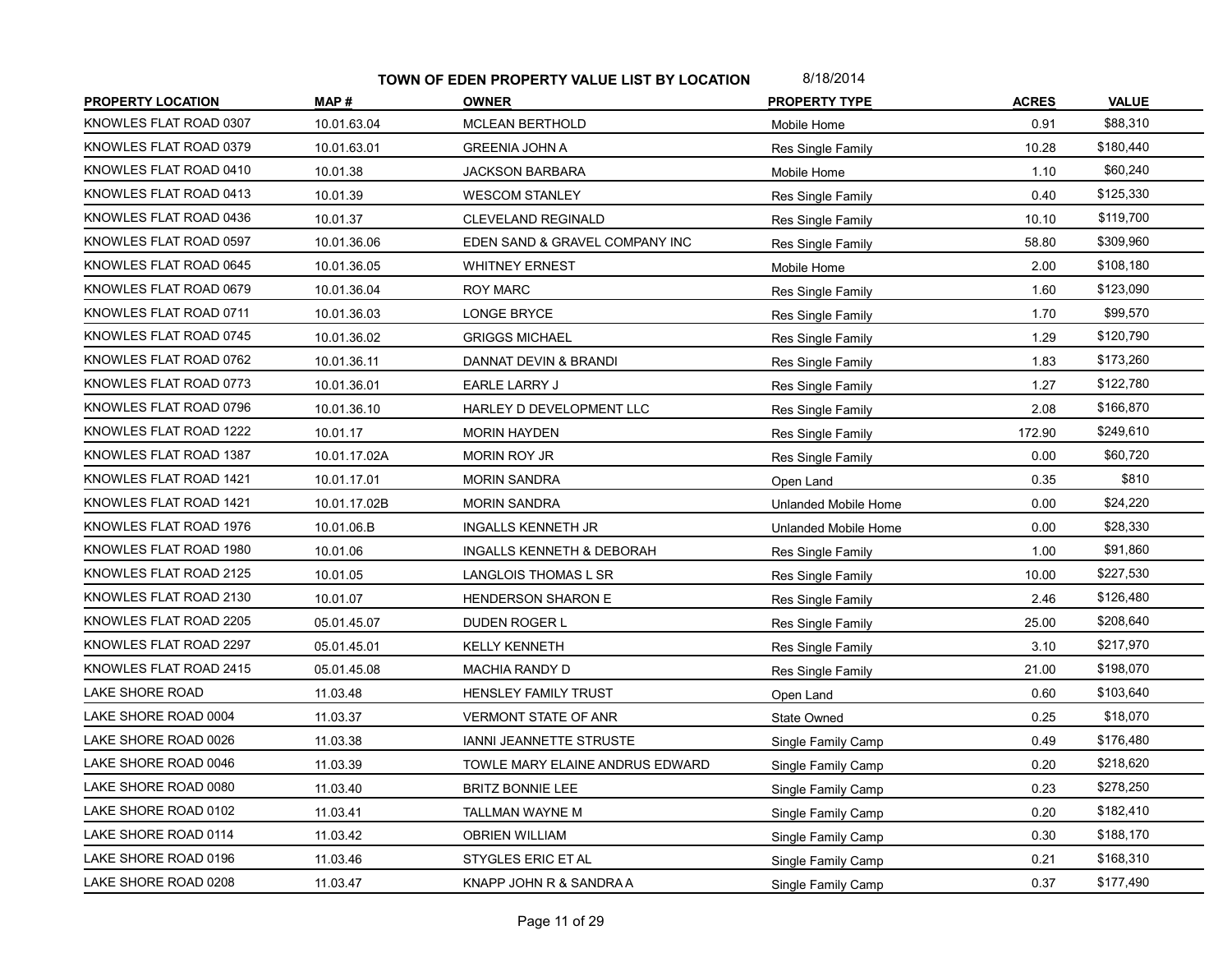| <b>PROPERTY LOCATION</b> | MAP#        | <b>OWNER</b>                     | <b>PROPERTY TYPE</b> | <b>ACRES</b> | <b>VALUE</b> |
|--------------------------|-------------|----------------------------------|----------------------|--------------|--------------|
| LAKE SHORE ROAD 0265     | 11.03.50    | <b>LEACH STEVEN G</b>            | Res Single Family    | 0.30         | \$204,440    |
| LAKE SHORE ROAD 0278     | 11.03.49    | <b>LEACH DONNA</b>               | Single Family Camp   | 0.70         | \$237,250    |
| LAKE SHORE ROAD 0279     | 11.03.51    | DESMARAIS GEORGE JR              | Res Single Family    | 0.35         | \$290,150    |
| LAKE SHORE ROAD 0281     | 11.03.52    | CONGDON MARLANE V                | Single Family Camp   | 0.38         | \$80,530     |
| LAKE SHORE ROAD 0330     | 11.03.44    | <b>GODFREY MARK</b>              | Single Family Camp   | 0.58         | \$213,250    |
| LAKEVIEW DRIVE           | 12.01.04    | MAD RIVER EQUITIES LLC           | Open Land            | 1.36         | \$127,030    |
| LAKEVIEW DRIVE 0042      | 12.01.04.01 | <b>SCIPIONE HENRY R</b>          | Single Family Camp   | 1.40         | \$287,510    |
| LAKEVIEW DRIVE 0056      | 12.01.05    | MILLARD ELIZABETH B TRUSTEE      | Two Camps            | 0.30         | \$202,380    |
| LONG VIEW DRIVE 0019     | 11.03.75.02 | <b>DENOIA NICHOLAS</b>           | Res Single Family    | 3.00         | \$483,110    |
| LONG VIEW DRIVE 0087     | 11.03.74    | <b>BARIL SUZAN L</b>             | Single Family Camp   | 1.25         | \$218,170    |
| LONG VIEW DRIVE 0106     | 11.03.74.01 | <b>GROENEVELD ROLAND</b>         | Res Single Family    | 0.55         | \$303,810    |
| MAPLE LANE 0037          | 11.02.80.02 | SCHIFILLITI MICHAEL C            | Res Single Family    | 4.07         | \$182,200    |
| MAPLE LANE 0087          | 11.02.80.03 | SOMERSET JEREMY M                | Res Single Family    | 16.70        | \$127,790    |
| MAPLE LANE 0091          | 11.02.81    | TALLMAN MATTHEW A                | Res Single Family    | 20.70        | \$177,810    |
| <b>MARJORIE DRIVE</b>    | 16.01.24.03 | <b>AITHER MICHAEL</b>            | Open Land            | 1.91         | \$95,090     |
| <b>MARJORIE DRIVE</b>    | 16.01.25    | <b>HOUSTON NIOKA</b>             | Open Land            | 4.42         | \$90,400     |
| MARJORIE DRIVE 0106      | 16.01.19.03 | MERRITT EDWARD H REV TRUST       | Single Family Camp   | 2.70         | \$202,230    |
| MARJORIE DRIVE 0108      | 16.01.13    | YEAGER SCOTT                     | Single Family Camp   | 1.40         | \$138,020    |
| MARJORIE DRIVE 0110      | 16.01.19    | BERGDAHL JERILYN A TRUSTEE       | Single Family Camp   | 4.80         | \$258,520    |
| MARJORIE DRIVE 0552      | 16.01.24.01 | <b>WILLIAMS LEWIS E</b>          | Single Family Camp   | 1.50         | \$113,000    |
| MARJORIE DRIVE 0630      | 16.01.24.04 | TATRO GAYLE REVOCABLE TRUST      | Res Single Family    | 3.60         | \$257,260    |
| MARJORIE DRIVE 0680      | 16.01.23    | GINGRAS AARON T JAY & DEBBIE     | Single Family Camp   | 4.90         | \$146,780    |
| MARJORIE DRIVE 0716-0642 | 16.01.24.05 | <b>HEATH RICHARD</b>             | Two Camps            | 4.34         | \$290,790    |
| MARJORIE DRIVE 0744      | 16.01.24    | <b>HEATH DENNIS</b>              | Single Family Camp   | 52.29        | \$227,290    |
| MARJORIE DRIVE 0890      | 16.01.24.09 | YETMAN WILLIAM                   | Single Family Camp   | 2.50         | \$220,220    |
| MARJORIE DRIVE 0972      | 16.01.24.08 | <b>BOURDEAU MARCEL</b>           | Single Family Camp   | 1.56         | \$115,160    |
| MARJORIE DRIVE 1032      | 16.01.24.07 | <b>KNOTT ANNE</b>                | Single Family Camp   | 1.00         | \$149,980    |
| MARJORIE DRIVE 1036      | 16.01.24.06 | BORDNER DONALD B                 | Single Family Camp   | 1.14         | \$206,500    |
| MARJORIE DRIVE 1038      | 16.01.24.02 | <b>HOUSTON GARY &amp; NIOKA</b>  | Single Family Camp   | 2.40         | \$117,910    |
| MARJORIE DRIVE 1038      | 16.01.26    | PARKER H CHANDLER                | Single Family Camp   | 4.60         | \$192,510    |
| MARJORIE DRIVE 1197      | 16.01.27.03 | CONGER JESSE C                   | Single Family Camp   | 2.07         | \$158,340    |
| MARJORIE DRIVE 1204      | 16.01.27.01 | SMITH ERIC C & SMITH SHERI BARAW | Single Family Camp   | 10.75        | \$165,440    |
| MARJORIE DRIVE 1206      | 16.01.27.02 | SARGENT DAVID & MARY             | Single Family Camp   | 1.00         | \$124,540    |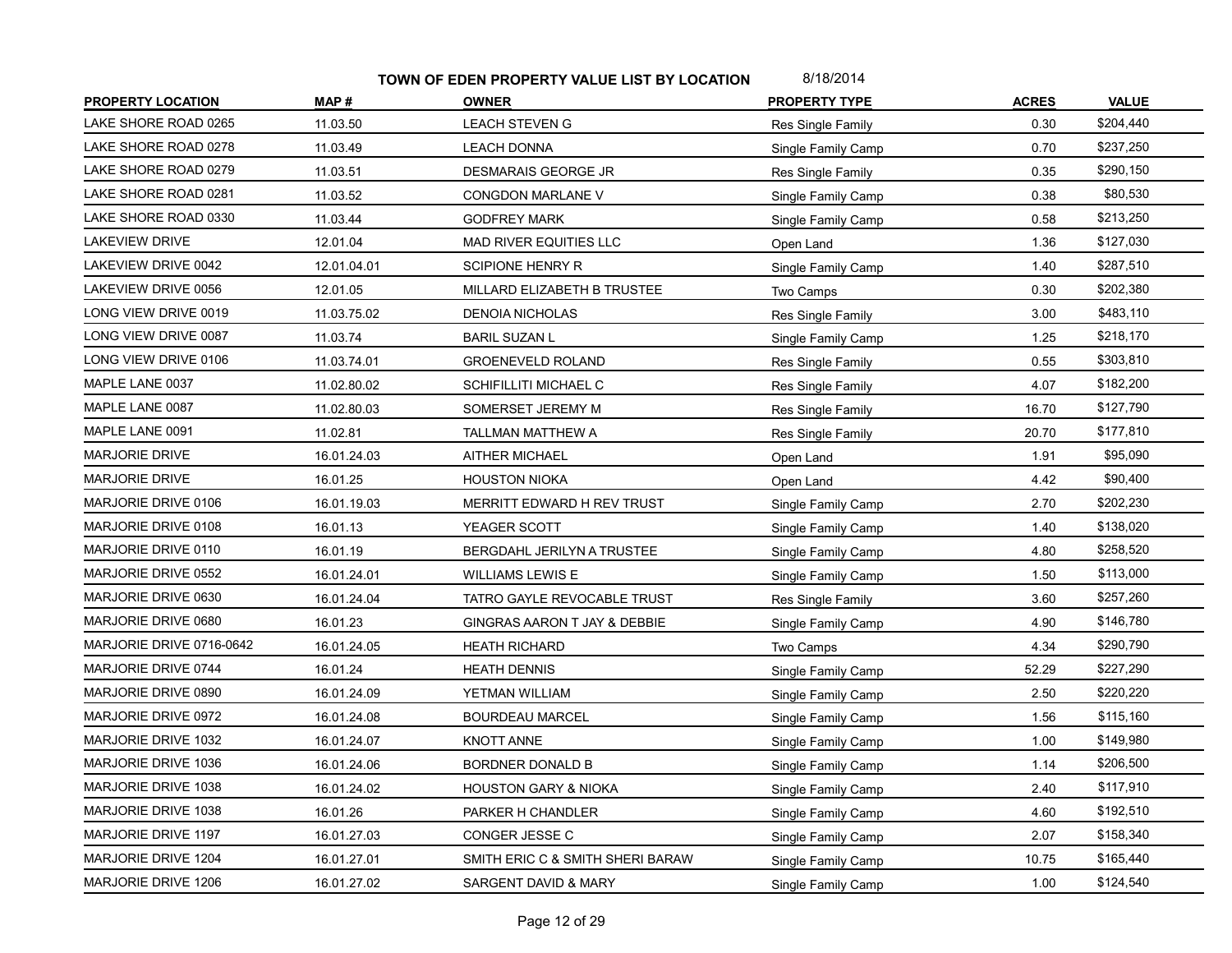| <b>PROPERTY LOCATION</b>        | MAP#         | <b>OWNER</b>                | <b>PROPERTY TYPE</b>        | <b>ACRES</b> | <b>VALUE</b> |
|---------------------------------|--------------|-----------------------------|-----------------------------|--------------|--------------|
| MARJORIE DRIVE 1280             | 16.01.27     | COTE FAMILY LIVING TRUST    | Single Family Camp          | 2.25         | \$179,020    |
| <b>MARJORIE DRIVE 1404</b>      | 16.01.34     | <b>CADOW KENNETH M</b>      | Two Camps                   | 157.40       | \$173,640    |
| MARJORIE DRIVE 1442             | 16.01.30     | <b>VERMONT STATE OF ANR</b> | Woodland                    | 50.00        | \$59,400     |
| <b>MARY DEUSO ROAD</b>          | 11.01.77     | MANOSH PROPERTIES LLC       | Open Land                   | 50.80        | \$69,950     |
| MARY DEUSO ROAD 0066            | 11.01.76     | WARD JOHN F JR              | Res Single Family           | 8.60         | \$237,220    |
| MILLER DRIVE 0035               | 11.03.20     | MILLER ROGER ET AL          | Single Family Camp          | 0.40         | \$168,290    |
| MILLER DRIVE 0049               | 11.03.17     | <b>RUSSELL MARIAN R</b>     | Single Family Camp          | 0.20         | \$147,510    |
| MILLER DRIVE 0057               | 11.03.16     | ROCHETTE JEFFERSON          | Single Family Camp          | 0.17         | \$195,230    |
| MILLER DRIVE 0065               | 11.03.13     | <b>BROOKS JEFFERY A</b>     | Single Family Camp          | 0.18         | \$158,940    |
| <b>MOUNTAIN VIEW LANE</b>       | 05.01.41     | <b>HEATH RICHARD L</b>      | Open Land                   | 20.90        | \$22,500     |
| <b>MOUNTAIN VIEW LANE</b>       | 05.02.01.09  | <b>DRAPER DARRELL</b>       | Open Land                   | 3.80         | \$28,820     |
| <b>MOUNTAIN VIEW LANE (OFF)</b> | 05.02.01.07  | KNEEN JOHN B                | <b>Res Outbuilding</b>      | 1.30         | \$23,660     |
| <b>MOUNTAIN VIEW LANE (OFF)</b> | 05.02.01.06  | WHITNEY ERNEST D            | Res Single Family           | 1.20         | \$22,340     |
| MOUNTAIN VIEW LANE 0063         | 05.02.01.04  | FEDERAL HOME LOAN MORTGAGE  | Mobile Home                 | 1.30         | \$101,850    |
| MOUNTAIN VIEW LANE 0068         | 05.02.01.01  | NORMANDY DORIS M ESTATE OF  | Mobile Home                 | 1.50         | \$74,110     |
| MOUNTAIN VIEW LANE 0118         | 05.02.01.03  | <b>FLETCHER LINDA</b>       | Res Single Family           | 1.20         | \$135,020    |
| <b>MOUNTAIN VIEW LANE 0119</b>  | 05.02.01.05  | <b>HOLLOWAY JAMES A SR</b>  | Res Single Family           | 1.20         | \$98,300     |
| <b>MOUNTAIN VIEW LANE 0237</b>  | 05.02.01.08  | <b>GONYAW RODNEY</b>        | Res Single Family           | 2.30         | \$130,190    |
| NANCY LANE 0023                 | 10.01.60.08  | PATCH JEREMIAH C            | <b>Commercial General</b>   | 0.87         | \$170,620    |
| NANCY LANE 0029                 | 10.01.60     | DEUSO STEVEN W              | Mixed Use Comm & Apartments | 10.61        | \$224,450    |
| NANCY LANE 0033                 | 10.01.60.A   | WELLS LONNY & WENDY         | Unlanded Mobile Home        | 0.00         | \$27,790     |
| NANCY LANE 0113                 | 10.01.60.05B | CARON BERTRAND R JR         | Mobile Home                 | 0.00         | \$55,520     |
| NANCY LANE 0113                 | 10.01.60.05  | CARON BERTRAND R JR         | Mobile Home                 | 1.40         | \$33,400     |
| NANCY LANE 0180                 | 10.01.60.06  | <b>KAISER SANDRA</b>        | Mobile Home                 | 1.63         | \$63,160     |
| <b>NORTH ROAD</b>               | 11.01.24     | OSBORNE JOHN                | Open Land                   | 30.50        | \$52,220     |
| NORTH ROAD                      | 11.01.25     | ROSE ROBERT W JR            | Open Land                   | 20.00        | \$47,740     |
| NORTH ROAD                      | 06.01.01     | VERMONT ASBESTOS GROUP      | Woodland                    | 1,172.00     | \$113,460    |
| <b>NORTH ROAD</b>               | 06.01.11     | <b>MAROSZ LORI</b>          | Open Land                   | 16.47        | \$41,680     |
| <b>NORTH ROAD</b>               | 06.01.13     | JOHNSON CO LLC THE A        | Woodland                    | 118.00       | \$74,930     |
| NORTH ROAD                      | 06.01.05.06  | ROBERTS SHANE               | Open Land                   | 11.30        | \$31,880     |
| <b>NORTH ROAD</b>               | 06.01.43.01  | <b>WALSH STEVEN</b>         | Open Land                   | 49.12        | \$64,680     |
| <b>NORTH ROAD</b>               | 06.01.49     | <b>JESMONTH TARY</b>        | Woodland                    | 34.08        | \$55,080     |
| <b>NORTH ROAD</b>               | 11.02.21     | <b>MANOSH HA INC</b>        | <b>Commercial General</b>   | 55.70        | \$73,130     |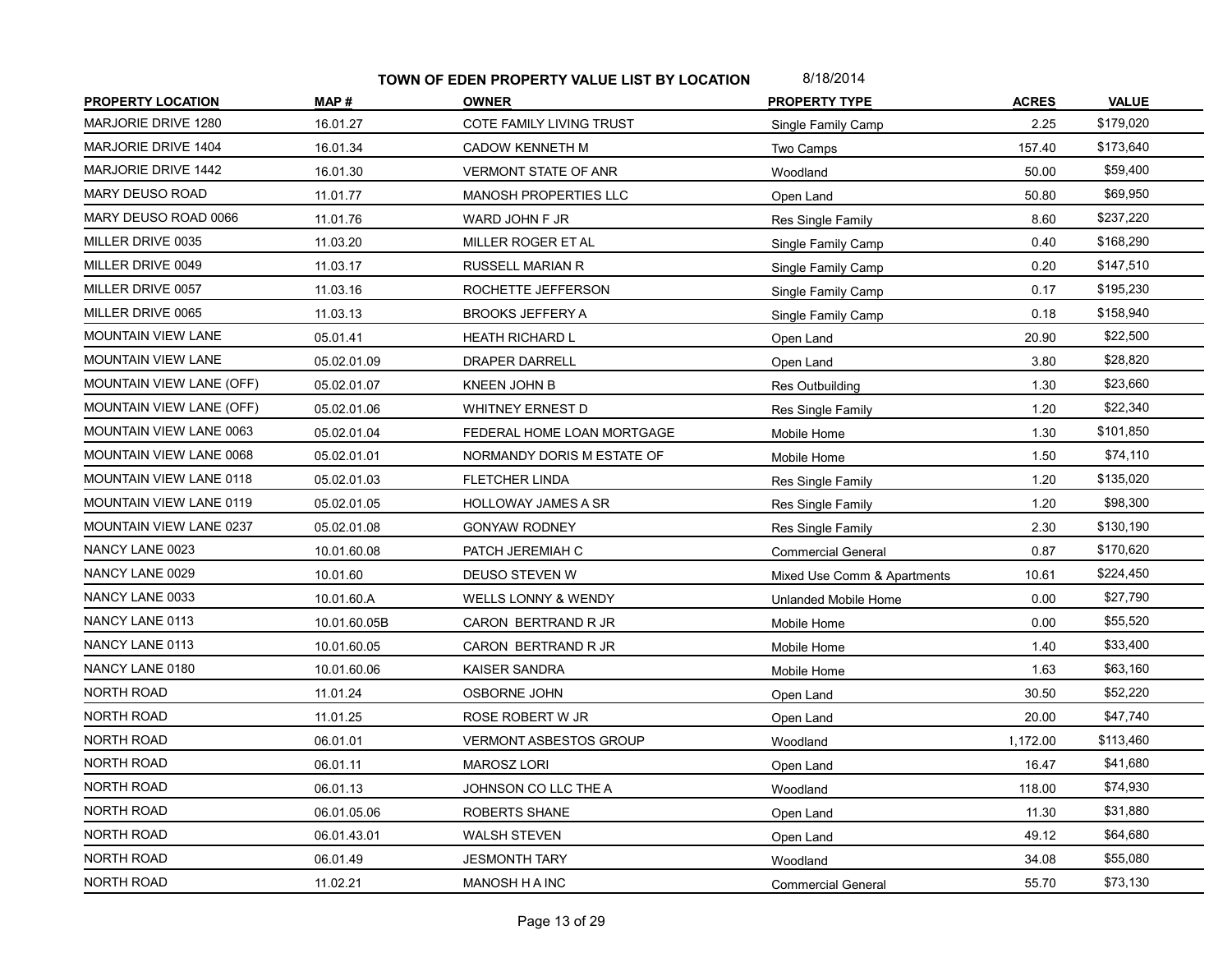| <b>PROPERTY LOCATION</b> | MAP#            | <b>OWNER</b>                     | <b>PROPERTY TYPE</b>      | <b>ACRES</b> | <b>VALUE</b> |
|--------------------------|-----------------|----------------------------------|---------------------------|--------------|--------------|
| <b>NORTH ROAD</b>        | 11.01.33.01     | <b>JONES KEVIN</b>               | Res Outbuilding           | 12.80        | \$47,070     |
| NORTH ROAD               | 11.01.34        | <b>JONES ROBERT</b>              | Res Outbuilding           | 10.10        | \$43,580     |
| <b>NORTH ROAD</b>        | 06.01.37.01     | KNEELAND RYAN D                  | Open Land                 | 12.40        | \$40,140     |
| NORTH ROAD               | 11.02.13.02     | LUTTRELL, RICHARD B              | Open Land                 | 1.06         | \$23,480     |
| NORTH ROAD               | <b>CVPS0001</b> | <b>GREEN MOUNTAIN POWER CORP</b> | <b>Utilities Electric</b> | 0.00         | \$291,000    |
| NORTH ROAD 0007          | 11.02.40        | <b>JACKSON ETHAN</b>             | Res Single Family         | 0.97         | \$126,580    |
| NORTH ROAD 0017          | 11.02.39        | <b>LANDRY JULIA</b>              | Res Outbuilding           | 0.30         | \$10,620     |
| NORTH ROAD 0061          | 11.02.35        | BOWEN EDWARD L JR & MELISSA A    | Res Single Family         | 0.27         | \$129,510    |
| NORTH ROAD 0073          | 11.02.34        | <b>DEUSO SUSAN SEVIGNY</b>       | Res Single Family         | 1.00         | \$139,460    |
| NORTH ROAD 0086          | 11.02.26        | <b>FARNHAM ROBERT</b>            | Res Single Family         | 0.78         | \$117,540    |
| NORTH ROAD 0099          | 11.02.23        | SHAW PETER JR                    | Res Single Family         | 2.00         | \$212,530    |
| NORTH ROAD 0106          | 11.02.25        | DAUBE MICHAEL A                  | Res Single Family         | 1.90         | \$87,750     |
| NORTH ROAD 0242          | 11.02.19        | DUBE NORMAN                      | Mobile Home               | 1.15         | \$58,040     |
| NORTH ROAD 0248          | 11.02.18        | WILLEY MARY JO                   | Res Single Family         | 1.10         | \$82,020     |
| NORTH ROAD 0324          | 11.02.17        | ROCKWOOD JAMES                   | Res Single Family         | 1.20         | \$184,250    |
| NORTH ROAD 0326          | 11.02.16        | NUTTING JOHN                     | Res Single Family         | 1.40         | \$64,930     |
| NORTH ROAD 0328          | 11.02.15        | <b>ENGEL JAMES</b>               | Res Single Family         | 1.50         | \$100,410    |
| NORTH ROAD 0360          | 11.02.14        | <b>MORROW RICHARD E</b>          | Res Single Family         | 1.50         | \$119,530    |
| NORTH ROAD 0378          | 11.02.13.01     | <b>NILES JUSTIN</b>              | Res Single Family         | 1.30         | \$100,870    |
| NORTH ROAD 0382          | 11.02.13        | SMITH TYLER C                    | Res Single Family         | 2.90         | \$215,010    |
| NORTH ROAD 0448          | 11.02.12.02     | ROYCE RICHARD P                  | Res Single Family         | 1.60         | \$186,350    |
| NORTH ROAD 0455          | 11.01.34.01     | <b>JONES KEVIN</b>               | Res Single Family         | 3.30         | \$170,480    |
| NORTH ROAD 0534          | 11.02.10        | ATHERTON JON W                   | Res Single Family         | 3.80         | \$130,360    |
| NORTH ROAD 0631          | 11.01.33        | <b>CLARK HEATHER A</b>           | Res Single Family         | 3.00         | \$156,830    |
| NORTH ROAD 0797          | 11.02.05.01     | AT&T MOBILITY LLC                | Cell Towers               | 0.00         | \$141,430    |
| NORTH ROAD 0912          | 11.01.26        | <b>STEARNS ROBERT</b>            | Res Single Family         | 19.00        | \$184,500    |
| NORTH ROAD 0983          | 11.01.33.02     | LEHOUILLIER RODGER               | Res Single Family         | 8.50         | \$176,900    |
| NORTH ROAD 1101          | 11.01.22        | OETZEL WILLIAM J                 | Res Single Family         | 50.90        | \$167,690    |
| NORTH ROAD 1245          | 11.01.21        | <b>DEWITT THOMAS</b>             | Res Single Family         | 2.70         | \$157,720    |
| NORTH ROAD 1297          | 06.01.45        | <b>FINLAY ROBERT</b>             | Res Single Family         | 10.10        | \$167,360    |
| NORTH ROAD 1353          | 06.01.44        | MACFARLANE CONSTANCE T           | Res Single Family         | 10.10        | \$150,230    |
| NORTH ROAD 1409          | 06.01.43        | DEWYEA RODNEY & BARBARA          | Res Single Family         | 12.00        | \$194,280    |
| NORTH ROAD 1502          | 06.01.52.01     | DEGREE ADAM C                    | Res Single Family         | 10.50        | \$152,970    |
|                          |                 |                                  |                           |              |              |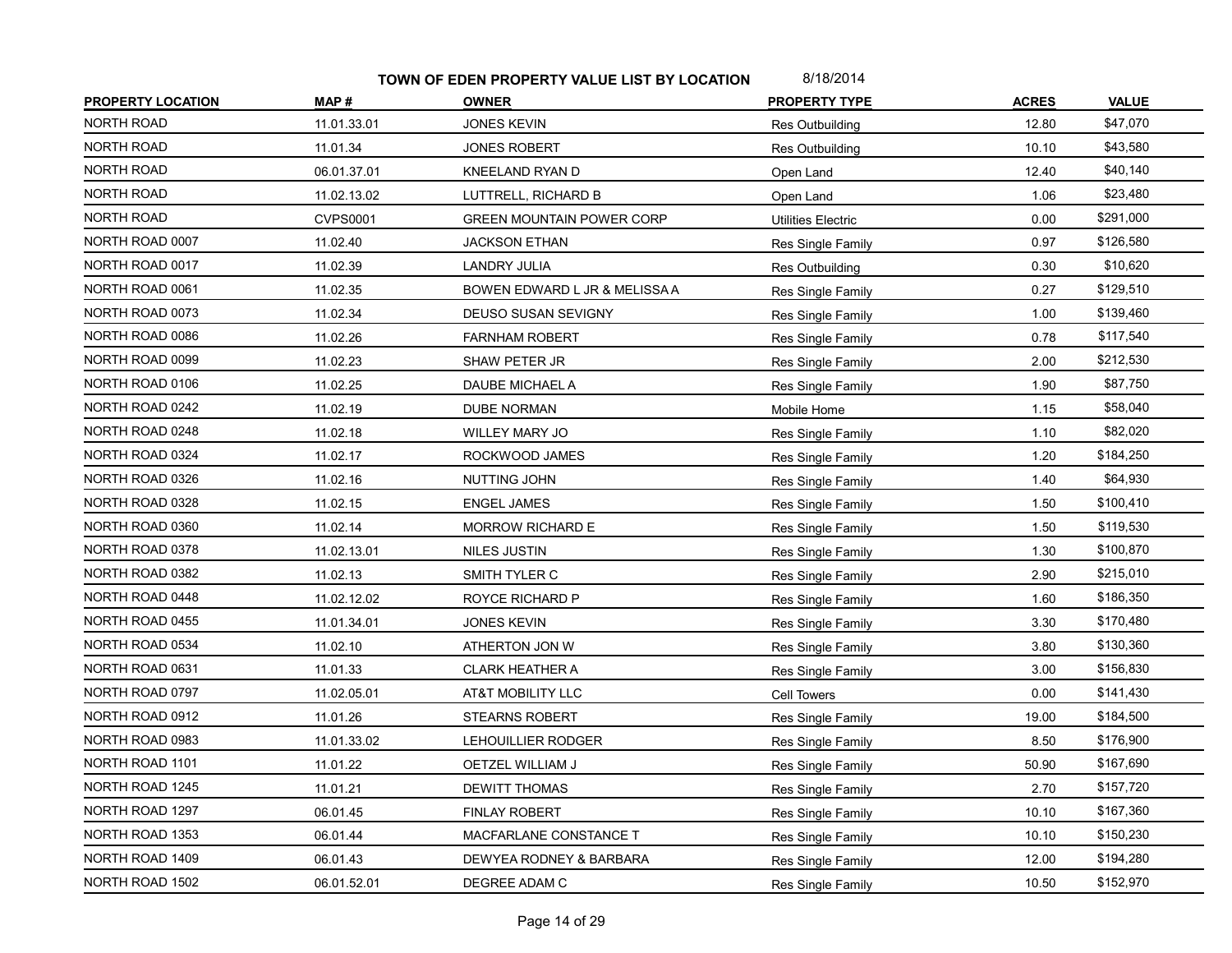| <b>PROPERTY LOCATION</b> | MAP#         | <b>OWNER</b>                     | <b>PROPERTY TYPE</b> | <b>ACRES</b> | <b>VALUE</b> |
|--------------------------|--------------|----------------------------------|----------------------|--------------|--------------|
| NORTH ROAD 1503          | 06.01.42     | US BANK NA MFG HOUSE TRUSTEE     | Mobile Home          | 10.10        | \$115,770    |
| NORTH ROAD 1539          | 06.01.41     | INGALLS JOYCE M SIDERA EVELYN    | Res Single Family    | 11.30        | \$183,140    |
| NORTH ROAD 1560          | 06.01.51     | <b>LANGLOIS DAVID</b>            | Res Single Family    | 14.43        | \$165,420    |
| NORTH ROAD 1562          | 06.01.51.01  | DEWYEA BARBARA                   | Res Single Family    | 16.17        | \$162,420    |
| NORTH ROAD 1613          | 06.01.40     | <b>GOETTLICH WALTER JR</b>       | Single Family Camp   | 35.80        | \$68,760     |
| NORTH ROAD 1662          | 06.01.50     | <b>JESMONTH TARY &amp; CATHY</b> | Single Family Camp   | 25.00        | \$83,020     |
| NORTH ROAD 1725          | 06.01.39     | PARRETT JOSEPH L                 | Res Single Family    | 35.10        | \$171,130    |
| NORTH ROAD 1791          | 06.01.36     | DOBBINS JUNE D TRUSTEE           | Res Single Family    | 21.10        | \$164,650    |
| NORTH ROAD 1806          | 06.01.48     | <b>BAPP QUINT L</b>              | Res Single Family    | 46.43        | \$146,750    |
| NORTH ROAD 1889          | 06.01.38     | <b>HURLBURT JERRI</b>            | Res Single Family    | 1.00         | \$86,230     |
| NORTH ROAD 1916          | 06.01.46     | MCNALL TIMOTHY G                 | Res Single Family    | 46.30        | \$197,340    |
| NORTH ROAD 1979          | 06.01.37     | KNEELAND DAVID & SHERRIANNE      | Res Single Family    | 20.15        | \$229,410    |
| NORTH ROAD 2013          | 06.01.35     | <b>BROWN CURTIS</b>              | Single Family Camp   | 25.26        | \$78,190     |
| NORTH ROAD 2038          | 06.01.15.01  | <b>JONES KAREN M</b>             | Mobile Home          | 10.17        | \$38,210     |
| NORTH ROAD 2038          | 06.01.15.01A | <b>JONES KAREN M</b>             | Unlanded Mobile Home | 0.00         | \$49,680     |
| NORTH ROAD 2076          | 06.01.16     | <b>JONES BRIAN</b>               | Mixed Use Res & Comm | 2.20         | \$133,710    |
| NORTH ROAD 2344          | 06.01.14     | MORIN JEFFREY LEE                | Res Single Family    | 9.10         | \$176,850    |
| NORTH ROAD 2370          | 06.01.12     | LANPHER ROLLAND M                | Single Family Camp   | 18.00        | \$65,140     |
| NORTH ROAD 2597          | 06.01.07     | STEARNS RONALD L & LOUISE E      | Res Single Family    | 11.50        | \$165,660    |
| NORTH ROAD 2676          | 06.01.10     | <b>MCNAB THOMAS D</b>            | Mobile Home          | 1.90         | \$64,860     |
| NORTH ROAD 2683          | 06.01.06     | STEARNS RONALD L                 | Mobile Home          | 18.20        | \$125,310    |
| NORTH ROAD 2766          | 06.01.09     | ROGERS DIANA                     | Mobile Home          | 10.10        | \$46,330     |
| NORTH ROAD 2766          | 06.01.09.A   | <b>MAYO KEVIN</b>                | Unlanded Mobile Home | 0.00         | \$16,020     |
| NORTH ROAD 2865          | 06.01.05.07  | <b>THOMPSON LARRY</b>            | Mobile Home          | 19.60        | \$94,590     |
| NORTH ROAD 2910          | 06.01.05.05  | <b>INGALLS LOREN M</b>           | Mobile Home          | 12.70        | \$77,780     |
| NORTH ROAD 2951          | 06.01.05.08  | <b>INGALLS CARRIE A</b>          | Mobile Home          | 10.60        | \$67,250     |
| NORTH ROAD 2958          | 06.01.05.04  | ROYER LORIN D                    | Mobile Home          | 11.60        | \$49,540     |
| NORTH ROAD 3002          | 06.01.05.14  | WYMAN WILLIAM                    | Mobile Home          | 12.00        | \$58,680     |
| NORTH ROAD 3013          | 06.01.04     | <b>MESSIER WAYNE</b>             | Mobile Home          | 9.70         | \$47,450     |
| NORTH ROAD 3038          | 06.01.05.03  | <b>MANNING BERT F</b>            | Mobile Home          | 10.90        | \$45,120     |
| NORTH ROAD 3088          | 06.01.05.02  | <b>MANNING BERT H</b>            | Res Single Family    | 11.60        | \$81,200     |
| NORTH ROAD 3136          | 06.01.05.01  | <b>MAROSZ LORI</b>               | Open Land            | 13.20        | \$41,840     |
| NORTH ROAD 3178          | 06.01.03     | RODRIGUEZ ANTHONY                | Res Single Family    | 10.10        | \$77,030     |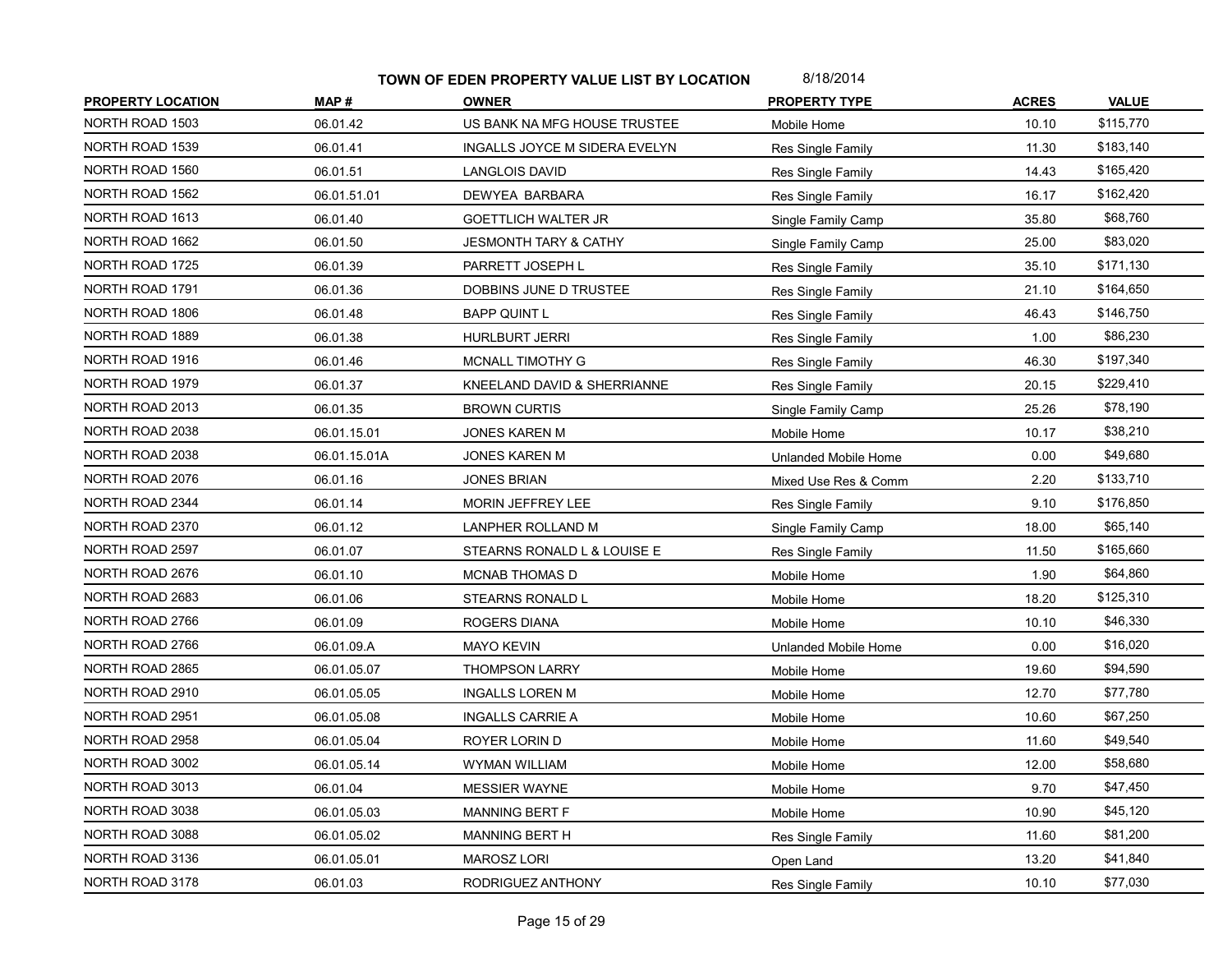| <b>PROPERTY LOCATION</b> | MAP#        | <b>OWNER</b>             | <b>PROPERTY TYPE</b> | <b>ACRES</b> | <b>VALUE</b> |
|--------------------------|-------------|--------------------------|----------------------|--------------|--------------|
| NORTH ROAD off of mile 5 | 06.01.02    | EDEN TOWN OF             | Town Owned           | 9.80         | \$8,550      |
| OAK LANE 0016            | 15.02.11    | LIMLAW FREDA J           | Res Single Family    | 5.23         | \$146,630    |
| OAK LANE 0059            | 15.02.12    | <b>GOODHUE DONALD</b>    | Res Single Family    | 2.87         | \$145,810    |
| OAK LANE 0060            | 15.02.17    | PERKINS FREDERICK W      | Res Single Family    | 15.00        | \$185,480    |
| OBER HILL ROAD 0030      | 15.01.05    | <b>LAROSE RHETT</b>      | Res Single Family    | 0.50         | \$121,340    |
| OBER HILL ROAD 0079      | 15.01.06    | <b>LAROSE FERN</b>       | Res Single Family    | 16.30        | \$141,630    |
| OBER HILL ROAD 0228      | 15.01.10.01 | CANNON-HUFFMAN LINDA     | Res Single Family    | 15.70        | \$165,020    |
| OBER HILL ROAD 0267      | 15.01.08    | TOWNE GARRETT            | Single Family Camp   | 1.23         | \$107,720    |
| OBER HILL ROAD 0291      | 15.01.09.A  | <b>GRIGGS LAWRENCE</b>   | Unlanded Mobile Home | 0.00         | \$7,650      |
| OBER HILL ROAD 0293      | 15.01.09    | DOMINA PENNY K           | Res Single Family    | 1.00         | \$112,470    |
| OBER HILL ROAD 0456      | 15.01.10    | ROESSNER JOHN K IV TRUST | Res Single Family    | 223.22       | \$297,670    |
| OLD DEUSO ROAD 0051      | 10.01.57    | <b>GRIGGS KENDRICK</b>   | Res Single Family    | 1.90         | \$199,500    |
| OLD DEUSO ROAD 0149      | 10.01.48.04 | PRAY IAN J               | Res Single Family    | 1.20         | \$116,670    |
| OLD DEUSO ROAD 0233      | 10.01.50    | <b>GAGNER JAMES</b>      | Res Single Family    | 1.00         | \$122,040    |
| OLD DEUSO ROAD 0315      | 10.01.49    | RIDER ALAN OWEN JR       | Res Single Family    | 12.90        | \$226,940    |
| OLD DEUSO ROAD 0334-0152 | 10.01.51    | LANGLOIS ROGER L         | Res Single Family    | 13.50        | \$410,550    |
| OLD DEUSO ROAD 0381      | 10.01.36    | <b>CARTER JEFFERY</b>    | Res Single Family    | 123.00       | \$352,520    |
| OLD DEUSO ROAD 0531      | 10.01.35    | HEPBURN BRANDON W        | Res Single Family    | 10.30        | \$220,300    |
| OLD DEUSO ROAD 0551      | 10.01.35.02 | <b>RICE KAY</b>          | Mobile Home          | 18.40        | \$76,270     |
| OLD DEUSO ROAD 0573      | 10.01.35.11 | <b>BUSHNELL MICHAEL</b>  | Res Single Family    | 10.20        | \$190,870    |
| OLD DEUSO ROAD 0637      | 10.01.35.01 | <b>LEVINE MAX</b>        | Res Single Family    | 11.10        | \$175,820    |
| OLD DEUSO ROAD 0662      | 11.01.58    | WILSON-TOTTEN, KELLY     | Res Single Family    | 21.00        | \$169,590    |
| OLD DEUSO ROAD 0696      | 11.01.58.02 | MOYER BONNIE L.          | Res Single Family    | 1.98         | \$158,760    |
| OLD DEUSO ROAD 0697      | 11.01.58.01 | OWEN PENELOPE RUTH       | Res Single Family    | 2.12         | \$29,550     |
| OLD DEUSO ROAD 0771      | 11.01.54    | <b>MURPHY EILEEN</b>     | Res Single Family    | 0.75         | \$71,770     |
| OLD DEUSO ROAD 0778      | 11.01.57    | <b>STYGLES RICHARD R</b> | Mobile Home          | 2.60         | \$60,470     |
| OLD DEUSO ROAD 0795      | 11.01.53    | <b>JONES RAENOLD</b>     | Res Single Family    | 0.66         | \$129,740    |
| OLD DEUSO ROAD 0830      | 11.01.56    | LIMLAW EDNA L            | Mobile Home          | 1.40         | \$42,580     |
| <b>OLD MINES ROAD</b>    | 06.01.19    | LIVINGSTONE JOHN PETER & | Woodland             | 91.80        | \$82,950     |
| <b>OLD MINES ROAD</b>    | 05.01.12    | ALLIS DONALD E           | Open Land            | 10.00        | \$25,600     |
| OLD MINES ROAD           | 05.01.14    | PARKER & STEARNS INC     | Woodland             | 104.60       | \$97,590     |
| OLD MINES ROAD           | 05.01.15    | ERNEVAD REVOCABLE TRUST  | Woodland             | 45.00        | \$5,240      |
| OLD MINES ROAD 0605      | 05.01.13    | <b>DUFFY ALAN</b>        | Single Family Camp   | 1.50         | \$26,530     |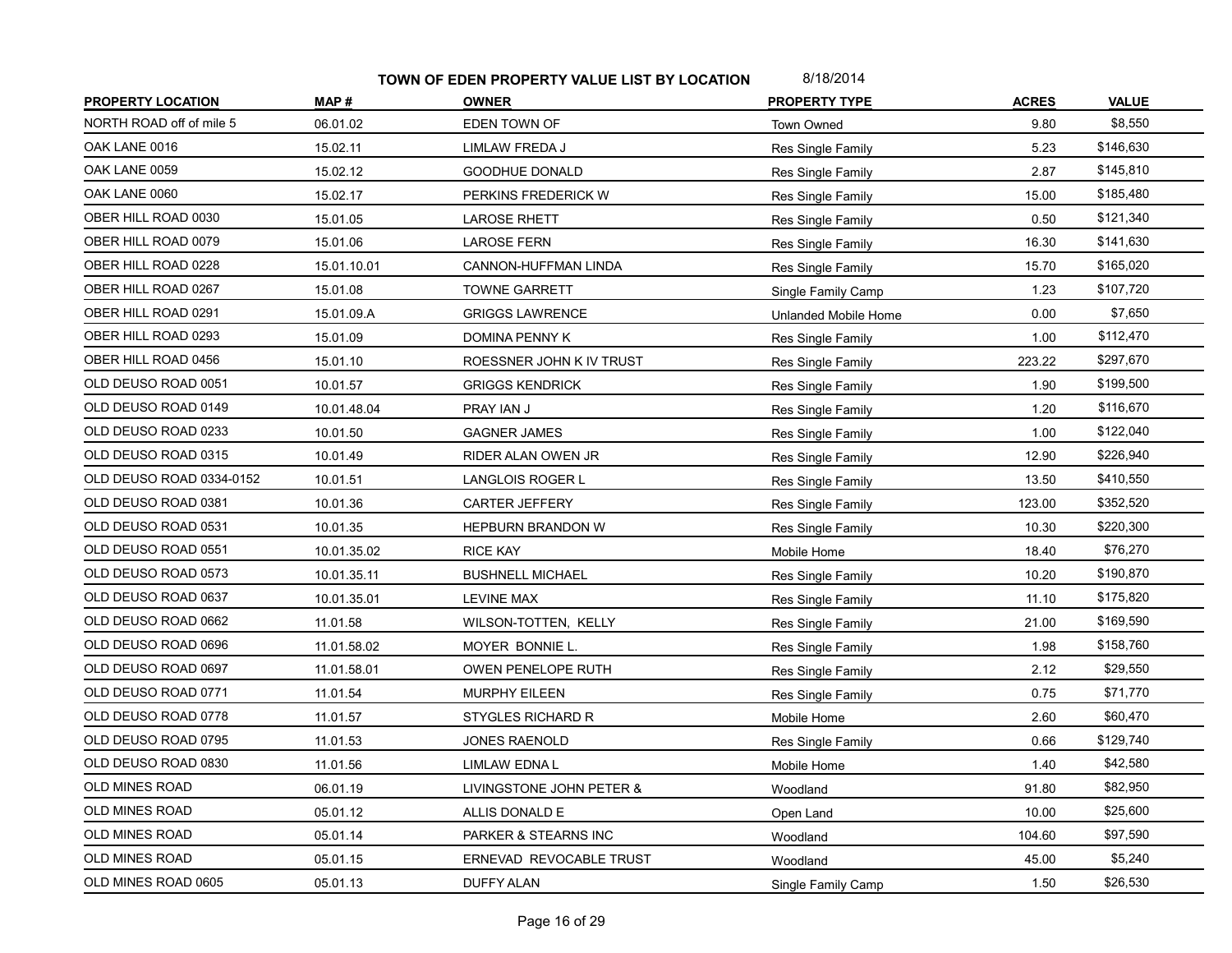| <b>PROPERTY LOCATION</b> | MAP#        | <b>OWNER</b>                     | <b>PROPERTY TYPE</b>     | <b>ACRES</b> | <b>VALUE</b> |
|--------------------------|-------------|----------------------------------|--------------------------|--------------|--------------|
| OLD MINES ROAD 0812      | 05.01.14.01 | PARKER CYRUS E & PERRY E         | Single Family Camp       | 10.00        | \$63,170     |
| OLD SCHOOL HOUSE RD      | 11.01.99.04 | MAYO THEODORE J SR               | Open Land                | 7.20         | \$35,870     |
| OLD SCHOOL HOUSE RD 0071 | 11.01.99.01 | EDEN TOWN OF                     | Town Owned               | 2.70         | \$179,650    |
| OLD SCHOOL HOUSE RD 0120 | 11.01.99    | 120 OLD SCHOOL HOUSE DR LLC      | Res Three Family         | 3.28         | \$240,790    |
| OLD SCHOOL HOUSE RD 0244 | 11.01.99.06 | MILLER LISA M                    | Mobile Home              | 6.20         | \$69,080     |
| OLIN DRIVE 0035          | 11.02.49    | <b>BROWN CHARLES O SR EST</b>    | Res Single Family        | 2.50         | \$63,570     |
| OLIN DRIVE 0070          | 11.02.52.01 | LANGLOIS JESSE                   | Res Single Family        | 1.10         | \$92,910     |
| OLIN DRIVE 0089          | 11.02.50    | <b>COCHRAN RANDY</b>             | Res Single Family        | 5.29         | \$139,070    |
| OLIN DRIVE 0090          | 11.02.52.12 | HUNSBERGER JEFFREY A             | <b>Res Single Family</b> | 1.00         | \$141,480    |
| OLIN DRIVE 0100          | 11.02.52.02 | <b>ARNOLD ILA</b>                | Res Single Family        | 0.90         | \$154,450    |
| OLIN DRIVE 0150          | 11.02.52.06 | <b>BRALICH RODNEY</b>            | Res Single Family        | 3.60         | \$125,160    |
| OLIN DRIVE 0200          | 11.02.52.11 | PETERS SHERRY                    | Res Single Family        | 2.02         | \$123,270    |
| OLIN DRIVE 0201          | 11.02.52.08 | LOCKAMY LYNDA                    | Mobile Home              | 2.32         | \$95,480     |
| OLIN DRIVE 0243          | 11.02.52.07 | <b>FLORES EUGENE</b>             | Res Single Family        | 2.96         | \$169,820    |
| PARONTO ROAD 0030        | 10.01.27    | HILL MATTHEW C                   | <b>Res Single Family</b> | 3.17         | \$90,370     |
| PARONTO ROAD 0041        | 10.01.30    | <b>TANNER SANFORD</b>            | Res Single Family        | 2.00         | \$111,300    |
| PARONTO ROAD 0044        | 10.01.27.01 | DOUGLASS LLOYD C 2ND             | Res Single Family        | 2.08         | \$117,690    |
| PARONTO ROAD 0048        | 10.01.27.02 | O HEAR IAN K                     | Mobile Home              | 2.15         | \$71,510     |
| PARONTO ROAD 0234        | 10.01.34    | SWANSON EARL L                   | Res Single Family        | 0.48         | \$69,400     |
| PARSONAGE ROAD 0019      | 11.01.67    | <b>MACHIA STEVEN</b>             | Res Single Family        | 1.34         | \$132,140    |
| PARSONAGE ROAD 0048      | 11.01.71.01 | <b>MCNEILL ARTHUR A</b>          | Res Single Family        | 22.38        | \$279,780    |
| PARSONAGE ROAD 0089      | 11.01.69    | COUSINO SEAN                     | Res Single Family        | 2.32         | \$158,520    |
| PENINSULA DRIVE 0111     | 11.03.58    | SWEATT ANTHONY                   | Single Family Camp       | 1.40         | \$199,170    |
| PENINSULA DRIVE 0137     | 11.03.59    | <b>GRUNDSTEIN ROBERT H ET AL</b> | Single Family Camp       | 0.95         | \$210,550    |
| PENINSULA DRIVE 0195     | 11.03.96    | <b>GILBERT EDMUND P</b>          | Res Single Family        | 0.44         | \$251,410    |
| PENINSULA DRIVE 0201     | 11.03.95    | TATRO DALE OMEN LIVING TRUST     | Res Single Family        | 0.40         | \$348,640    |
| PENINSULA DRIVE 0209     | 11.03.94    | <b>NILES ERIC JENNIFER</b>       | Res Single Family        | 0.40         | \$250,180    |
| PENINSULA DRIVE 0215     | 11.03.99    | KITTELL LINDA                    | Single Family Camp       | 0.30         | \$342,680    |
| PENINSULA DRIVE 0247     | 11.03.98    | MURDOUGH KEVIN G                 | Single Family Camp       | 0.80         | \$236,830    |
| PENINSULA DRIVE 0278     | 11.03.75    | SHIPPEE LAWRENCE W               | Open Land                | 7.40         | \$136,610    |
| PENINSULA DRIVE 0291     | 11.03.93    | WOOD JEFFREY T                   | Single Family Camp       | 0.47         | \$360,160    |
| PENINSULA DRIVE 0317     | 11.03.92    | <b>GRENIER DAVID M</b>           | Single Family Camp       | 0.50         | \$359,100    |
| PENINSULA DRIVE 0351     | 11.03.60    | <b>GRENIER DAVID M</b>           | Open Land                | 0.40         | \$115,060    |
|                          |             |                                  |                          |              |              |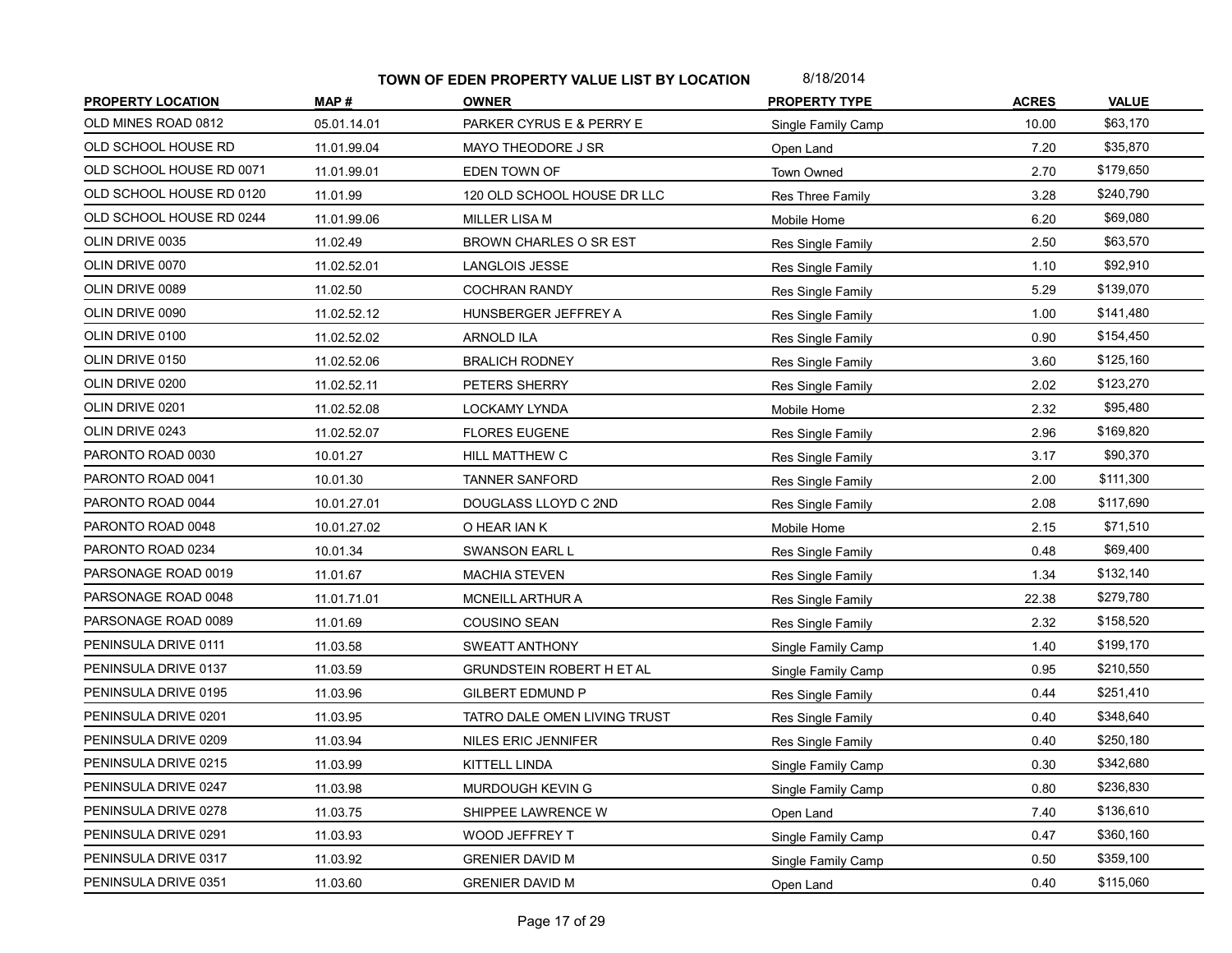| <b>PROPERTY LOCATION</b> | MAP#        | <b>OWNER</b>                     | <b>PROPERTY TYPE</b> | <b>ACRES</b> | <b>VALUE</b> |
|--------------------------|-------------|----------------------------------|----------------------|--------------|--------------|
| PENINSULA DRIVE 0387     | 11.03.61    | STEVENS ROBERT F                 | Single Family Camp   | 0.40         | \$189,100    |
| PENINSULA DRIVE 0389     | 11.03.62    | DAVIS BRUCE W                    | Single Family Camp   | 0.66         | \$188,850    |
| PENINSULA DRIVE 0391     | 11.03.63    | <b>DURETT GARY</b>               | Res Single Family    | 0.60         | \$259,020    |
| PENINSULA DRIVE 0438     | 11.03.64    | <b>BELLAVANCE HEATHER</b>        | Single Family Camp   | 0.42         | \$257,810    |
| PENINSULA DRIVE 0446     | 11.03.65    | <b>WALSH STEVEN</b>              | Single Family Camp   | 0.78         | \$216,560    |
| PENINSULA DRIVE 0493     | 11.03.66    | PARROSS INVESTMENT INC           | Res Single Family    | 0.30         | \$300,960    |
| PENINSULA DRIVE 0495     | 11.03.67    | JONES CHARLES E JR               | Single Family Camp   | 0.36         | \$195,090    |
| PENINSULA DRIVE 0544     | 11.03.97    | <b>HOLMES HAROLD</b>             | Res Single Family    | 1.03         | \$269,020    |
| PENINSULA DRIVE 0545     | 11.03.75.01 | <b>MAHEUX ROLAND</b>             | Single Family Camp   | 0.83         | \$224,560    |
| PENINSULA DRIVE 0602     | 11.03.73    | <b>FRANCIS BONNIE G</b>          | Res Single Family    | 0.50         | \$304,810    |
| PENINSULA DRIVE 0663     | 11.03.69.01 | DOMINA D J & L C REVOCABLE TRUST | Single Family Camp   | 0.45         | \$324,640    |
| PENINSULA DRIVE 0671     | 11.03.68    | <b>BLACK JAMES L</b>             | Single Family Camp   | 0.50         | \$202,070    |
| PENINSULA DRIVE 0675     | 11.03.68.01 | DOWNES JEFFREY                   | Res Single Family    | 0.51         | \$407,720    |
| PENINSULA DRIVE 0719     | 11.03.69.03 | <b>CHASE MICHAEL</b>             | Single Family Camp   | 0.47         | \$285,810    |
| PENINSULA DRIVE 0752     | 11.03.69    | <b>DILLON JAMES D</b>            | Single Family Camp   | 0.73         | \$334,750    |
| PENINSULA DRIVE 0754     | 11.03.69.02 | <b>WILLIAMS CATHY S</b>          | Single Family Camp   | 0.42         | \$181,430    |
| PENINSULA DRIVE 0792     | 11.03.71    | <b>SALVAS KURT R</b>             | Single Family Camp   | 1.56         | \$309,560    |
| PENINSULA DRIVE 0803     | 11.03.70    | DOW FAY & MARILYN                | Res Single Family    | 0.50         | \$510,100    |
| PENINSULA DRIVE 0882     | 11.03.72    | <b>BULLARD VERNON E TRUST</b>    | Single Family Camp   | 3.00         | \$341,950    |
| PINE GROVE LANE 0021     | 11.03.43    | SPEAR THOMAS & SUZANNE           | Single Family Camp   | 0.80         | \$205,730    |
| PINE GROVE LANE 0024     | 11.03.44.02 | <b>TERRERI NICOLE</b>            | Res Single Family    | 2.59         | \$105,760    |
| PINE GROVE LANE 0108     | 11.03.44.01 | <b>WATSON PETER T</b>            | Res Single Family    | 2.06         | \$363,570    |
| RABBIT RUN DRIVE 0010    | 05.01.18.01 | <b>MARINO RALPH LEON</b>         | Mobile Home          | 10.10        | \$170,420    |
| RABBIT RUN DRIVE 0148    | 05.01.18    | LACASSE RAYMOND F                | Res Single Family    | 11.00        | \$236,340    |
| ROCKY LEDGE LANE 0059    | 11.02.52.04 | SHONIO SONYA                     | Res Single Family    | 1.40         | \$166,630    |
| ROCKY LEDGE LANE 0120    | 11.02.52.03 | FEDERAL NATIONAL MORTAGAGE ASS   | Res Single Family    | 2.52         | \$124,040    |
| ROCKY LEDGE LANE 0134    | 11.02.52.09 | <b>BEACH ROBERT</b>              | Res Single Family    | 2.29         | \$118,250    |
| SHARI'S LANE 0010        | 12.01.15    | <b>STYGLES ERIC</b>              | Res Single Family    | 0.90         | \$165,390    |
| SHARI'S LANE 0043        | 12.01.10    | WATSON LEWIS J JOHN LORI ET AL   | Single Family Camp   | 4.20         | \$274,880    |
| SHARI'S LANE 0044        | 12.01.14    | AMES RICHARD                     | Single Family Camp   | 1.60         | \$208,880    |
| SHARI'S LANE 0046        | 12.01.12    | RONDEAU LINDA G FAMILY TRUST     | Single Family Camp   | 0.82         | \$213,710    |
| SHOVER ROAD              | 11.01.60.01 | EDEN TOWN OF                     | Town Owned           | 1.00         | \$11,440     |
| SHOVER ROAD              | 11.01.19    | DODGE PETER C                    | Open Land            | 10.40        | \$38,140     |
|                          |             |                                  |                      |              |              |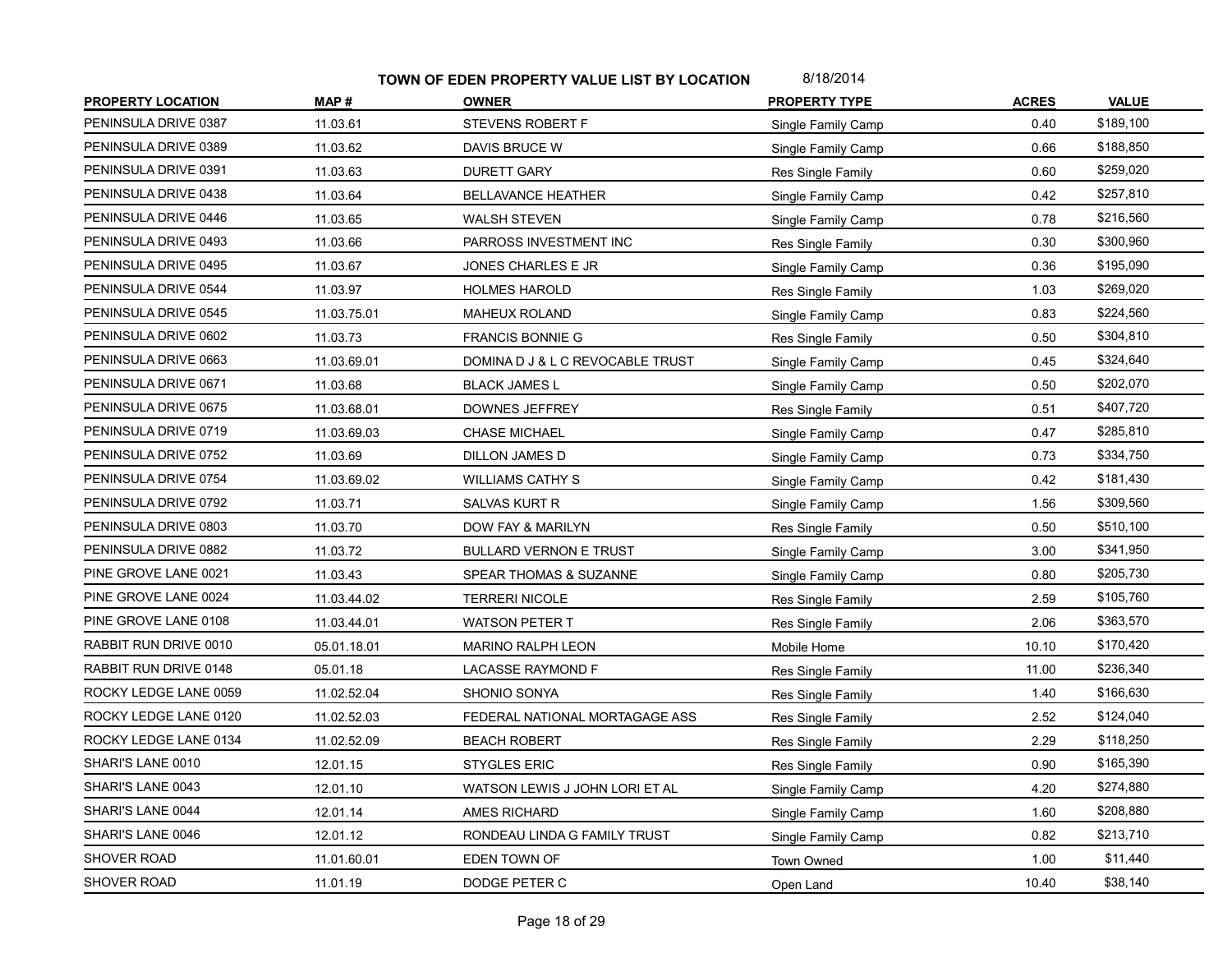| SHOVER ROAD<br>\$56,400<br>06.01.21<br>SCHOONEJONGEN GEORGE<br>56.40<br>Woodland<br>\$82,580<br>SHOVER ROAD<br>06.01.18<br>91.30<br><b>GREEN MOUNTAIN CHIPPING INC</b><br>Woodland<br>SHOVER ROAD<br>\$6,350<br>11.01.14.01<br>0.83<br>DEMAR RICHARD WAYNE<br>Open Land<br>SHOVER ROAD 0111<br>\$193,400<br>11.01.71.10<br><b>ONEIL STEVE</b><br>17.00<br>Res Single Family<br>SHOVER ROAD 0523<br>\$264,920<br>11.01.59<br>DESLANDES CHRISTOPHE J<br>33.00<br>Single Family Camp<br>SHOVER ROAD 0648<br>\$161,500<br>40.40<br>11.01.60<br>DOLAN ANTHONY L<br>Res Single Family<br>SHOVER ROAD 0805<br>\$19,940<br>11.01.41.04A<br><b>MORRILL BRIAN</b><br>0.00<br>Unlanded Mobile Home<br>\$53,110<br>SHOVER ROAD 0805<br>98.50<br>11.01.41.04<br><b>THOMPSON RICHARD</b><br>Mobile Home<br>\$157,590<br>SHOVER ROAD 0882<br>11.01.41<br>SMITH DAVID H<br>42.02<br>Res Single Family<br>SHOVER ROAD 1101<br>\$92,790<br>11.01.40<br><b>DOLAN TIMOTHY</b><br>19.20<br>Res Single Family<br>SHOVER ROAD 1103<br>\$11,290<br>0.00<br>11.01.40.C<br><b>DOLAN TRENT</b><br>Unlanded Mobile Home<br>\$193,080<br>SHOVER ROAD 1252<br>11.01.38<br>65.50<br>DOLAN ANTHONY L<br>Res Single Family<br>SHOVER ROAD 1279<br>\$101,910<br>11.01.05<br><b>FIRKEY DOROTHY</b><br>13.10<br>Mobile Home<br>SHOVER ROAD 1314<br>\$155,710<br>11.01.37<br><b>MCLEAN MERTON E</b><br>3.90<br>Res Single Family<br>SHOVER ROAD 1407<br>\$150,460<br><b>MARTIN LEVI D</b><br>1.70<br>11.01.05.01<br>Mobile Home<br>\$66,210<br>SHOVER ROAD 1412<br>11.01.39.01<br><b>DOLAN EDWARD</b><br>16.39<br>Single Family Camp<br>SHOVER ROAD 1453<br>\$79,780<br>11.01.06<br><b>BOIVIN IRA</b><br>18.90<br>Res Single Family<br>\$139,940<br>SHOVER ROAD 1478<br>11.01.17<br>20.60<br><b>WELLS GREGORY</b><br>Res Single Family<br>SHOVER ROAD 1492<br>\$59,590<br>11.01.16<br><b>BOTALA HAROLD SR</b><br>10.60<br>Res Single Family<br>SHOVER ROAD 1520<br>\$148,850<br>11.01.15<br>10.80<br><b>BOCASH DANA M</b><br>Res Single Family<br>\$83,920<br>SHOVER ROAD 1523<br>11.01.07<br><b>ALBRIGHT JAMES</b><br>10.70<br>Res Single Family<br>\$88,590<br>SHOVER ROAD 1579<br>11.01.08<br><b>TURNER KURT A</b><br>10.70<br>Res Single Family |
|----------------------------------------------------------------------------------------------------------------------------------------------------------------------------------------------------------------------------------------------------------------------------------------------------------------------------------------------------------------------------------------------------------------------------------------------------------------------------------------------------------------------------------------------------------------------------------------------------------------------------------------------------------------------------------------------------------------------------------------------------------------------------------------------------------------------------------------------------------------------------------------------------------------------------------------------------------------------------------------------------------------------------------------------------------------------------------------------------------------------------------------------------------------------------------------------------------------------------------------------------------------------------------------------------------------------------------------------------------------------------------------------------------------------------------------------------------------------------------------------------------------------------------------------------------------------------------------------------------------------------------------------------------------------------------------------------------------------------------------------------------------------------------------------------------------------------------------------------------------------------------------------------------------------------------------------------------------------------------------------------------------------------------------------------------------------------------------------------------------------------------------------------------------------------------------------------------------|
|                                                                                                                                                                                                                                                                                                                                                                                                                                                                                                                                                                                                                                                                                                                                                                                                                                                                                                                                                                                                                                                                                                                                                                                                                                                                                                                                                                                                                                                                                                                                                                                                                                                                                                                                                                                                                                                                                                                                                                                                                                                                                                                                                                                                                |
|                                                                                                                                                                                                                                                                                                                                                                                                                                                                                                                                                                                                                                                                                                                                                                                                                                                                                                                                                                                                                                                                                                                                                                                                                                                                                                                                                                                                                                                                                                                                                                                                                                                                                                                                                                                                                                                                                                                                                                                                                                                                                                                                                                                                                |
|                                                                                                                                                                                                                                                                                                                                                                                                                                                                                                                                                                                                                                                                                                                                                                                                                                                                                                                                                                                                                                                                                                                                                                                                                                                                                                                                                                                                                                                                                                                                                                                                                                                                                                                                                                                                                                                                                                                                                                                                                                                                                                                                                                                                                |
|                                                                                                                                                                                                                                                                                                                                                                                                                                                                                                                                                                                                                                                                                                                                                                                                                                                                                                                                                                                                                                                                                                                                                                                                                                                                                                                                                                                                                                                                                                                                                                                                                                                                                                                                                                                                                                                                                                                                                                                                                                                                                                                                                                                                                |
|                                                                                                                                                                                                                                                                                                                                                                                                                                                                                                                                                                                                                                                                                                                                                                                                                                                                                                                                                                                                                                                                                                                                                                                                                                                                                                                                                                                                                                                                                                                                                                                                                                                                                                                                                                                                                                                                                                                                                                                                                                                                                                                                                                                                                |
|                                                                                                                                                                                                                                                                                                                                                                                                                                                                                                                                                                                                                                                                                                                                                                                                                                                                                                                                                                                                                                                                                                                                                                                                                                                                                                                                                                                                                                                                                                                                                                                                                                                                                                                                                                                                                                                                                                                                                                                                                                                                                                                                                                                                                |
|                                                                                                                                                                                                                                                                                                                                                                                                                                                                                                                                                                                                                                                                                                                                                                                                                                                                                                                                                                                                                                                                                                                                                                                                                                                                                                                                                                                                                                                                                                                                                                                                                                                                                                                                                                                                                                                                                                                                                                                                                                                                                                                                                                                                                |
|                                                                                                                                                                                                                                                                                                                                                                                                                                                                                                                                                                                                                                                                                                                                                                                                                                                                                                                                                                                                                                                                                                                                                                                                                                                                                                                                                                                                                                                                                                                                                                                                                                                                                                                                                                                                                                                                                                                                                                                                                                                                                                                                                                                                                |
|                                                                                                                                                                                                                                                                                                                                                                                                                                                                                                                                                                                                                                                                                                                                                                                                                                                                                                                                                                                                                                                                                                                                                                                                                                                                                                                                                                                                                                                                                                                                                                                                                                                                                                                                                                                                                                                                                                                                                                                                                                                                                                                                                                                                                |
|                                                                                                                                                                                                                                                                                                                                                                                                                                                                                                                                                                                                                                                                                                                                                                                                                                                                                                                                                                                                                                                                                                                                                                                                                                                                                                                                                                                                                                                                                                                                                                                                                                                                                                                                                                                                                                                                                                                                                                                                                                                                                                                                                                                                                |
|                                                                                                                                                                                                                                                                                                                                                                                                                                                                                                                                                                                                                                                                                                                                                                                                                                                                                                                                                                                                                                                                                                                                                                                                                                                                                                                                                                                                                                                                                                                                                                                                                                                                                                                                                                                                                                                                                                                                                                                                                                                                                                                                                                                                                |
|                                                                                                                                                                                                                                                                                                                                                                                                                                                                                                                                                                                                                                                                                                                                                                                                                                                                                                                                                                                                                                                                                                                                                                                                                                                                                                                                                                                                                                                                                                                                                                                                                                                                                                                                                                                                                                                                                                                                                                                                                                                                                                                                                                                                                |
|                                                                                                                                                                                                                                                                                                                                                                                                                                                                                                                                                                                                                                                                                                                                                                                                                                                                                                                                                                                                                                                                                                                                                                                                                                                                                                                                                                                                                                                                                                                                                                                                                                                                                                                                                                                                                                                                                                                                                                                                                                                                                                                                                                                                                |
|                                                                                                                                                                                                                                                                                                                                                                                                                                                                                                                                                                                                                                                                                                                                                                                                                                                                                                                                                                                                                                                                                                                                                                                                                                                                                                                                                                                                                                                                                                                                                                                                                                                                                                                                                                                                                                                                                                                                                                                                                                                                                                                                                                                                                |
|                                                                                                                                                                                                                                                                                                                                                                                                                                                                                                                                                                                                                                                                                                                                                                                                                                                                                                                                                                                                                                                                                                                                                                                                                                                                                                                                                                                                                                                                                                                                                                                                                                                                                                                                                                                                                                                                                                                                                                                                                                                                                                                                                                                                                |
|                                                                                                                                                                                                                                                                                                                                                                                                                                                                                                                                                                                                                                                                                                                                                                                                                                                                                                                                                                                                                                                                                                                                                                                                                                                                                                                                                                                                                                                                                                                                                                                                                                                                                                                                                                                                                                                                                                                                                                                                                                                                                                                                                                                                                |
|                                                                                                                                                                                                                                                                                                                                                                                                                                                                                                                                                                                                                                                                                                                                                                                                                                                                                                                                                                                                                                                                                                                                                                                                                                                                                                                                                                                                                                                                                                                                                                                                                                                                                                                                                                                                                                                                                                                                                                                                                                                                                                                                                                                                                |
|                                                                                                                                                                                                                                                                                                                                                                                                                                                                                                                                                                                                                                                                                                                                                                                                                                                                                                                                                                                                                                                                                                                                                                                                                                                                                                                                                                                                                                                                                                                                                                                                                                                                                                                                                                                                                                                                                                                                                                                                                                                                                                                                                                                                                |
|                                                                                                                                                                                                                                                                                                                                                                                                                                                                                                                                                                                                                                                                                                                                                                                                                                                                                                                                                                                                                                                                                                                                                                                                                                                                                                                                                                                                                                                                                                                                                                                                                                                                                                                                                                                                                                                                                                                                                                                                                                                                                                                                                                                                                |
|                                                                                                                                                                                                                                                                                                                                                                                                                                                                                                                                                                                                                                                                                                                                                                                                                                                                                                                                                                                                                                                                                                                                                                                                                                                                                                                                                                                                                                                                                                                                                                                                                                                                                                                                                                                                                                                                                                                                                                                                                                                                                                                                                                                                                |
|                                                                                                                                                                                                                                                                                                                                                                                                                                                                                                                                                                                                                                                                                                                                                                                                                                                                                                                                                                                                                                                                                                                                                                                                                                                                                                                                                                                                                                                                                                                                                                                                                                                                                                                                                                                                                                                                                                                                                                                                                                                                                                                                                                                                                |
|                                                                                                                                                                                                                                                                                                                                                                                                                                                                                                                                                                                                                                                                                                                                                                                                                                                                                                                                                                                                                                                                                                                                                                                                                                                                                                                                                                                                                                                                                                                                                                                                                                                                                                                                                                                                                                                                                                                                                                                                                                                                                                                                                                                                                |
| SHOVER ROAD 1640<br>\$75,410<br>11.01.11<br>NORTH NELSON<br>10.60<br>Mobile Home                                                                                                                                                                                                                                                                                                                                                                                                                                                                                                                                                                                                                                                                                                                                                                                                                                                                                                                                                                                                                                                                                                                                                                                                                                                                                                                                                                                                                                                                                                                                                                                                                                                                                                                                                                                                                                                                                                                                                                                                                                                                                                                               |
| SHOVER ROAD 1642<br>\$58,450<br>11.01.12<br><b>KEELER JOHN</b><br>10.70<br>Single Family Camp                                                                                                                                                                                                                                                                                                                                                                                                                                                                                                                                                                                                                                                                                                                                                                                                                                                                                                                                                                                                                                                                                                                                                                                                                                                                                                                                                                                                                                                                                                                                                                                                                                                                                                                                                                                                                                                                                                                                                                                                                                                                                                                  |
| SHOVER ROAD 1679<br>0.93<br>\$140,350<br>11.01.04<br><b>NOAH LYNN H</b><br>Res Single Family                                                                                                                                                                                                                                                                                                                                                                                                                                                                                                                                                                                                                                                                                                                                                                                                                                                                                                                                                                                                                                                                                                                                                                                                                                                                                                                                                                                                                                                                                                                                                                                                                                                                                                                                                                                                                                                                                                                                                                                                                                                                                                                   |
| SHOVER ROAD 1794<br>\$159,640<br>11.01.09<br><b>DURIVAGE ELMER &amp; CLARICE</b><br>2.80<br>Res Single Family                                                                                                                                                                                                                                                                                                                                                                                                                                                                                                                                                                                                                                                                                                                                                                                                                                                                                                                                                                                                                                                                                                                                                                                                                                                                                                                                                                                                                                                                                                                                                                                                                                                                                                                                                                                                                                                                                                                                                                                                                                                                                                  |
| \$36,000<br>SHOVER ROAD 1794<br>11.01.36<br><b>DURIVAGE ELMER JR</b><br>38.40<br>Open Land                                                                                                                                                                                                                                                                                                                                                                                                                                                                                                                                                                                                                                                                                                                                                                                                                                                                                                                                                                                                                                                                                                                                                                                                                                                                                                                                                                                                                                                                                                                                                                                                                                                                                                                                                                                                                                                                                                                                                                                                                                                                                                                     |
| \$262,090<br>SHOVER ROAD 1818<br>11.01.10<br>DURIVAGE ELMER JR<br>18.10<br>Res Single Family                                                                                                                                                                                                                                                                                                                                                                                                                                                                                                                                                                                                                                                                                                                                                                                                                                                                                                                                                                                                                                                                                                                                                                                                                                                                                                                                                                                                                                                                                                                                                                                                                                                                                                                                                                                                                                                                                                                                                                                                                                                                                                                   |
| SHOVER ROAD 2059<br>\$79,600<br>06.01.28<br><b>EARLE CONNIE</b><br>1.30<br>Res Single Family                                                                                                                                                                                                                                                                                                                                                                                                                                                                                                                                                                                                                                                                                                                                                                                                                                                                                                                                                                                                                                                                                                                                                                                                                                                                                                                                                                                                                                                                                                                                                                                                                                                                                                                                                                                                                                                                                                                                                                                                                                                                                                                   |
| \$136,040<br>SHOVER ROAD 2958<br>62.69<br>06.01.22<br>GREENWOOD RAYMOND<br>Single Family Camp                                                                                                                                                                                                                                                                                                                                                                                                                                                                                                                                                                                                                                                                                                                                                                                                                                                                                                                                                                                                                                                                                                                                                                                                                                                                                                                                                                                                                                                                                                                                                                                                                                                                                                                                                                                                                                                                                                                                                                                                                                                                                                                  |
| SHOVER ROAD 3059<br>\$154,730<br>06.01.20<br>158.40<br>PRIVE LEONARD P<br>Single Family Camp                                                                                                                                                                                                                                                                                                                                                                                                                                                                                                                                                                                                                                                                                                                                                                                                                                                                                                                                                                                                                                                                                                                                                                                                                                                                                                                                                                                                                                                                                                                                                                                                                                                                                                                                                                                                                                                                                                                                                                                                                                                                                                                   |
| <b>SOUTH EAST (REMOTE)</b><br>\$1,364,700<br>16.01.32<br><b>VERMONT STATE OF ANR</b><br>2,226.00<br>State Owned                                                                                                                                                                                                                                                                                                                                                                                                                                                                                                                                                                                                                                                                                                                                                                                                                                                                                                                                                                                                                                                                                                                                                                                                                                                                                                                                                                                                                                                                                                                                                                                                                                                                                                                                                                                                                                                                                                                                                                                                                                                                                                |
| <b>SOUTH EAST (REMOTE)</b><br>\$36,550<br>20.01.02<br>PATCH WILLIAM<br>6.70<br>Single Family Camp                                                                                                                                                                                                                                                                                                                                                                                                                                                                                                                                                                                                                                                                                                                                                                                                                                                                                                                                                                                                                                                                                                                                                                                                                                                                                                                                                                                                                                                                                                                                                                                                                                                                                                                                                                                                                                                                                                                                                                                                                                                                                                              |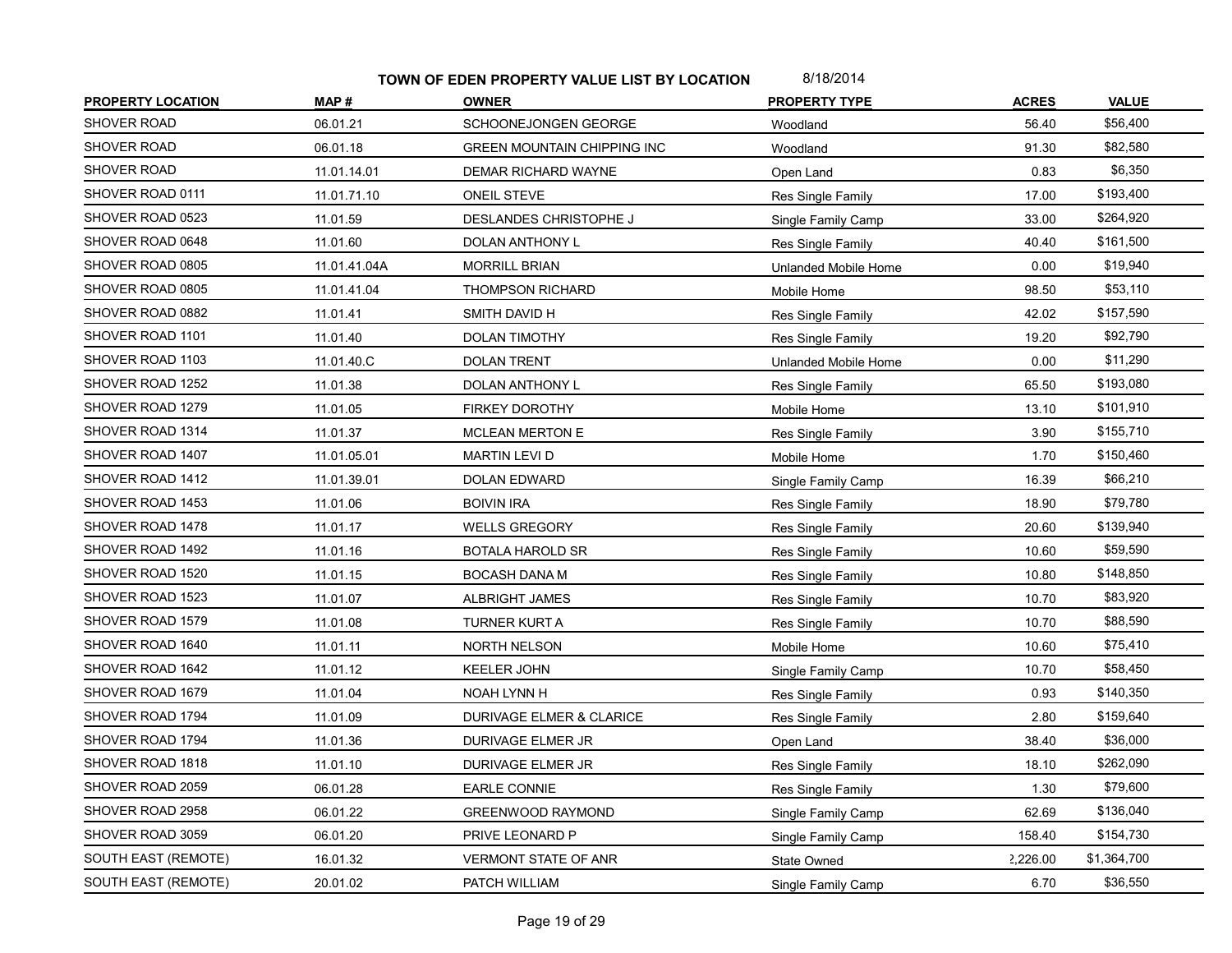| <b>PROPERTY LOCATION</b> | MAP#        | <b>OWNER</b>                  | <b>PROPERTY TYPE</b>      | <b>ACRES</b> | <b>VALUE</b> |
|--------------------------|-------------|-------------------------------|---------------------------|--------------|--------------|
| SOUTH EAST (REMOTE)      | 20.01.03    | PATCH JEREMIAH C              | Single Family Camp        | 6.20         | \$35,570     |
| SOUTH EAST (REMOTE)      | 20.01.04    | <b>BORNEMAN JOHN</b>          | Woodland                  | 53.00        | \$6,250      |
| SOUTH POND EAST          | 16.01.29    | <b>HEATH RICHARD L</b>        | Woodland                  | 116.40       | \$104,920    |
| SOUTH POND ROAD          | 16.01.12    | <b>BALAUN DWIGHT A &amp;</b>  | Open Land                 | 10.10        | \$39,330     |
| SOUTH POND ROAD          | 16.01.10.01 | CHURCHILL DOUGLAS             | Open Land                 | 0.50         | \$5,000      |
| SOUTH POND ROAD          | 16.01.03.01 | STRONG JOHN WILLIS JR         | Open Land                 | 0.09         | \$3,000      |
| SOUTH POND ROAD          | 11.02.59    | EDEN TOWN OF                  | <b>Town Owned</b>         | 17.00        | \$36,980     |
| SOUTH POND ROAD 0351     | 11.02.63    | <b>EARLE KEVIN</b>            | Res Single Family         | 2.30         | \$98,630     |
| SOUTH POND ROAD 0365     | 11.02.63.A  | <b>BROWN TIMOTHY</b>          | Unlanded Mobile Home      | 0.00         | \$11,430     |
| SOUTH POND ROAD 0414     | 11.02.58    | WALLACE ROBERT E JR           | Mixed Use Res & Comm      | 34.80        | \$352,820    |
| SOUTH POND ROAD 0422     | 11.02.60.02 | <b>EVANS JEFF</b>             | Res Single Family         | 5.44         | \$196,250    |
| SOUTH POND ROAD 0444     | 11.02.60.01 | WELLS JONATHAN M              | Res Single Family         | 3.37         | \$185,500    |
| SOUTH POND ROAD 0735     | 11.02.62    | MITCHELL MATTHEW              | Res Single Family         | 10.10        | \$126,720    |
| SOUTH POND ROAD 0785     | 16.01.16    | ANDERSON GERALD R             | Res Single Family         | 131.00       | \$501,470    |
| SOUTH POND ROAD 0785     | 16.01.18    | ANDERSON GERALD & SHARON      | Single Family Camp        | 3.53         | \$25,590     |
| SOUTH POND ROAD 0806     | 11.02.61    | ROBERTO PETER                 | Single Family Camp        | 26.70        | \$187,830    |
| SOUTH POND ROAD 1063     | 16.05.03.01 | <b>TYNER JAMES</b>            | Single Family Camp        | 0.65         | \$109,530    |
| SOUTH POND ROAD 1065     | 16.05.03    | BROWN-BALAUN RONDA            | Camper                    | 0.55         | \$84,450     |
| SOUTH POND ROAD 1323     | 16.01.11    | <b>HUNT MAITLAND</b>          | <b>Single Family Camp</b> | 0.75         | \$121,840    |
| SOUTH POND ROAD 1354     | 16.01.10    | CHURCHILL DOUGLASS            | Single Family Camp        | 0.70         | \$159,580    |
| SOUTH POND ROAD 1371     | 16.01.09    | SARGENT GARY & ARLENE         | Single Family Camp        | 1.20         | \$153,270    |
| SPRUCE LANE              | 15.01.14    | MANOSH PROPERTIES LLC         | Open Land                 | 35.60        | \$37,200     |
| SPRUCE LANE              | 15.01.13    | <b>MANOSH PROPERTIES LLC</b>  | Open Land                 | 47.20        | \$73,460     |
| SPRUCE LANE              | 15.02.02    | MANOSH PROPERTIES LLC         | Open Land                 | 12.14        | \$38,400     |
| SPRUCE LANE 0068         | 15.02.01    | LEHOUILLIER TINA M            | Mobile Home               | 3.81         | \$116,380    |
| SPRUCE LANE 0167         | 10.01.85    | <b>BOURDEAU DANA M</b>        | Mobile Home               | 3.87         | \$102,940    |
| SPRUCE LANE 0241         | 15.02.10    | <b>HEATH JASON</b>            | Res Single Family         | 5.23         | \$191,240    |
| SPRUCE LANE 0315         | 15.02.08    | <b>REED ERICA</b>             | Res Single Family         | 2.45         | \$237,040    |
| SPRUCE LANE 0317         | 10.01.86    | <b>LAFRANCE TRACY</b>         | Res Single Family         | 2.59         | \$173,290    |
| SPRUCE LANE 0415         | 10.01.87    | BOWEN EDWARD L JR & MELISSA A | Mobile Home               | 6.98         | \$178,190    |
| SPRUCE LANE 0418         | 15.02.13    | NILES TABITHA                 | Mobile Home               | 14.41        | \$126,760    |
| SPRUCE LANE 0429         | 15.02.06    | <b>LAMBERT BRIEN</b>          | Res Single Family         | 2.27         | \$192,760    |
| SPRUCE LANE 0430         | 15.02.14    | LONGLEY RACHAL A              | Res Single Family         | 2.94         | \$205,400    |
|                          |             |                               |                           |              |              |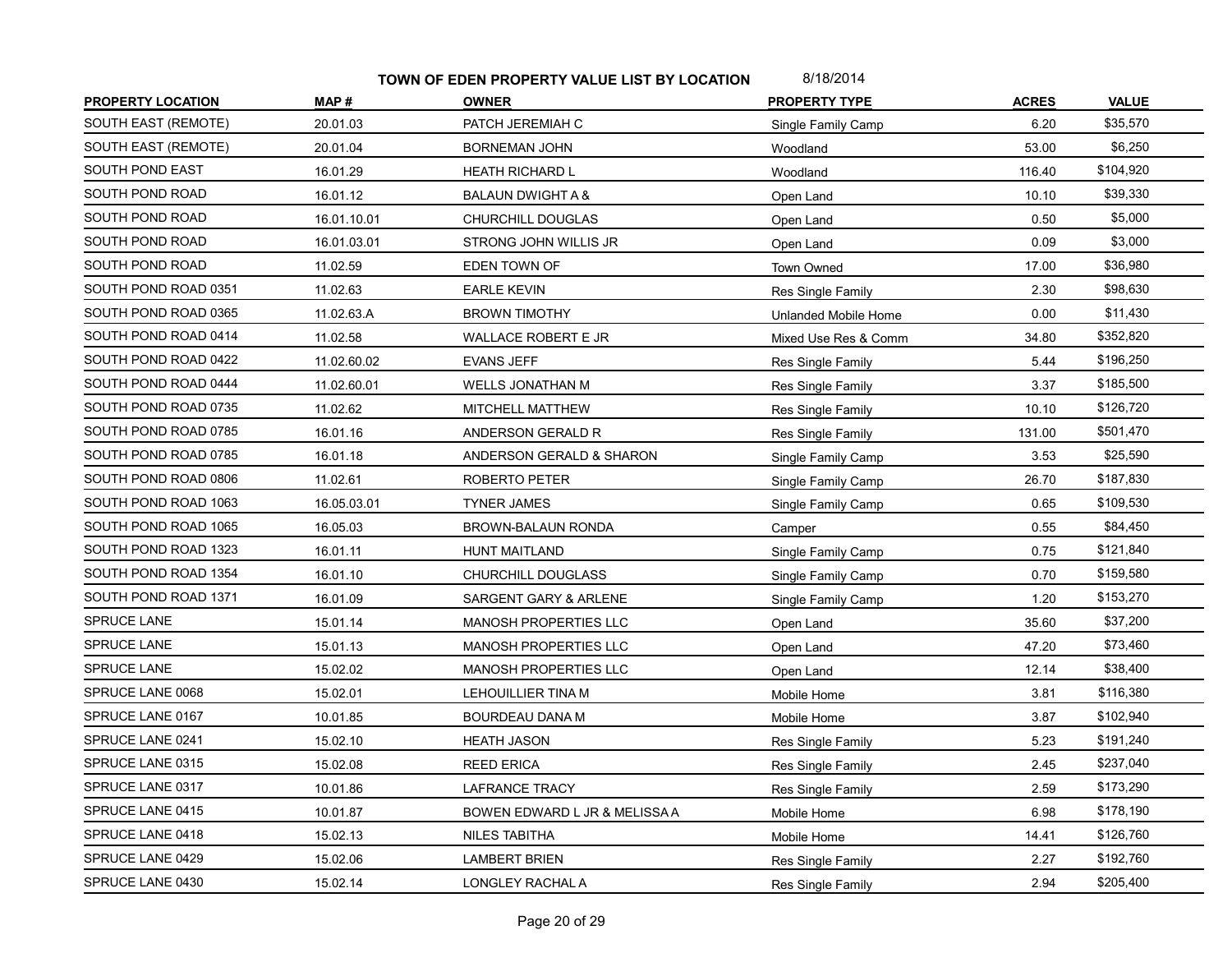| <b>PROPERTY LOCATION</b> | MAP#        | <b>OWNER</b>                     | <b>PROPERTY TYPE</b> | <b>ACRES</b> | <b>VALUE</b> |
|--------------------------|-------------|----------------------------------|----------------------|--------------|--------------|
| <b>SQUARE ROAD</b>       | 17.01.06    | DURAND ROBERT A                  | Open Land            | 16.10        | \$42,190     |
| SQUARE ROAD 0255         | 17.01.08    | <b>GRIFFIN RICHARD S</b>         | Res Single Family    | 5.50         | \$75,150     |
| SQUARE ROAD 0326         | 17.01.07    | <b>BIG BIRCH INVESTMENTS LLC</b> | Single Family Camp   | 10.00        | \$63,920     |
| SQUARE ROAD 1040         | 12.01.26    | ROMM JORDAN                      | Res Single Family    | 101.80       | \$219,600    |
| SQUARE ROAD 1390         | 12.01.25    | <b>BLAIR JAMES</b>               | Mixed Use Res & Comm | 141.60       | \$289,620    |
| SQUARE ROAD 2191         | 13.01.10    | <b>CRAWFORD STEPHANIE</b>        | Res Single Family    | 103.00       | \$259,060    |
| SQUARE ROAD 2692         | 18.01.01    | RIENDEAU REGINALD & CARMEN       | Single Family Camp   | 189.00       | \$65,300     |
| STYGLES DRIVE 0030       | 06.01.08.02 | <b>MCLEAN TYLER</b>              | Res Single Family    | 3.80         | \$128,700    |
| STYGLES DRIVE 0119       | 06.01.08.A  | PROSSER JASON                    | Unlanded Mobile Home | 0.00         | \$9,720      |
| STYGLES DRIVE 0244       | 06.01.08    | PROSSER STEPHEN M                | Res Single Family    | 24.85        | \$157,860    |
| <b>TATRO DRIVE</b>       | 11.01.86    | <b>MACHIA FLORENCE</b>           | Camp                 | 5.50         | \$30,860     |
| <b>TATRO DRIVE</b>       | 16.01.33    | SOUTH POND LANDOWNERS ASSOC      | Open Land            | 11.60        | \$25,200     |
| <b>TATRO DRIVE</b>       | 16.01.33.01 | SOUTH POND LANDOWNERS ASSOC      | Open Land            | 0.30         | \$11,000     |
| <b>TATRO DRIVE</b>       | 16.05.39    | DUDLEY GAYLORD W                 | Open Land            | 22.40        | \$105,500    |
| <b>TATRO DRIVE</b>       | 16.01.04    | <b>HEATH DENNIS</b>              | Open Land            | 0.70         | \$56,960     |
| <b>TATRO DRIVE</b>       | 16.01.05    | <b>HEATH JAMES</b>               | Open Land            | 2.90         | \$73,830     |
| <b>TATRO DRIVE</b>       | 16.01.02    | PARKER & STEARNS INC             | Woodland             | 59.00        | \$6,970      |
| <b>TATRO DRIVE</b>       | 16.05.32    | STRONG JOHN W & COLEEN D         | Camper               | 30.80        | \$167,840    |
| <b>TATRO DRIVE</b>       | 16.01.31    | <b>DUDLEY PETER E</b>            | Open Land            | 26.50        | \$86,880     |
| TATRO DRIVE 0037         | 11.01.85    | <b>THOMPSON JAMES</b>            | Res Single Family    | 3.40         | \$99,910     |
| TATRO DRIVE 0066         | 11.01.84    | <b>MCALLISTER TODD</b>           | Res Single Family    | 0.64         | \$116,880    |
| TATRO DRIVE 0168         | 11.01.83.01 | <b>LOWE ROBERT</b>               | Res Single Family    | 14.80        | \$103,820    |
| TATRO DRIVE 0203         | 11.01.86.01 | <b>GOODRIDGE DONLY C JR</b>      | Res Single Family    | 3.80         | \$148,550    |
| TATRO DRIVE 0881+0973    | 16.05.36    | <b>DUDLEY PETER E</b>            | Two Camps            | 68.10        | \$158,420    |
| TATRO DRIVE 1071         | 16.01.06    | TILTON JOHN & KIM                | Single Family Camp   | 0.64         | \$96,690     |
| TOWLE DRIVE 0117         | 10.01.41    | WHITE JERRY JR                   | Mobile Home          | 10.00        | \$65,360     |
| TOWLE DRIVE 0170         | 10.01.45.04 | LONGLEY JULIE                    | Mobile Home          | 1.70         | \$49,210     |
| TOWLE DRIVE 0283         | 10.01.44    | <b>MCNAB DAMON D</b>             | Mobile Home          | 10.00        | \$57,090     |
| <b>TREE FARM ROAD</b>    | 09.01.01    | WILD BROOK CLUB                  | Woodland             | 358.00       | \$272,330    |
| TREE FARM ROAD           | 14.01.01    | <b>TINKER LEON P</b>             | Open Land            | 10.95        | \$34,250     |
| TREE FARM ROAD           | 14.01.05    | EDEN TOWN OF                     | Town Owned           | 0.25         | \$300        |
| TREE FARM ROAD 0046      | 14.01.04    | <b>BUSHNELL RONALD P</b>         | Res Single Family    | 12.10        | \$132,190    |
| TREE FARM ROAD 0281      | 14.01.03    | <b>BUSHNELL MARY R</b>           | Open Land            | 41.50        | \$77,210     |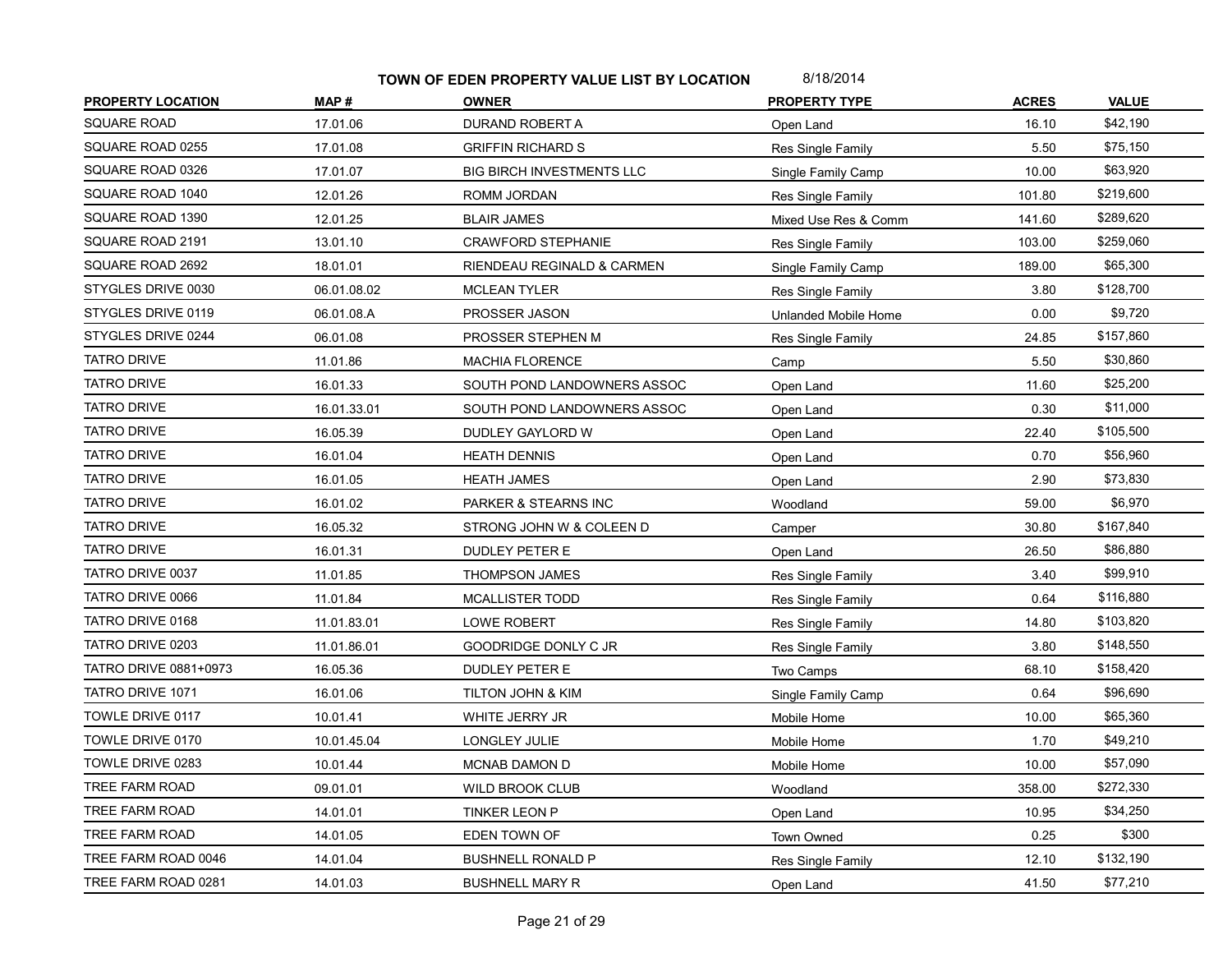| <b>PROPERTY LOCATION</b> | MAP#         | <b>OWNER</b>                       | <b>PROPERTY TYPE</b>      | <b>ACRES</b> | <b>VALUE</b> |
|--------------------------|--------------|------------------------------------|---------------------------|--------------|--------------|
| TREE FARM ROAD 0292      | 14.01.04.02  | <b>BURNOR BRIAN</b>                | Res Single Family         | 25.60        | \$155,620    |
| TREE FARM ROAD 0351      | 14.01.02     | <b>KNEELAND SUSAN</b>              | Two Camps                 | 11.45        | \$149,990    |
| TREE FARM ROAD 1696      | 09.01.02     | LABOUNTY EUGENE                    | Single Family Camp        | 1.40         | \$60,390     |
| <b>VALLEY VIEW DRIVE</b> | 11.01.28     | <b>DUNCAN JAMES GRANT</b>          | Open Land                 | 11.30        | \$32,230     |
| <b>VALLEY VIEW DRIVE</b> | 11.01.31     | <b>SEARLES LAR W</b>               | Open Land                 | 10.90        | \$31,830     |
| VALLEY VIEW DRIVE 0217   | 11.01.35     | <b>DEUSO TODD ALAN</b>             | Single Family Camp        | 11.40        | \$54,410     |
| VALLEY VIEW DRIVE 0351   | 11.01.32     | <b>ERICKSON ERIC</b>               | Single Family Camp        | 10.30        | \$51,650     |
| VALLEY VIEW DRIVE 0447   | 11.01.29     | LONGLEY CEDRIC                     | Single Family Camp        | 10.70        | \$40,280     |
| VALLEY VIEW DRIVE 0514   | 11.01.31.01  | <b>CONKLIN TAI</b>                 | Res Single Family         | 10.40        | \$235,720    |
| VALLEY VIEW DRIVE 0559   | 11.01.30     | <b>TATRO KYLE</b>                  | Res Single Family         | 11.40        | \$141,200    |
| VALLEY VIEW DRIVE 0760   | 11.01.27     | <b>DAVIS GLENN</b>                 | Single Family Camp        | 12.90        | \$49,850     |
| VALLEY VIEW DRIVE 0790   | 11.01.27.01  | JACKSON ANDREW & KAREN             | Single Family Camp        | 12.00        | \$46,230     |
| <b>VT RTE 100</b>        | 10.01.82     | <b>FISHER CATHARINE A</b>          | Open Land                 | 33.70        | \$34,610     |
| <b>VT RTE 100</b>        | 10.01.56     | EDEN TOWN OF                       | <b>Town Owned</b>         | 11.50        | \$42,700     |
| <b>VT RTE 100</b>        | 07.01.04.01  | CHRISTIANSEN DAPHNE D              | Open Land                 | 10.60        | \$12,200     |
| <b>VT RTE 100</b>        | 07.01.01     | EDEN HEIGHTS VT LLC                | Woodland                  | 866.50       | \$137,890    |
| <b>VT RTE 100</b>        | 07.01.02     | <b>GREEN MOUNTAIN COUNCIL</b>      | Non - Profit Organization | 110.50       | \$95,400     |
| <b>VT RTE 100</b>        | 07.01.03     | MANCHESTER INVESTMENTS INC         | Woodland                  | 25.40        | \$3,000      |
| <b>VT RTE 100</b>        | 11.02.30     | EDEN TOWN OF                       | <b>Town Owned</b>         | 0.10         | \$13,760     |
| <b>VT RTE 100</b>        | 11.02.31     | VERMONT STATE OF AOT               | State Owned               | 0.20         | \$14,040     |
| <b>VT RTE 100</b>        | 11.02.47     | EDEN TOWN OF                       | Town Owned                | 0.40         | \$10,080     |
| <b>VT RTE 100</b>        | 11.03.21     | MARSH GARY P & DOROTHY             | Open Land                 | 2.80         | \$30,590     |
| <b>VT RTE 100</b>        | 11.01.71.03  | <b>BROOKS LAWRENCE B</b>           | Open Land                 | 11.19        | \$40,420     |
| <b>VT RTE 100</b>        | 12.01.13     | PINKALL REGINA G IRREVOCABLE TRUST | Open Land                 | 0.20         | \$19,920     |
| <b>VT RTE 100</b>        | 12.01.17     | BARROWS DELMER R ESTATE OF         | Woodland                  | 283.00       | \$69,440     |
| <b>VT RTE 100</b>        | 12.01.18     | HAZEN'S NOTCH WOODLANDS LLC        | Woodland                  | 125.00       | \$40,860     |
| <b>VT RTE 100</b>        | 12.01.19     | <b>GREEN CREST INC</b>             | Woodland                  | 353.50       | \$269,630    |
| <b>VT RTE 100</b>        | 12.01.03.02  | KING JENNIFER & DAVID              | Open Land                 | 16.50        | \$45,730     |
| <b>VT RTE 100</b>        | 12.01.02     | <b>VERMONT STATE OF ANR</b>        | State Owned               | 0.74         | \$102,640    |
| <b>VT RTE 100</b>        | 12.01.09.01  | <b>CURCILLO CLAIRE RITA TRUST</b>  | Open Land                 | 1.92         | \$143,420    |
| <b>VT RTE 100</b>        | 11.02.09.Z13 | BOYCE JUDY & ALBERT                | Camper                    | 0.00         | \$7,000      |
| VT RTE 100 (offf)        | 00VTT001     | <b>VERMONT ELECTRIC POWER CO</b>   | <b>Utilities Electric</b> | 0.00         | \$331,800    |
| VT RTE 100 0125          | 15.01.06.A   | <b>LAROSE WANDA</b>                | Unlanded Mobile Home      | 0.00         | \$13,060     |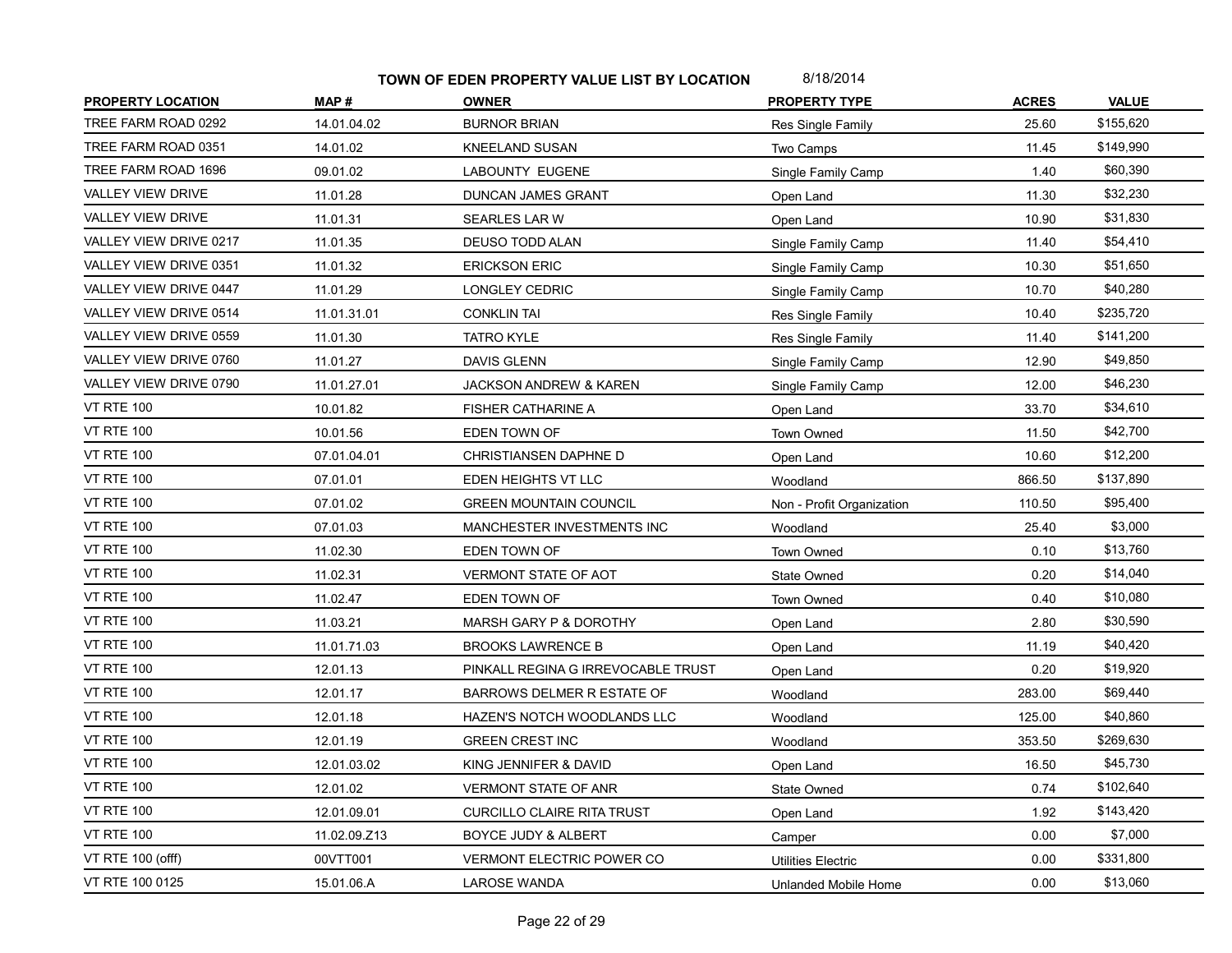| <b>PROPERTY LOCATION</b>      | MAP#         | <b>OWNER</b>                      | <b>PROPERTY TYPE</b>      | <b>ACRES</b> | <b>VALUE</b> |
|-------------------------------|--------------|-----------------------------------|---------------------------|--------------|--------------|
| VT RTE 100 0563               | 15.01.04     | CLOUTIER STEVEN M                 | Res Single Family         | 1.00         | \$110,850    |
| VT RTE 100 0665               | 15.01.03     | BUCHANAN DAVID ROY                | Res Single Family         | 8.25         | \$101,840    |
| VT RTE 100 0882               | 15.01.12     | BYRNE TONY E                      | Mobile Home               | 0.80         | \$34,380     |
| VT RTE 100 0903               | 15.01.01.01  | REEN WILLIAM J III & SANDRA M     | Mobile Home               | 0.50         | \$48,420     |
| VT RTE 100 0908               | 15.01.11     | PUTVAIN MICHAEL                   | Res Single Family         | 1.10         | \$45,660     |
| VT RTE 100 0967               | 15.01.01     | KNEEN JOHN B                      | Res Single Family         | 2.80         | \$126,460    |
| VT RTE 100 1011               | 15.01.01.02  | <b>HOADLEY RICHARD F</b>          | Mobile Home               | 15.50        | \$95,490     |
| VT RTE 100 1267+WHITE RD 0090 | 10.01.78     | SAWYER ALLEN W                    | Res Three Family          | 8.10         | \$156,410    |
| VT RTE 100 1372               | 10.01.79     | <b>ERICKSON ERIC</b>              | <b>Commercial General</b> | 1.04         | \$28,600     |
| VT RTE 100 1636               | 10.01.80.01  | MASKELL STEPHEN F                 | Res Single Family         | 2.50         | \$276,080    |
| VT RTE 100 1638               | 10.01.80.06  | MASKELL JORDAN STEPHEN            | Res Single Family         | 1.03         | \$174,930    |
| VT RTE 100 1638               | 10.01.80     | MASKELL JULIE A & JORDAN          | Open Land                 | 76.37        | \$99,480     |
| VT RTE 100 1707               | 10.01.64     | DEZOTELLE ANDREW                  | Res Single Family         | 2.22         | \$106,080    |
| VT RTE 100 1738               | 10.01.81     | DEZOTELLE DOUGLAS                 | Res Single Family         | 10.80        | \$152,310    |
| VT RTE 100 1766               | 10.01.60.02  | <b>ROOT KEVIN</b>                 | Res Single Family         | 0.99         | \$113,860    |
| VT RTE 100 1821               | 10.01.63.30D | LATHE DAVID P                     | Unlanded Mobile Home      | 0.00         | \$56,750     |
| VT RTE 100 1850               | 10.01.60.07  | COTE STACY L                      | Mobile Home               | 1.59         | \$84,240     |
| VT RTE 100 1863               | 10.01.62     | AINSWORTH PAUL E                  | Res Single Family         | 1.20         | \$130,860    |
| VT RTE 100 1872               | 10.01.60.01  | <b>REEN DAVID M</b>               | Res Single Family         | 1.00         | \$113,710    |
| VT RTE 100 1960               | 10.01.60.04  | <b>BURNOR HERBERT</b>             | <b>Commercial General</b> | 3.40         | \$281,750    |
| VT RTE 100 2009               | 10.01.56.02  | EDEN HISTORICAL SOCIETY           | Town Owned                | 1.00         | \$106,050    |
| VT RTE 100 2186               | 10.01.55     | ROOT JUDITH                       | Res Single Family         | 2.65         | \$126,530    |
| VT RTE 100 2207               | 10.01.54     | PAPE DOROTHY ESTATE               | Res Single Family         | 2.20         | \$117,720    |
| VT RTE 100 2335               | 10.01.53.01  | <b>STYGLES ANDREW R</b>           | Mobile Home               | 2.35         | \$187,210    |
| VT RTE 100 2337               | 10.01.53     | <b>LONG BRIAN</b>                 | Mobile Home               | 10.25        | \$60,630     |
| VT RTE 100 2356               | 11.01.71.06  | <b>GALE'S GRAVEL LLC</b>          | <b>Commercial General</b> | 55.64        | \$184,190    |
| VT RTE 100 2379               | 11.01.71.14  | KILBURN CHRISTOPHER               | Res Single Family         | 11.00        | \$246,160    |
| VT RTE 100 2493               | 11.01.71.12  | <b>INGALLS GARLAND L</b>          | Res Single Family         | 15.10        | \$181,770    |
| VT RTE 100 2584               | 11.01.71.02  | <b>GALE ELWIN H</b>               | Mixed Use Res & Comm      | 10.15        | \$282,490    |
| VT RTE 100 2661               | 11.01.71.13  | <b>WRIGHT GARY</b>                | Res Single Family         | 11.60        | \$226,630    |
| VT RTE 100 2837               | 11.01.66     | PARISH OF MOST HOLY NAME OF JESUS | Religious                 | 2.05         | \$208,650    |
| VT RTE 100 2866-2918          | 11.01.70     | EDEN GENERAL STORE                | <b>Commercial General</b> | 4.90         | \$315,950    |
| VT RTE 100 2895               | 11.01.65     | DUDLEY GREGORY J                  | Res Single Family         | 1.90         | \$101,560    |
|                               |              |                                   |                           |              |              |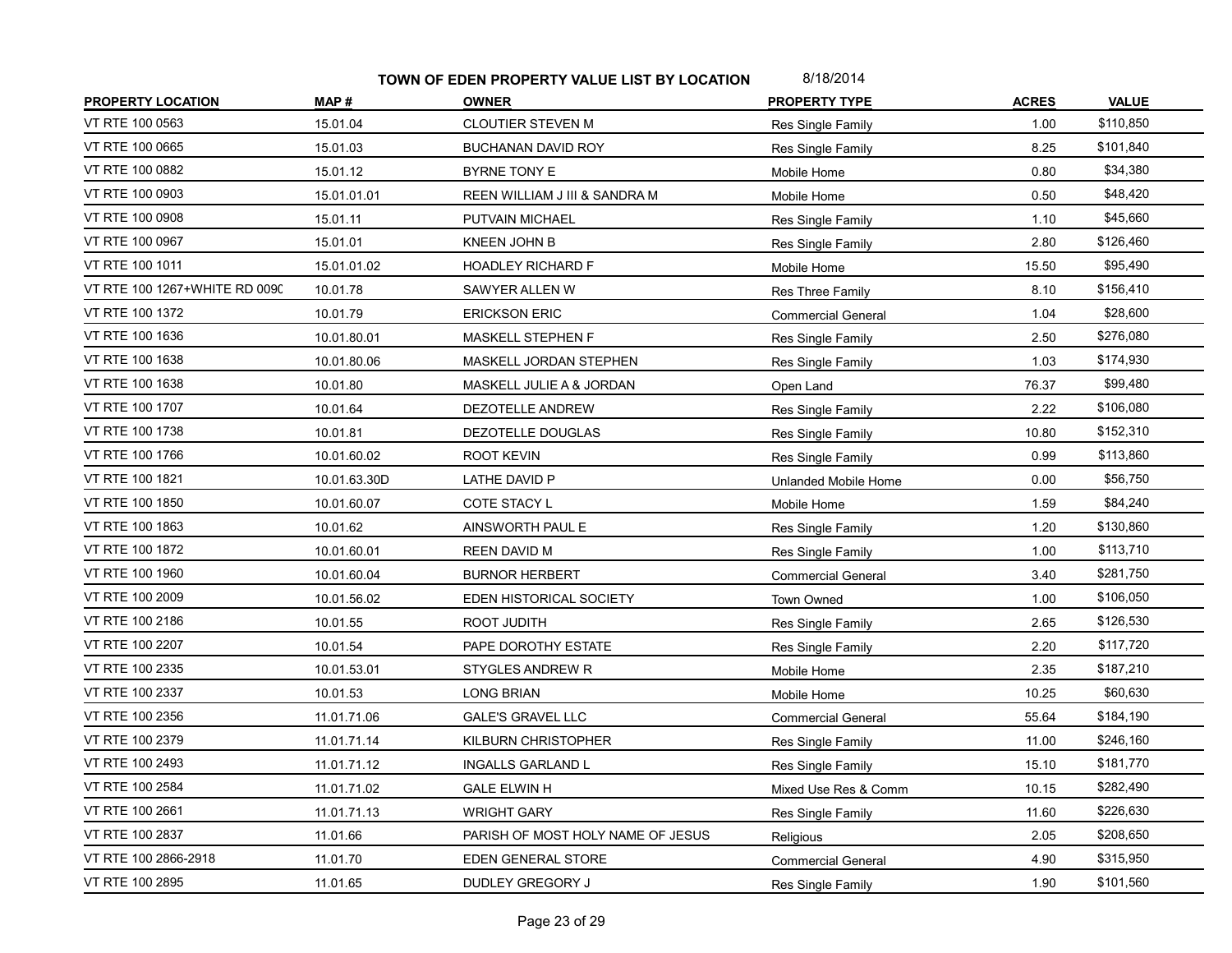| <b>PROPERTY LOCATION</b> | MAP#         | <b>OWNER</b>                     | <b>PROPERTY TYPE</b>         | <b>ACRES</b> | <b>VALUE</b> |
|--------------------------|--------------|----------------------------------|------------------------------|--------------|--------------|
| VT RTE 100 2942          | 11.01.70 B   | SMITH JENNIFER                   | Unlanded Mobile Home         | 0.00         | \$17,730     |
| VT RTE 100 2995          | 11.01.61     | <b>MORIN GUY</b>                 | Res Single Family            | 76.50        | \$210,730    |
| VT RTE 100 3065          | 11.02.46     | <b>VERMONT STATE OF ANR</b>      | State Owned                  | 1.00         | \$18,300     |
| VT RTE 100 3239          | 11.01.61.01C | YOUNG WILFRED                    | Unlanded Mobile Home         | 0.00         | \$15,080     |
| VT RTE 100 3249          | 11.01.61.01  | <b>MORIN GARY R</b>              | Res Single Family            | 13.60        | \$117,210    |
| VT RTE 100 3443          | 11.01.99.03  | MAYO THEODORE J SR               | <b>Commercial General</b>    | 3.35         | \$149,160    |
| VT RTE 100 3625          | 11.01.99.02  | EDEN TOWN OF                     | Town Owned                   | 10.40        | \$171,200    |
| VT RTE 100 4008          | 11.02.45     | <b>JOHNSON BLAIR</b>             | Res Single Family            | 1.70         | \$98,410     |
| VT RTE 100 4011          | 11.02.44.01  | JONES JAMES H                    | Single Family Camp           | 0.03         | \$14,840     |
| VT RTE 100 4013          | 11.02.44     | LANGLOIS GEORGE SR               | Res Single Family            | 0.98         | \$71,070     |
| VT RTE 100 4057          | 11.02.42     | <b>COLACECI ROBERT</b>           | Single Family Camp           | 1.10         | \$76,100     |
| VT RTE 100 4121          | 11.02.33     | <b>INGALLS BURTON R JR</b>       | Mixed Use Comm & Apartments  | 1.01         | \$145,840    |
| VT RTE 100 4154          | 11.02.32     | <b>DUDLEY TERRANCE J</b>         | Mobile Home                  | 1.10         | \$46,220     |
| VT RTE 100 4155          | 11.02.41     | <b>DUNTON RALPH</b>              | Res Single Family            | 2.30         | \$84,950     |
| VT RTE 100 4216          | 11.02.29     | DEUSO ERIC ALAN NORMAN           | Res Single Family            | 0.10         | \$46,460     |
| VT RTE 100 4227          | 11.02.28     | LANDRY GRIMES JULIA O & DENNIS   | Res Single Family            | 0.45         | \$106,000    |
| VT RTE 100 4248          | 11.02.27     | JONES LEWIS C SR                 | Res Single Family            | 0.11         | \$27,370     |
| VT RTE 100 4549          | 11.03.33     | DIETTE JAMES & ELIZABETH         | Single Family Camp           | 0.20         | \$50,620     |
| VT RTE 100 4582          | 11.03.35     | <b>GRAY DOUGLAS L JR</b>         | Res Single Family            | 0.14         | \$277,970    |
| VT RTE 100 4628          | 11.03.25     | SNOW VALLEY ENTERPRISES LLC      | <b>Commercial Apartments</b> | 0.35         | \$304,050    |
| VT RTE 100 4647          | 11.03.25.01  | KIDDER ANDREA                    | Res Single Family            | 0.25         | \$67,960     |
| VT RTE 100 4712          | 11.03.04     | PAGE RUSSEL S REVOCABLE TRUST    | Single Family Camp           | 3.20         | \$223,050    |
| VT RTE 100 4921          | 11.02.09     | <b>GODIN DEBBIE</b>              | Commercial Campground        | 35.65        | \$581,260    |
| VT RTE 100 4921          | 11.02.09.Z14 | <b>BREEN WILLIAM</b>             | Camper                       | 0.00         | \$4,000      |
| VT RTE 100 4921          | 11.02.09.Z27 | CARROLL JAMES LESLIE             | Camper                       | 0.00         | \$2,000      |
| VT RTE 100 4921          | 11.02.09.Z15 | <b>CHAUVIN BRUCE &amp; WENDY</b> | Camper                       | 0.00         | \$19,000     |
| VT RTE 100 4921          | 11.02.09.Z36 | COCHRAN ALBERTA                  | Camper                       | 0.00         | \$5,000      |
| VT RTE 100 4921          | 11.02.09.Z16 | <b>DEGRENIER JIM</b>             | Camper                       | 0.00         | \$1,000      |
| VT RTE 100 4921          | 11.02.09.Z17 | <b>DUFFY G</b>                   | Camper                       | 0.00         | \$1,000      |
| VT RTE 100 4921          | 11.02.09.Z18 | ELDRED GORDON & NANCY            | Camper                       | 0.00         | \$1,000      |
| VT RTE 100 4921          | 11.02.09.Z19 | FISKE DEBBY & JERRY              | Camper                       | 0.00         | \$7,000      |
| VT RTE 100 4921          | 11.02.09.Z20 | <b>FOURNIER ED &amp; PATTY</b>   | Camper                       | 0.00         | \$28,000     |
| VT RTE 100 4921          | 11.02.09.Z22 | <b>GAGNON ANDREW</b>             | Camper                       | 0.00         | \$12,000     |
|                          |              |                                  |                              |              |              |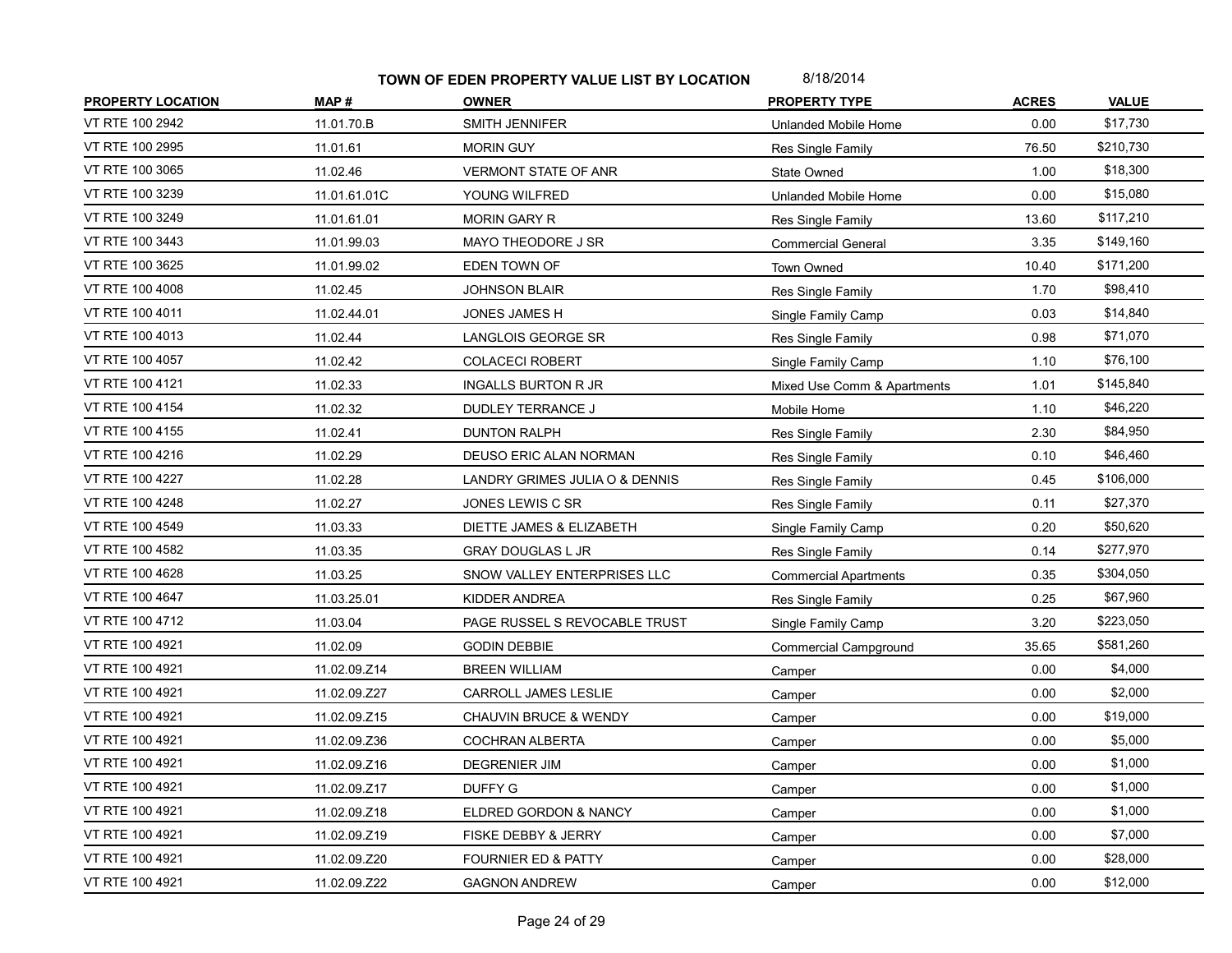| MAP#         | <b>OWNER</b>                           | <b>PROPERTY TYPE</b> | <b>ACRES</b> | <b>VALUE</b> |
|--------------|----------------------------------------|----------------------|--------------|--------------|
| 11.02.09.Z25 | <b>GAUVIN MAURICE</b>                  | Camper               | 0.00         | \$9,000      |
| 11.02.09.Z23 | <b>GILLESPIE TYLER</b>                 | Camper               | 0.00         | \$1,000      |
| 11.02.09.Z69 | <b>GIVEN TOM</b>                       | Camper               | 0.00         | \$1,000      |
| 11.02.09.Z24 | <b>HOPE RON &amp; SALLY</b>            | Camper               | 0.00         | \$22,000     |
| 11.02.09.Z34 | <b>IRISH ARLA</b>                      | Camper               | 0.00         | \$1,000      |
| 11.02.09.Z29 | <b>IRISH SCOTT &amp; TAMMY</b>         | Camper               | 0.00         | \$1,000      |
| 11.02.09.Z21 | JOHNSON RICHARD                        | Camper               | 0.00         | \$3,000      |
| 11.02.09.Z30 | LATHROP ROGER & LORI                   | Camper               | 0.00         | \$4,000      |
| 11.02.09.Z74 | LONGE BRYCE & DEB                      | Camper               | 0.00         | \$11,000     |
| 11.02.09.Z31 | LOWE ROBERT & SUE                      | Camper               | 0.00         | \$5,000      |
| 11.02.09.Z67 | MACHONIS KEN & CLARA JEAN              | Camper               | 0.00         | \$1,000      |
| 11.02.09.Z33 | <b>MARTIN ARTHALU</b>                  | Camper               | 0.00         | \$2,700      |
| 11.02.09.Z32 | <b>MARTIN ROBERT</b>                   | Camper               | 0.00         | \$1,000      |
| 11.02.09.Z72 | <b>MARTIN WILLIAM &amp; VIRGINIA</b>   | Camper               | 0.00         | \$23,000     |
| 11.02.09.Z39 | <b>MURRAY LEEANN</b>                   | Camper               | 0.00         | \$3,500      |
| 11.02.09.Z40 | PALIN JIM & LORETTA                    | Camper               | 0.00         | \$5,300      |
| 11.02.09.Z41 | <b>REYNOLDS LARRY</b>                  | Camper               | 0.00         | \$1,000      |
| 11.02.09.Z42 | <b>REYNOLDS LARRY</b>                  | Camper               | 0.00         | \$1,000      |
| 11.02.09.Z59 | STYGLES KELLY                          | Camper               | 0.00         | \$4,500      |
| 11.02.09.Z43 | TALLMAN DEAN                           | Camper               | 0.00         | \$4,400      |
| 11.02.09.Z44 | <b>WATERHOUSE CHARLES &amp; CHERYL</b> | Camper               | 0.00         | \$10,000     |
| 11.02.09.Z26 | MACHONIS KEN & CLARA JEAN              | Camper               | 0.00         | \$3,500      |
| 11.02.09.Z10 | <b>BAILEY BOB</b>                      | Camper               | 0.00         | \$7,000      |
| 11.02.09.Z28 | <b>BILL RUTH</b>                       | Camper               | 0.00         | \$2,000      |
| 11.02.09.Z11 | <b>BLONDIN CHRIS &amp; MELISSA</b>     | Camper               | 0.00         | \$10,000     |
| 11.02.09.Z12 | <b>BOYCE AMANDA</b>                    | Camper               | 0.00         | \$2,000      |
| 11.02.08.A   | <b>VEAR WENDY</b>                      | Unlanded Mobile Home | 0.00         | \$20,100     |
| 11.02.07     | TEBBETS ALFRED B& CONSTANCE R          | Single Family Camp   | 0.50         | \$108,620    |
| 11.02.08     | <b>VEAR JOHN TRUSTEE</b>               | Res Single Family    | 21.70        | \$342,240    |
| 11.02.05     | <b>FAXVOG SHELLY</b>                   | Res Single Family    | 139.70       | \$233,520    |
| 11.02.06     | KNEELAND CRAIG M                       | Res Single Family    | 1.40         | \$190,670    |
| 11.02.04     | EDEN TOWN OF                           | Town Owned           | 8.80         | \$496,500    |
| 11.02.01.02  | <b>RISKIN KRISTOPHER</b>               | Res Single Family    | 11.50        | \$298,990    |
|              |                                        |                      |              |              |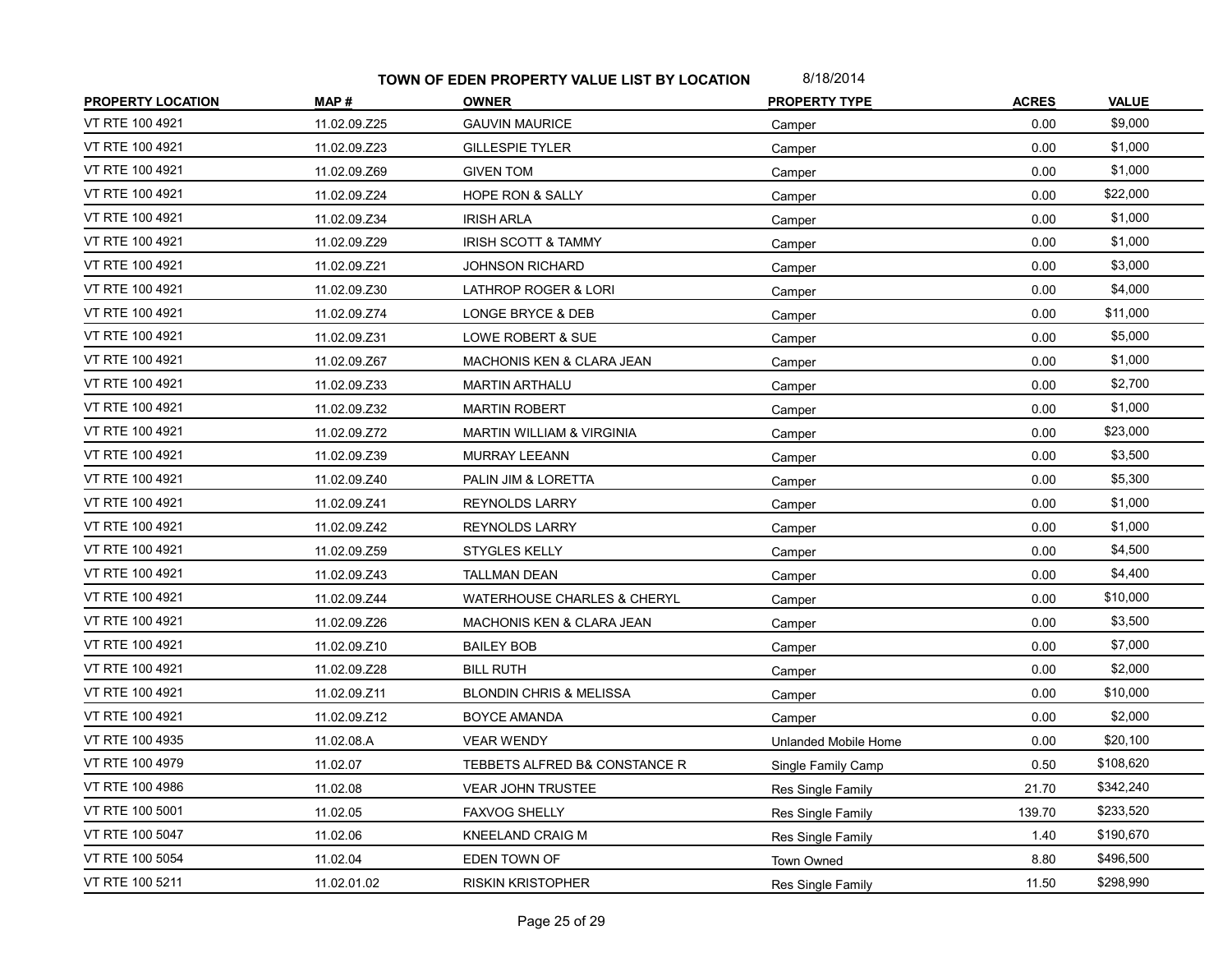| <b>PROPERTY LOCATION</b> | MAP#        | <b>OWNER</b>                      | <b>PROPERTY TYPE</b> | <b>ACRES</b> | <b>VALUE</b> |
|--------------------------|-------------|-----------------------------------|----------------------|--------------|--------------|
| VT RTE 100 5262          | 11.02.03.01 | DURIVAGE SARAH J                  | Mobile Home          | 1.40         | \$162,600    |
| VT RTE 100 5300          | 11.02.03.03 | RAINVILLE BRANDON                 | Single Family Camp   | 2.60         | \$175,720    |
| VT RTE 100 5301          | 11.02.02    | <b>GRIGGS TRUDY</b>               | Mobile Home          | 1.50         | \$53,850     |
| VT RTE 100 5347          | 11.02.01.01 | <b>SANSOM IAN</b>                 | Res Single Family    | 2.50         | \$140,080    |
| VT RTE 100 5351          | 11.02.01    | <b>SANSOM RICK</b>                | Res Single Family    | 30.20        | \$139,710    |
| VT RTE 100 5356          | 12.01.42    | MILLER E GEOFFREY                 | Single Family Camp   | 2.40         | \$285,220    |
| VT RTE 100 5375          | 12.01.51    | <b>EARLE WARREN</b>               | Single Family Camp   | 10.10        | \$118,900    |
| VT RTE 100 5396          | 12.01.41    | MACNEE TIMOTHY J & ANNE L H       | Res Single Family    | 2.70         | \$326,470    |
| VT RTE 100 5636          | 12.01.09    | <b>CURCILLO CLAIRE RITA TRUST</b> | Single Family Camp   | 5.60         | \$252,100    |
| VT RTE 100 5638          | 12.01.09.02 | LAKE EDEN HIDEAWAY LLC            | Single Family Camp   | 2.25         | \$475,970    |
| VT RTE 100 5735          | 12.01.03    | <b>LAGUE MICHAEL</b>              | Res Single Family    | 27.81        | \$189,310    |
| VT RTE 100 7546          | 07.01.04    | COCHRAN JAMES M SR                | Res Single Family    | 116.00       | \$171,970    |
| <b>WARREN ROAD</b>       | 06.01.25    | LOVERING SUSAN B                  | Woodland             | 125.00       | \$110,100    |
| WARREN ROAD              | 11.01.41.03 | SMITH DAVID H                     | Woodland             | 34.00        | \$4,340      |
| WARREN ROAD 0247         | 11.01.48    | MASI DAVID A SR                   | Res Single Family    | 35.40        | \$293,450    |
| WARREN ROAD 0260         | 11.01.50    | <b>JEWETT JAMES</b>               | Res Single Family    | 23.60        | \$176,390    |
| WARREN ROAD 0409         | 11.01.46.04 | <b>JOHNSON THERESA</b>            | Mobile Home          | 12.30        | \$62,590     |
| WARREN ROAD 0453         | 11.01.46.03 | <b>JOHNSON KELLY</b>              | Mobile Home          | 11.60        | \$75,290     |
| WARREN ROAD 0523         | 11.01.46.02 | PEAKE CINDY J                     | Res Single Family    | 11.40        | \$81,940     |
| WARREN ROAD 0529         | 11.01.46.01 | JOHNSON DONALD JR                 | Mobile Home          | 11.80        | \$110,730    |
| WARREN ROAD 0544         | 11.01.46    | ANDERSON ANNA                     | Res Single Family    | 27.30        | \$156,350    |
| WARREN ROAD 0585         | 11.01.43.05 | <b>CEZAR HENRIQUE</b>             | Res Single Family    | 10.34        | \$203,550    |
| WARREN ROAD 0641         | 11.01.43.06 | <b>CLARK BRIAN ROGER</b>          | Res Single Family    | 5.30         | \$196,700    |
| <b>WARREN ROAD 0674</b>  | 11.01.45    | <b>BUTTON R STEVEN</b>            | Res Single Family    | 1.40         | \$68,790     |
| WARREN ROAD 0729         | 11.01.43.04 | <b>MACK JAMES R</b>               | Res Single Family    | 4.90         | \$155,040    |
| WARREN ROAD 0740         | 11.01.41.11 | SMITH ERIC                        | Mobile Home          | 1.70         | \$58,470     |
| WARREN ROAD 0832         | 11.01.44    | <b>MCLEAN JOHN</b>                | Res Single Family    | 1.10         | \$141,570    |
| WARREN ROAD 0887         | 11.01.43    | ALBERI SAWYER JILL MARIE          | Res Single Family    | 29.00        | \$103,110    |
| WARREN ROAD 0889         | 11.01.43.03 | <b>REED FRANK W JR</b>            | Res Single Family    | 13.20        | \$149,680    |
| WARREN ROAD 0935         | 11.01.43.02 | JOHNSON MICHAEL S                 | Res Single Family    | 10.50        | \$152,060    |
| WARREN ROAD 0936         | 11.01.41.02 | SPAULDING BETH                    | Mobile Home          | 10.40        | \$133,710    |
| WARREN ROAD 0959         | 11.01.43.01 | NOPOLA MARTIN                     | Res Single Family    | 16.50        | \$130,760    |
| WARREN ROAD 1011         | 11.01.42    | VAN BLUNK MARK J                  | Res Single Family    | 1.30         | \$151,150    |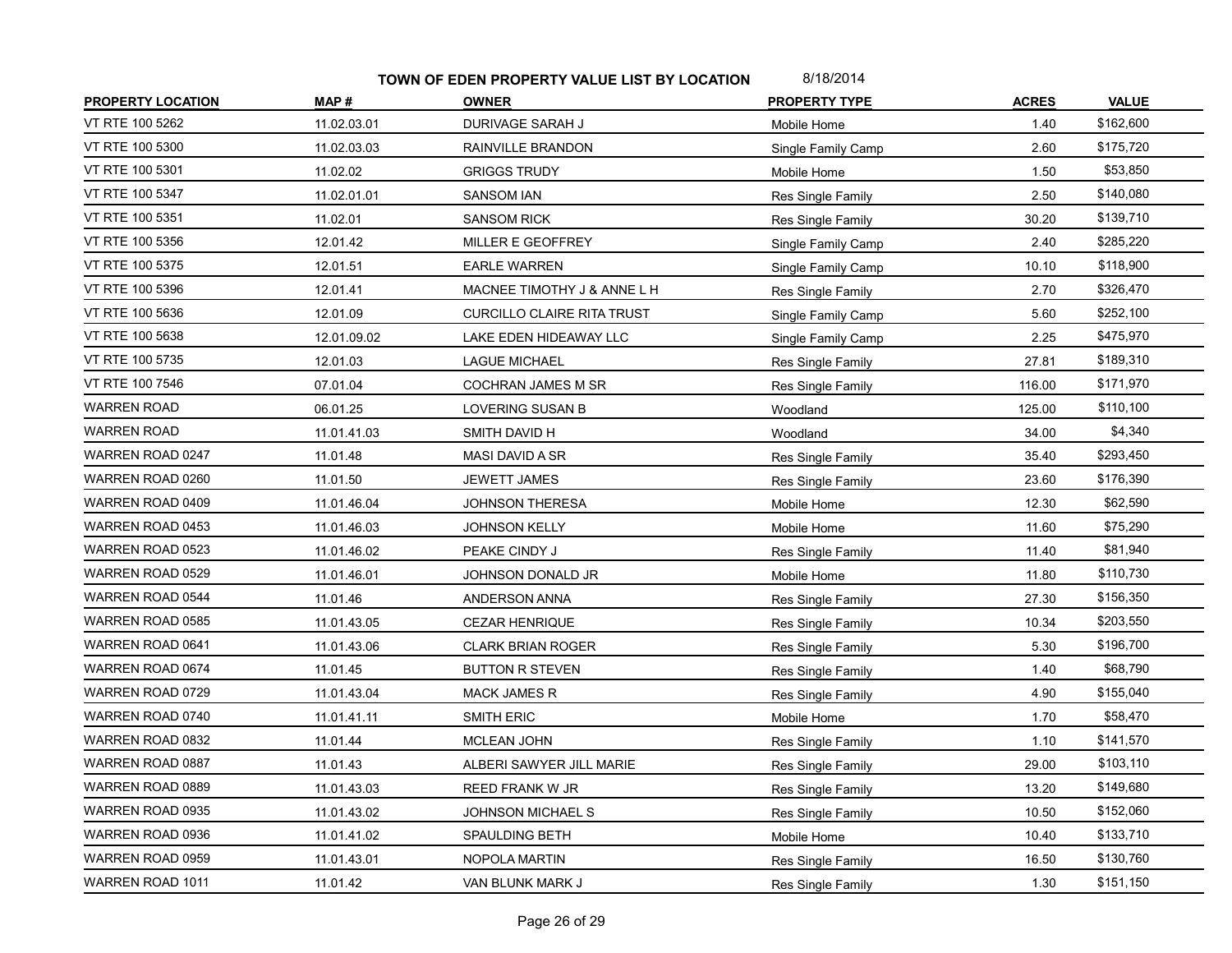| <b>PROPERTY LOCATION</b> | MAP#        | <b>OWNER</b>                  | <b>PROPERTY TYPE</b> | <b>ACRES</b> | <b>VALUE</b> |
|--------------------------|-------------|-------------------------------|----------------------|--------------|--------------|
| WARREN ROAD 1090         | 11.01.02.02 | <b>GAGNER JAMES</b>           | Res Single Family    | 40.00        | \$346,770    |
| <b>WARREN ROAD 1172</b>  | 11.01.02    | <b>CHAPADOS JAMES T</b>       | Res Single Family    | 21.10        | \$245,540    |
| WARREN ROAD 1243         | 11.01.02.03 | DURIVAGE JUBAL                | Res Single Family    | 10.20        | \$184,680    |
| WARREN ROAD 1262         | 11.01.01    | <b>VEAR WAYNE A</b>           | Res Single Family    | 22.80        | \$244,440    |
| WARREN ROAD 1316         | 11.01.02.01 | CARRUTHERS SCOTT R            | Res Single Family    | 12.00        | \$175,650    |
| WARREN ROAD 1351         | 11.01.03    | <b>BELISLE LUCIEN JR</b>      | Mixed Use Res & Comm | 1.40         | \$163,280    |
| WARREN ROAD 1703         | 05.01.47.01 | JAVANAINEN JUHA M             | Res Single Family    | 10.60        | \$246,220    |
| WARREN ROAD 1838         | 05.01.47.02 | <b>LYON CASEY</b>             | Res Single Family    | 9.10         | \$177,780    |
| WARREN ROAD 1853         | 05.01.47    | NILSEN COLLEEN                | Res Single Family    | 29.60        | \$170,250    |
| WARREN ROAD 1866         | 05.01.22    | EARLE HAROLD R                | Res Single Family    | 59.10        | \$166,820    |
| WARREN ROAD 1868         | 05.01.21    | <b>EARLE EMMA</b>             | Res Single Family    | 1.25         | \$99,070     |
| WARREN ROAD 1931         | 05.01.20    | <b>EARLE CAREY</b>            | Res Single Family    | 1.50         | \$47,180     |
| WARREN ROAD 2264         | 05.01.19    | BOWEN JOEY J                  | Res Single Family    | 1.10         | \$109,720    |
| WARREN ROAD 2296         | 05.01.17.02 | <b>HAMMOND ERIC</b>           | Res Single Family    | 1.40         | \$200,850    |
| WARREN ROAD 2319         | 05.01.17    | <b>BURNOR H BRUCE</b>         | Res Single Family    | 245.70       | \$487,850    |
| WARREN ROAD 2350         | 05.01.17.03 | <b>STEVENS MARALENA</b>       | Mobile Home          | 10.10        | \$71,180     |
| <b>WESCOM ROAD</b>       | 10.01.48.08 | <b>WESCOM STANLEY</b>         | Open Land            | 0.60         | \$1,620      |
| <b>WESCOM ROAD</b>       | 10.01.45.02 | <b>WESCOM STANLEY</b>         | Open Land            | 0.80         | \$6,260      |
| WESCOM ROAD 0005         | 10.01.40    | FITZGERALD TODD M             | Res Single Family    | 0.80         | \$92,090     |
| WESCOM ROAD 0061         | 10.01.42    | <b>GAGNER MARK L</b>          | Res Single Family    | 1.10         | \$165,580    |
| WESCOM ROAD 0095         | 10.01.43    | LONGLEY CEDRIC                | Res Single Family    | 1.67         | \$143,730    |
| WESCOM ROAD 0159         | 10.01.46    | STOUDT KENNETH L              | Res Single Family    | 2.15         | \$137,310    |
| WESCOM ROAD 0235         | 10.01.47    | ST LAURENT RICHARD            | Res Single Family    | 2.20         | \$204,950    |
| WESCOM ROAD 0337         | 10.01.48.02 | SPAULDING ED                  | Res Single Family    | 1.13         | \$56,980     |
| WESCOM ROAD 0393         | 10.01.48    | PRESTON PAULA                 | Mobile Home          | 1.26         | \$60,220     |
| <b>WEST-DUN DRIVE</b>    | 16.01.15    | <b>FREDERICK MARK THOMAS</b>  | Res Outbuilding      | 0.35         | \$46,430     |
| WEST-DUN DRIVE 0024      | 16.01.21.03 | <b>GILLESPIE JOHN</b>         | Single Family Camp   | 1.18         | \$121,950    |
| WEST-DUN DRIVE 0049      | 16.01.22    | <b>DUNTON MURIEL</b>          | Single Family Camp   | 0.90         | \$121,480    |
| WEST-DUN DRIVE 0053      | 16.01.21    | <b>GOEHLERT ELLEN</b>         | Single Family Camp   | 1.24         | \$73,240     |
| WEST-DUN DRIVE 0161      | 16.01.21.02 | STRICKER DONALD & BUGBEE ALAN | Single Family Camp   | 1.08         | \$120,780    |
| WEST-DUN DRIVE 0163      | 16.01.21.01 | <b>WILLIAMS ROBERT</b>        | Single Family Camp   | 0.50         | \$106,680    |
| WEST-DUN DRIVE 0164      | 16.01.14    | <b>FREDERICK MARK THOMAS</b>  | Single Family Camp   | 1.20         | \$226,700    |
| <b>WHITE ROAD</b>        | 10.01.74    | THOMPSON FONDA                | Open Land            | 0.42         | \$11,340     |
|                          |             |                               |                      |              |              |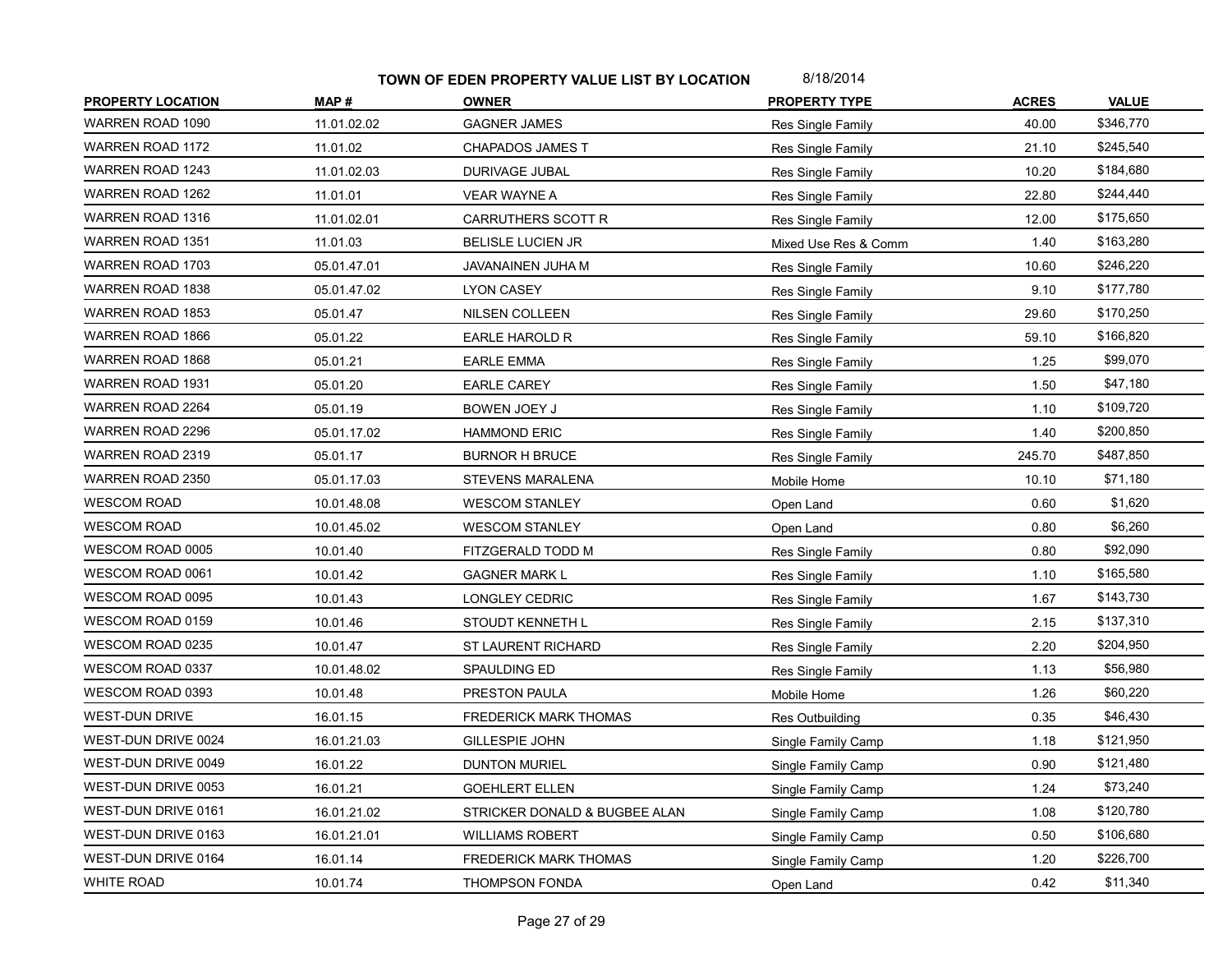| <b>PROPERTY LOCATION</b> | MAP#         | <b>OWNER</b>                           | <b>PROPERTY TYPE</b>      | <b>ACRES</b> | <b>VALUE</b> |
|--------------------------|--------------|----------------------------------------|---------------------------|--------------|--------------|
| WHITE ROAD 0015          | 10.01.78.01  | VINCELETTE THOMAS C II                 | Res Single Family         | 1.10         | \$96,690     |
| WHITE ROAD 0207          | 10.01.76     | <b>TILLOTSON DAVID</b>                 | Res Single Family         | 3.00         | \$157,100    |
| WHITE ROAD 0210          | 10.01.71     | WHITCOMB DAVID                         | Mobile Home               | 2.30         | \$127,170    |
| WHITE ROAD 0273          | 10.01.77     | HUNTLEY THELMA                         | Res Single Family         | 36.50        | \$126,500    |
| WHITE ROAD 0278          | 10.01.70     | DEUSO STEVEN W                         | Res Single Family         | 1.10         | \$161,380    |
| WHITE ROAD 0314          | 10.01.69     | WHITCOMB WARREN LEE III                | Res Single Family         | 12.40        | \$174,740    |
| WHITE ROAD 0331          | 10.01.32     | BENJAMIN JOSHUA & ANDRIA               | Mobile Home               | 0.51         | \$48,490     |
| WHITE ROAD 0375          | 10.01.31     | SAWYER ALLEN W                         | <b>Multiple Dwellings</b> | 0.70         | \$74,810     |
| WHITE ROAD 0394          | 10.01.29     | DOLAN TROY N                           | Res Single Family         | 1.80         | \$119,390    |
| WHITE ROAD 0445          | 10.01.33     | <b>WILLIAMS DEVON</b>                  | Res Single Family         | 24.00        | \$155,400    |
| WHITE ROAD 0632          | 10.01.28     | <b>WHITE BRUCE</b>                     | Res Single Family         | 14.40        | \$170,830    |
| WHITE ROAD 0671          | 09.01.03     | SHOOTING RANGE LLC                     | Res Outbuilding           | 25.00        | \$59,470     |
| WHITE ROAD 0671          | 10.01.01     | <b>GREEN CROW COTSWOLD</b>             | Woodland                  | 5,173.00     | \$573,940    |
| WHITE ROAD 0768          | 10.01.26.01  | <b>TIRPOK MARY</b>                     | Open Land                 | 19.50        | \$54,720     |
| WHITE ROAD 0884          | 10.01.26     | <b>DEBOR EDWARD</b>                    | Res Outbuilding           | 17.60        | \$59,510     |
| WHITE ROAD 0893          | 10.01.25     | R E K HOLDINGS LLC                     | Res Single Family         | 1.13         | \$101,830    |
| WHITE ROAD 0947          | 10.01.01.02  | <b>BURNOR DANIEL J</b>                 | Res Single Family         | 14.15        | \$162,770    |
| WHITE ROAD 1101          | 10.01.24     | PARONTO HAROLD ESTATE OF               | Single Family Camp        | 49.50        | \$95,660     |
| WHITE ROAD 1172          | 10.01.23     | WHITCOMB WARREN JR                     | Res Single Family         | 6.70         | \$190,510    |
| WHITE ROAD 1189          | 10.01.21     | ADAMS SCOTT & MICHELE                  | Single Family Camp        | 24.50        | \$92,100     |
| WHITE ROAD 1191          | 10.01.21.01  | <b>COLE TIMOTHY A &amp; TINA Trust</b> | Single Family Camp        | 24.50        | \$119,600    |
| WHITE ROAD 1401          | 10.01.20     | <b>LANGLOIS ROGER L</b>                | Mobile Home               | 2.50         | \$48,520     |
| WHITE ROAD 1483          | 10.01.19.01  | <b>MORSE HAROLD</b>                    | Res Single Family         | 1.14         | \$132,590    |
| WHITE ROAD 1485          | 10.01.19     | <b>CARON BERTRAND R</b>                | Mobile Home               | 1.99         | \$48,660     |
| WHITE ROAD 1501          | 10.01.22.01  | SHELDRICK BRANDON T                    | Mobile Home               | 3.00         | \$68,830     |
| WHITE ROAD 1503          | 10.01.22     | SHELDRICK GEORGE T                     | Res Single Family         | 83.40        | \$277,430    |
| <b>WHITNEY LANE</b>      | 11.02.43     | <b>WALTERS DAVID SR</b>                | Open Land                 | 3.90         | \$30,420     |
| WHITNEY LANE 0106        | 11.02.24     | <b>WALTERS MICHAEL K</b>               | Open Land                 | 10.50        | \$56,000     |
| WHITNEY LANE 0108        | 11.02.22     | <b>WALTERS DAVID SR</b>                | Mobile Home               | 132.50       | \$163,230    |
| WHITNEY LANE 0108        | 11.02.22.A   | <b>WALTERS DAVID SR</b>                | Unlanded Mobile Home      | 0.00         | \$14,150     |
| WHITNEY LANE 0110        | 11.02.22.B   | <b>MCCUIN MEGAN K</b>                  | Unlanded Mobile Home      | 0.00         | \$39,250     |
| WINTER LANE 0004         | 10.01.63.30  | HARVEY K A MFG HOUSING INC             | <b>Commercial General</b> | 35.02        | \$287,710    |
| WINTER LANE 0018         | 10.01.63.30A | <b>BARROWS LINDA</b>                   | Unlanded Mobile Home      | 0.00         | \$77,420     |